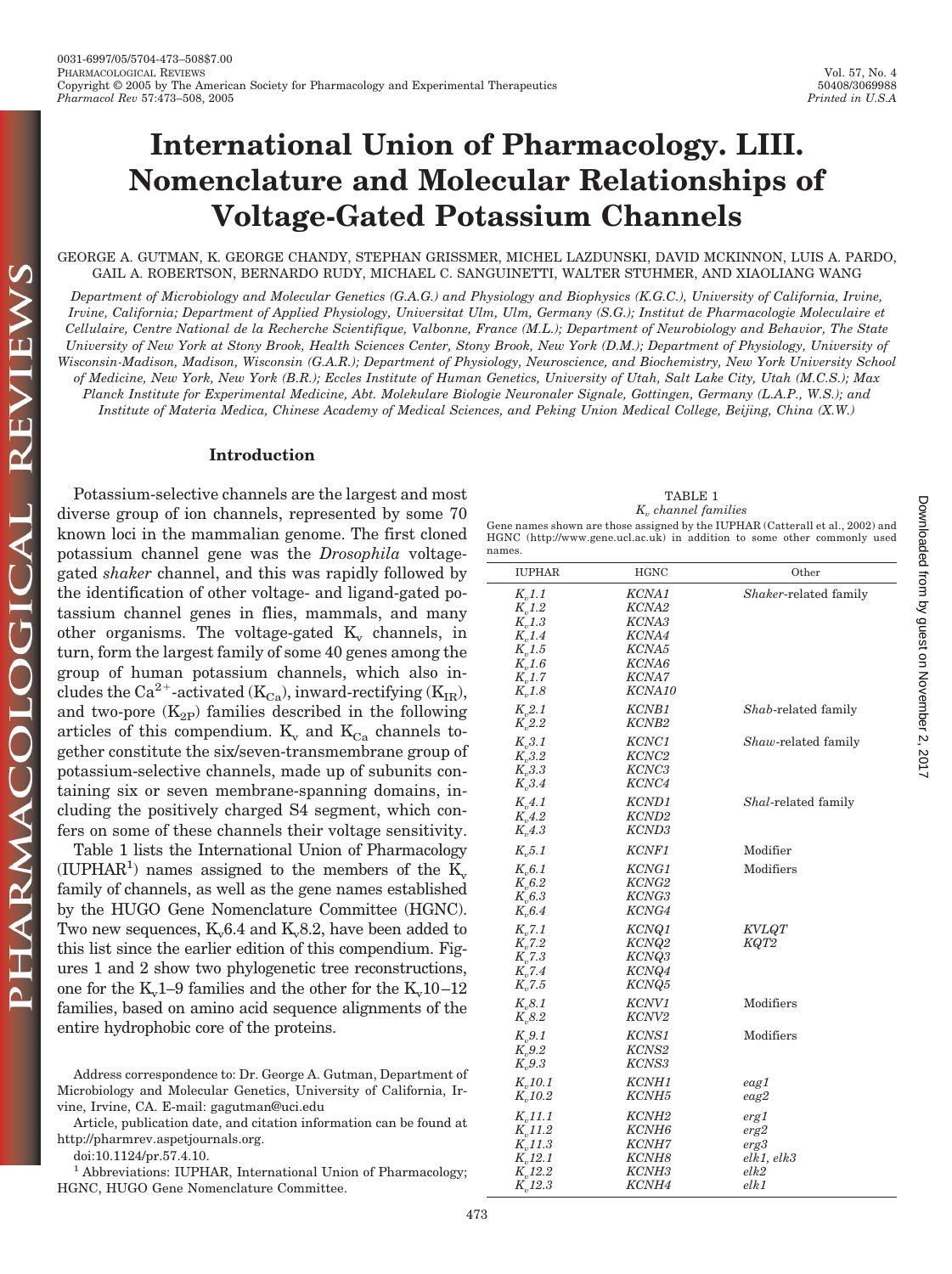

FIG. 1. Phylogenetic tree for the  $K_v$ 1–9 families. Amino acid sequence alignments of the human channel  $K_v$  proteins were created using CLUSTALW, and analysis by maximum parsimony using PAUP\* resulted in unrooted trees comprising the  $K_v1-K_v6$  and  $K_v8-K_v9$  families that appeared in the previous edition of this compendium. Sequences of K<sub>v</sub>7.1–7.5, K<sub>v</sub>6.4, and K<sub>v</sub> $8.2$  were added to the existing alignment, and these new sequences were incorporated into the existing tree topology by use of a combination of maximum parsimony and neighbor-joining analysis. Only the hydrophobic cores (S1–S6) were used for analysis. The IUPHAR and HGNC names are shown together with the genes' chromosomal localization and other commonly used names.

 $K_v$  channels form an exceedingly diverse group, much more so than one would predict simply based on the number of distinct genes that encode them. This diversity arises from several factors. 1) *Heteromultimerization*. Each  $K_v$  gene encodes a peptide subunit, four of which are required to form a functional channel.  $K_v$  channels may be homotetramers but may also be heterotetramers formed between different subunits within the same family (in the case of the  $K_v1$ ,  $K_v7$ , and  $K_v10$  families), and these diverse heterotetramers express properties that may be considerably different from those of any of the homotetramers. 2) "Modifier" subunits. Four of the  $K_v$  families  $(K_v, 5, 6, 8,$  and 9) encode subunits that act as modifiers. Although these do not produce functional channels on their own, they form heterotetramers with  $K<sub>v</sub>2$  family subunits, increasing the functional diversity within this family. 3) *Accessory proteins*. A variety of other peptides has also been shown to



FIG. 2. Phylogenetic tree for the  $K_v10-12$  families. This unrooted tree was created as described in Fig. 1 and appeared in the previous edition of this compendium. The IUPHAR and HGNC names are shown together with the genes' chromosomal localization and other commonly used names.

associate with  $K_v$  tetramers and modify their properties, including several  $\beta$  subunits (which associate with K<sub>v</sub>1 and  $K_v^2$  channels), KCHIP1 ( $K_v^4$ ), calmodulin ( $K_v^1$ 10), and minK  $(K_v11)$ , as well as many others identified in the tables that follow the text of this article. 4) *Alternate*  $mRNA$  *splicing*. A number of  $K_v$  channel genes are known to contain intronless coding regions, including all of the  $K_v1$  family genes (with the sole exception of  $K_v1.7$ ) and  $K_v9.3$ . Although alternate splicing of noncoding exons may be important in regulating the expression of these channels, one gene can produce only a single kind of protein subunit. However, various members of the  $K<sub>v</sub>3, 4, 6, 7, 9$ , 10, and 11 gene families have coding regions made up of several exons that are alternately spliced, providing yet another significant source of  $K_v$  channel functional diversity. 5) *Post-translational modification*. Many K<sub>y</sub> channels can be post-translationally modified by phosphorylation (Jerng et al., 2004), ubiquitinylation (Henke et al., 2004), and palmitoylation (Gubitosi-Klug et al., 2005), which in turn modifies channel function.

Our current understanding of the roles of this family of channels is catalogued in Tables 2 through 41, including recent developments in the pharmacology, regulation of expression, and disease associations of its various members (Misonou and Trimmer, 2004; Norton et al., 2004; Wua and Dworetzky, 2005).

#### **REFERENCES**

- Catterall WA, Chandy KG, and Gutman GA, eds*.* (2002) *The IUPHAR Compendium of Voltage-gated Ion Channels*. IUPHAR Media, Leeds, UK.
- Gubitosi-Klug RA, Mancuso DJ, and Gross RW (2005) The human Kv1.1 channel is palmitoylated, modulating voltage sensing: identification of a palmitoylation consensus sequence. *Proc Natl Acad USA* **102:**5964 –5968.
- Henke G, Maier G, Wallisch S, Boehmer C, and Lang F (2004) Regulation of the voltage gated  $K^+$  channel Kv1.3 by the ubiquitin ligase Nedd4-2 and the serum and glucocorticoid inducible kinase SGK1. *J Cell Physiol* **199:**194 –199.
- Jerng HH, Pfaffinger PJ, and Covarrubias M (2004) Molecular physiology and modulation of somatodendriticA-type potassium channels. *Mol Cell Neurosci* **27:** 343–369.
- Misonou H and Trimmer JS (2004) Determinants of voltage-gated potassium channel surface expression and localization in mammalian neurons. *Crit Rev Biochem Mol Biol* **39:**125–145.
- Norton RS, Pennington MW, and Wulff H (2004) Potassium channel blockade by the sea anemone toxin ShK for the treatment of multiple sclerosis and other autoimmune diseases. *Curr Med Chem* **11:**3041–3052.
- Wua YJ and Dworetzky SI (2005) Recent developments on KCNQ potassium channel openers. *Curr Med Chem* **12:**453– 456.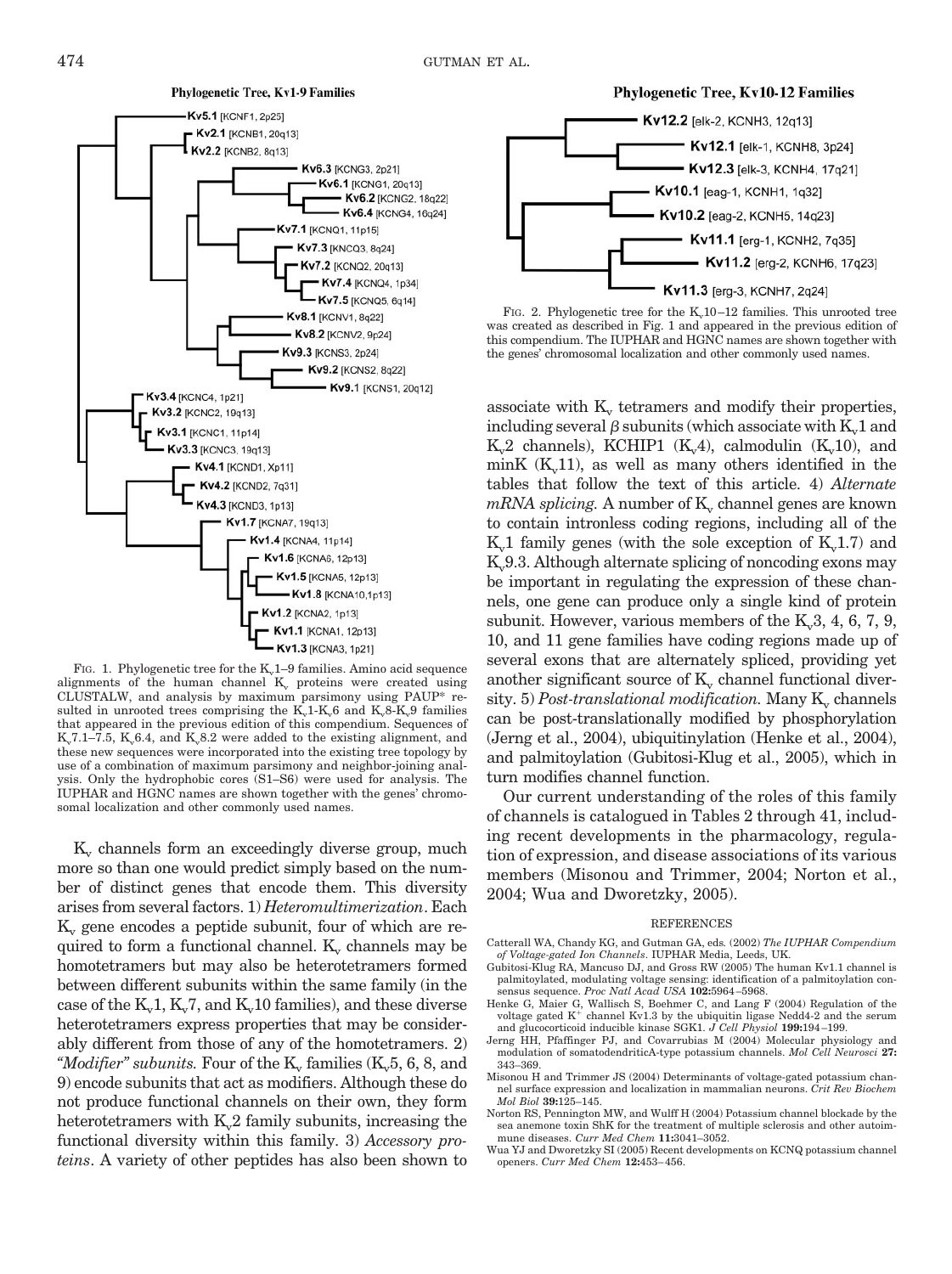| $K_V1.1$ channels             |                                                                                                                                                                                                                                                                                                                                                                                       |  |  |
|-------------------------------|---------------------------------------------------------------------------------------------------------------------------------------------------------------------------------------------------------------------------------------------------------------------------------------------------------------------------------------------------------------------------------------|--|--|
| Channel name                  | $K_V1.1^{1-6}$                                                                                                                                                                                                                                                                                                                                                                        |  |  |
| Description                   | Voltage-gated potassium channel, delayed rectifier                                                                                                                                                                                                                                                                                                                                    |  |  |
| Other names                   | HuK (I), MBK1, MK1, RCK1, RBK1, HBK1                                                                                                                                                                                                                                                                                                                                                  |  |  |
| Molecular information         | Human: 494 aa, NM_000217, chr. 12p13.3, <sup>7,8</sup> KCNA1, GeneID: 3736, PMID: 1349297 <sup>35</sup>                                                                                                                                                                                                                                                                               |  |  |
|                               | Mouse: 495aa, NM_010595, chr. 6                                                                                                                                                                                                                                                                                                                                                       |  |  |
|                               | Rat: 495aa, NM_173095, chr. 4q42                                                                                                                                                                                                                                                                                                                                                      |  |  |
| Associated subunits           | $K_v \beta_1$ , $K_v \beta_2$ , PSD95, synapse-associated protein 97 (SAP97), SNAP25 <sup>9-19</sup>                                                                                                                                                                                                                                                                                  |  |  |
| Functional assays             | Voltage-clamp                                                                                                                                                                                                                                                                                                                                                                         |  |  |
| Current                       | Voltage-gated potassium channel in neurons and skeletal muscle                                                                                                                                                                                                                                                                                                                        |  |  |
| Conductance                   | 10pS <sup>20</sup>                                                                                                                                                                                                                                                                                                                                                                    |  |  |
| Ion selectivity               | $K^+ (1) > Rb^+ (0.8) > NH_4^+ (0.1)$                                                                                                                                                                                                                                                                                                                                                 |  |  |
| Activation                    | $V_a = -32$ mV; $k_a = 8.5$ mV; $\tau_n = 5$ ms $(-32$ mV) <sup>20,21</sup>                                                                                                                                                                                                                                                                                                           |  |  |
| Inactivation                  | $V_{\rm b} = -51$ mV; $k_{\rm b} = 3$ mV; $\tau_{\rm b} = 11$ s (40 mV) <sup>20,21</sup>                                                                                                                                                                                                                                                                                              |  |  |
| Activators                    | None                                                                                                                                                                                                                                                                                                                                                                                  |  |  |
| Gating inhibitors             | None                                                                                                                                                                                                                                                                                                                                                                                  |  |  |
| <b>Blockers</b>               | Tetraethyammonium (0.3 mM), DTX (20 nM), DTX-K, ShK (16 pM), 10-N-methylcarbamoyl-3,7-<br>bis(dimethylamino)phenothiazine (490 nM), 4-aminopyridine (290 $\mu$ M), capsaicin (29 $\mu$ M),<br>resiniferatoxin (9 $\mu$ M), flecainide (209 $\mu$ M), nifedipine (96 $\mu$ M), diltiazem (144 $\mu$ M), kaliotoxin<br>$(41 \text{ nM})$ , hongotoxin-1, margatoxin <sup>20,22–24</sup> |  |  |
| Radioligands                  | $125$ <sub>I</sub> -DTX, $125$ <sub>I</sub> -Bg <sub>K</sub> $25,26$                                                                                                                                                                                                                                                                                                                  |  |  |
| Channel distribution          | Brain, heart, retina, skeletal muscle, islets $27-31$                                                                                                                                                                                                                                                                                                                                 |  |  |
| Physiological functions       | Maintaining membrane potential, modulating electrical excitability in neurons and muscle                                                                                                                                                                                                                                                                                              |  |  |
| Mutations and pathophysiology | Episodic ataxia/myokymia syndrome type 18,32-34                                                                                                                                                                                                                                                                                                                                       |  |  |
| Pharmacological significance  | Not established                                                                                                                                                                                                                                                                                                                                                                       |  |  |
| Comments                      | $K_v1.1$ can coassemble with others in the $K_v1$ family members in heteromultimers, but not with<br>members of other $K_v$ families; intronless coding region; mammalian <i>Shaker-related family</i>                                                                                                                                                                                |  |  |

aa, amino acids; chr., chromosome; DTX, dendrotoxin; ShK, *Stychodactyla helianthus* toxin; BgK, *Bundosoma granulifera* toxin.

1. Tempel BL, Jan YN, and Jan LY (1988) Cloning of a probable potassium channel gene from mouse brain. *Nature (Lond)* **332:**837– 839.

2. Baumann A, Grupe A, Ackermann A, and Pongs O (1988) Structure of the voltage-dependent potassium channel is highly conserved from *Drosophila* to vertebrate central nervous systems. *EMBO J* **7:**2457–2463.

3. Kamb A, Weir M, Rudy B, Varmus H, and Kenyon C (1989) Identification of genes from pattern formation, tyrosine kinase, and potassium channel families by DNA amplification. *Proc Natl Acad Sci USA* **86:**4372– 4376.

4. McKinnon D (1989) Isolation of a cDNA clone coding for a putative second potassium channel indicates the existence of a gene family*. J Biol Chem* **264:**8230 – 8236**.**

5. Christie MJ, Adelman JP, Douglass J, and North RA (1989) Expression of a cloned rat brain potassium channel in *Xenopus* oocytes. *Science (Wash DC)* **244:**221–224. 6. Chandy KG, Williams CB, Spencer RH, Aguilar BA, Ghanshani S, Tempel BL, and Gutman GA (1990) A family of three mouse potassium channel genes with intronless coding regions. *Science (Wash DC)* **247:**973–975.

7. Wymore RS, Korenberg JR, Kinoshita KD, Aiyar J, Coyne C, Chen XN, Hustad CM, Copeland NG, Gutman GA, Jenkins NA, et al. (1994) Genomic organization, nucleotide sequence, biophysical properties, and localization of the voltage-gated K<sup>+</sup> channel gene KCNA4/Kv1.4 to mouse chromosome 2/human 11p14 and mapping of KCNC1/Kv3.1 to mouse 7/human 11p14.3-p15.2 and KCNA1/Kv1.1 to human 12p13. *Genomics* **20:**191–202.

8. Browne DL, Gancher ST, Nutt JG, Brunt ER, Smith EA, Kramer P, and Litt, M (1994) Episodic ataxia/myokymia syndrome is associated with point mutations in the human potassium channel gene, KCNA1. *Nat Genet* **8:**136 –140.

9. Curran ME, Landes GM, and Keating MT (992) Molecular cloning, characterization, and genomic localization of a human potassium channel gene. *Genomics* **12:**729–737. 10. Scott VE, Rettig J, Parcej DN, Keen JN, Findlay JB, Pongs O, and Dolly JO (1994) Primary structure of a  $\beta$  subunit of  $\alpha$ -dendrotoxin-sensitive K<sup>+</sup> channels from bovine brain. *Proc Natl Acad Sci USA* **91:**1637–1641.

11. Rettig J, Heinemann SH, Wunder F, Lorra C, Parcej DN, Dolly JO, and Pongs O (1994) Inactivation properties of voltage-gated K<sup>+</sup> channels altered by presence of -subunit. *Nature (Lond)* **369:**289 –294.

12. Wang Z, Kiehn J, Yang Q, Brown AM, and Wible BA (1996) Comparison of binding and block produced by alternatively spliced Kv $\beta$ 1 subunits. *J Biol Chem* **271:**28311–28317.

13. Stephens GJ, Cockett MI, Nawoschik SP, Schecter LE, and Owen DG (1996) The modulation of the rate of inactivation of the mKv1.1K<sup>+</sup> channel by the  $\beta$  subunit,  $Kv\beta1$  and lack of effect of a  $Kv\beta1$  N-terminal peptide. *FEBS Lett* **378:**250-252.

14. Heinemann SH, Rettig J, Graack HR, and Pongs O (1996) Functional characterization of Kv channel β-subunits from rat brain. *J Physiol* 493:625–633.

15. Jing J, Peretz T, Singer-Lahat D, Chikvashvili D, Thornhill WB, and Lotan, I (1997) Inactivation of a voltage-dependent K<sup>+</sup> channel by  $\beta$  subunit Modulation by a phosphorylation-dependent inter-action between the distal C terminus of  $\alpha$  subunit and cytoskeleton. *J Biol Chem* 272:14021–14024.

16. Rhodes KJ, Strassle BW, Monaghan MM, Bekele-Arcuri Z, Matos MF, and Trimmer JS (1997) Association and colocalization of the Kv $\beta$ 1 and Kv $\beta$ 2  $\beta$ -subunits with Kv1  $\alpha$ -subunits in mammalian brain  $K^+$  channel complexes. *J Neurosci* 17:8246-8258.

17. Kim E, Niethammer M, Rothschild A, Jan YN, and Sheng M (1995) Clustering of Shaker-type K<sup>+</sup> channels by interaction with a family of membrane-associated guanylate kinases. *Nature (Lond)* **378:**85– 88.

18. Doyle DA, Lee A, Lewis J, Kim E, Sheng M, and MacKinnon R (1996) Crystal structures of a complexed and peptide-free membrane protein-binding domain: molecular basis of peptide recognition by PDZ. *Cell* **85:**1067–1076.

19. Tiffany AM, Manganas LN, Kim E, Hsueh YP, Sheng M, and Trimmer JS (2000) PSD-95 and SAP97 exhibit distinct mechanisms for regulating K<sup>+</sup> channel surface expression and clustering. *J Cell Biol* **148:**147–158.

20. Ji J, Tsuk S, Salapatek AM, Huang X, Chikvashvili D, Pasyk EA, Kang Y, Sheu L, Tsushima R, Diamant NE, et al. (2002) The 25-kDa synaptosome-associated protein (SNAP-25) binds and inhibits delayed rectifier potassium channels in secretory cells. *J Biol Chem* **277:**20195–21204**.**

21. Grissmer S, Nguyen AN, Aiyar J, Hanson DC, Mather RJ, Gutman GA, Karmilowicz MJ, Auperin DD, and Chandy KG (1994) Pharmacological characterization of five cloned voltage-gated K<sup>+</sup> channels, types Kv1.1, 1.2, 1.3, 1.5, and 3.1, stably expressed in mammalian cell lines. *Mol Pharmacol* 45:1227-1234.

22. Stuhmer W, Ruppersberg JP, Schroter KH, Sakmann B, Stocker M, Giese KP, Perschke A, Baumann A, and Pongs O (1989) Molecular basis of functional diversity of voltage-gated potassium channels in mammalian brain. *EMBO J* **8:**3235–3244. 23. Robertson B, Owen D, Stow J, Butler C, and Newland C (1996) Novel effects of dendrotoxin homologues on subtypes of mammalian Kv1 potassium channels expressed

in *Xenopus* oocytes. *FEBS Lett* **383:**26 –30. 24. Kalman K, Pennington MW, Lanigan MD, Nguyen A, Rauer H, Mahnir V, Paschetto K, Kem WR, Grissmer S, Gutman GA, et al (1998) ShK-Dap<sup>22</sup>, a potent

Kv1.3-specific immunosuppressive polypeptide. *J Biol Chem* **273:**32697–32707. 25. Koch RO, Wanner SG, Koschak A, Hanner M, Schwarzer C, Kaczorowski GJ, Slaughter RS, Garcia ML, and Knaus HG (1997) Complex subunit assembly of neuronal

voltage-gated K<sup>+</sup> channels: basis for high-affinity toxin interactions and pharmacology. *J Biol Chem* 272:27577-27581. 26. Shamotienko O, Akhtar S, Sidera C, Meunier FA, Ink B, Weir M, and Dolly JO (1999) Recreation of neuronal Kv1 channel oligomers by expression in mammalian

cells using Semliki Forest virus. *Biochemistry* **38:**16766 –16776. 27. Racape J, Lecoq A, Romi-Lebrun R, Liu J, Kohler M, Garcia ML, Menez A, and Gasparini S (2002) Characterization of a novel radio labeled peptide selective for a subpopulation of voltage-gated potassium channels in mammalian brain. *J Biol Chem* **277:**3886 –3893.

28. Beckh S and Pongs O (1990) Members of the RCK potassium channel family are differentially expressed in the rat nervous system. *EMBO J* **9:**777–782.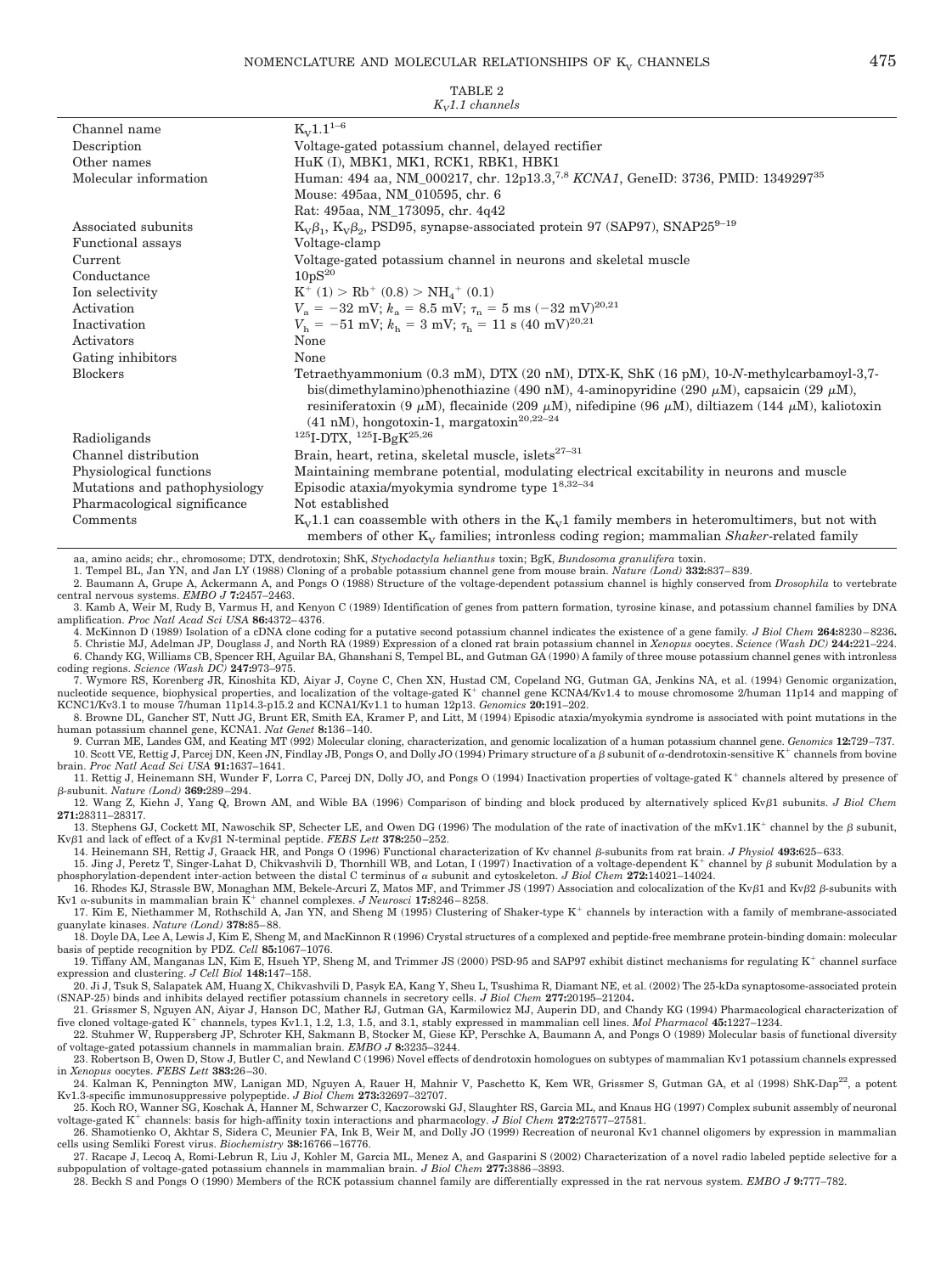29. Tsaur ML, Sheng M, Lowenstein DH, Jan YN, and Jan LY (1992) Differential expression of K<sup>+</sup> channel mRNAs in the rat brain and down-regulation in the hippocampus following seizures. *Neuron* **8:**1055–1067.

30. Roberds SL and Tamkun MM (1991) Cloning and tissue-specific expression of five voltage-gated potassium channel cDNAs expressed in rat heart. *Proc Natl Acad Sci USA* **88:**1798 –1802.

31. Klumpp DJ, Farber DB, Bowes C, Song EJ, and Pinto LH (1991) The potassium channel MBK1 (Kv1.1) is expressed in the mouse retina. *Cell Mol Neurobiol* **11:**611– 622.

32. Matsubara H, Liman ER, Hess P, and Koren G (1991) Pretranslational mechanisms determine the type of potassium channels expressed in the rat skeletal and cardiac muscles. *J Biol Chem* **266:**13324 –13328.

33. Adelman JP, Bond CT, Pessia M, and Maylie J (1995) Episodic ataxia results from voltage-dependent potassium channels with altered functions. *Neuron* **15:**1449 –1454.

34. Zerr P, Adelman JP, and Maylie J (1998) Episodic n ataxia mutations in Kv1.1 alter potassium channel function by dominant negative effects or haplo insufficiency. *J Neurosci* **18:**2842–2848.

35. Zerr P, Adelman JP, and Maylie J (1998) Characterization of three episodic ataxia mutations in the human Kv1.1 potassium channel. *FEBS Lett* **431:**461– 464.

TABLE 3 *KV1.2 channels*

| Channel name                  | $K_{v}1.2$                                                                                                                                                                                                                                                                                                                                               |
|-------------------------------|----------------------------------------------------------------------------------------------------------------------------------------------------------------------------------------------------------------------------------------------------------------------------------------------------------------------------------------------------------|
| Description                   | Voltage-gated potassium channel, delayed rectifier                                                                                                                                                                                                                                                                                                       |
| Other names                   | HuK (IV), MK2, BK2, RCK5, RAK, BGK5, XSha2, NGK1, HBK5 <sup>1-8</sup>                                                                                                                                                                                                                                                                                    |
| Molecular information         | Human: 499aa, NM_004974, chr. 1p13, KCNA2, GeneID: 3737, PMID: 225128333                                                                                                                                                                                                                                                                                 |
|                               | Mouse: 499aa, NM 008417, chr. 3                                                                                                                                                                                                                                                                                                                          |
|                               | Rat: 499aa, NM 012970 chr. 2q34                                                                                                                                                                                                                                                                                                                          |
| Associated subunits           | $K_v\beta_1$ , $K_v\beta_2$ , PSD95, synapse-associated protein 97 (SAP97), SNAP25, Caspr2, RhoA <sup>9-17</sup>                                                                                                                                                                                                                                         |
| Functional assays             | Voltage-clamp                                                                                                                                                                                                                                                                                                                                            |
| Current                       | Delayed rectifier                                                                                                                                                                                                                                                                                                                                        |
| Conductance                   | $14 - 18pS^{18}$                                                                                                                                                                                                                                                                                                                                         |
| Ion selectivity               | $K^+$ -selective                                                                                                                                                                                                                                                                                                                                         |
| Activation                    | Voltage-dependent, $V_a$ between 5 and 27 mV; $k_a = 13$ mV; $\tau_n = 6$ ms (60 mV) <sup>6,18</sup>                                                                                                                                                                                                                                                     |
| Inactivation                  | $V_{\rm h}$ between -33 and -15 mV; $k_{\rm h} \sim 8$ mV <sup>6,18</sup>                                                                                                                                                                                                                                                                                |
| Activators                    | None                                                                                                                                                                                                                                                                                                                                                     |
| Gating inhibitors             | None                                                                                                                                                                                                                                                                                                                                                     |
| <b>Blockers</b>               | 4-Aminopyridine (590 $\mu$ M), capsaicin (45 $\mu$ M), resiniferatoxin (31 $\mu$ M), flecainide (217 $\mu$ M),<br>nifedipine (18 $\mu$ M), diltiazem (187 $\mu$ M), 10-N-methylcarbamoyl-3,7-                                                                                                                                                            |
|                               | bis(dimethylamino)phenothiazine (0.44 µM), DTX (17 nM), charybdotoxin (14 nM), margatoxin,<br>natrexone (2 nM), tetraethyammonium (560 mM), H37 (18 $\mu$ M), picrotoxin-K $\alpha$ (32 pM), OsK2<br>(97 nM), BgK (25 nM), HgTx (pM), anandamide (2.7 $\mu$ M) <sup>18-23</sup>                                                                          |
| Radioligands                  | $125$ I-DTX, $125$ I-HgTX1-A19Y/Y37F <sup>22</sup>                                                                                                                                                                                                                                                                                                       |
| Channel distribution          | Brain (pons, medulla, cerebellum, inferior colliculus $>$ hippocampus, thalamus, cerebral cortex,<br>superior colliculus $>$ midbrain, corpus striatum, olfactory bulb; neurons associated with<br>mechanoreception and proprioception), spinal cord, Schwann cells, atrium, ventricle, islet, retina,<br>smooth muscle, PC12 cells <sup>1-8,24-30</sup> |
| Physiological functions       | Maintaining membrane potential, modulating electrical excitability in neurons and muscle                                                                                                                                                                                                                                                                 |
| Mutations and pathophysiology | Not established                                                                                                                                                                                                                                                                                                                                          |
| Pharmacological significance  | Not established                                                                                                                                                                                                                                                                                                                                          |
| Comments                      | Delayed rectifier potassium channel; can coassemble with other $K_v1$ family members in                                                                                                                                                                                                                                                                  |
|                               | heteromultimers but not with members of other $K_V$ families <sup>19,22,25,29,31</sup> ; intronless coding region <sup>5</sup> ;<br>T1 domain in N terminus required for multimerization <sup>32</sup> ; mammalian <i>Shaker-related</i> family                                                                                                          |

aa, amino acids; chr., chromosome; DTX, dendrotoxin; HgTX, hongotoxin.

1. McKinnon D (1989) Isolation of a cDNA clone coding for a putative second potassium channel indicates the existence of a gene family. *J Biol Chem* **264:**8230 – 8236. 2. Kamb A, Weir M, Rudy B, Varmus H, and Kenyon C (1989) Identification of genes from pattern formation, tyrosine kinase, and potassium channel families by DNA amplification. *Proc Natl Acad Sci USA* **86:**4372– 4376.

3. Stuhmer W, Ruppersberg JP, Schroter KH, Sakmann B, Stocker M, Giese KP, Perschke A, Baumann A, and Pongs O (1989) Molecular basis of functional diversity of voltage-gated potassium channels in mammalian brain. *EMBO J* **8:**3235–3244.

4. Yokoyama S, Imoto K, Kawamura T, Higashida H, Iwabe N, Miyata T, and Numa S (1989) Potassium channels from NG108 –15 neuroblastoma-glioma hybrid cells: primary structure and functional expression from cDNAs. *FEBS Lett* **259:**37– 42.

5. Chandy KG, Williams CB, Spencer RH, Aguilar BA, Ghanshani S, Tempel BL, and Gutman GA (1990) A family of three mouse potassium channel genes with intronless coding regions. *Science (Wash DC)* **247:**973–975.

6. Ramashwami M, Gautam M, Kamb AA, Rudy B, Tanouye MA, and Mathew MK (1990) Human potassium channel genes: molecular cloning and functional expression *Mol Cell Neurosci* **1:**214 –223.

7. Roberds SL and Tamkun MM (1991) Cloning and tissue-specific expression of five voltage-gated potassium channel cDNAs expressed in rat heart. *Proc Natl Acad Sci USA* **88:**1798 –1802.

8. Paulmichl M, Nasmith P, Hellmiss R, Reed K, Boyle WA, Nerbonne JM, Peralta EG, and Clapham DE (1991) Cloning and expression of a rat cardiac delayed rectifier potassium channel. *Proc Natl Acad Sci USA* **88:**7892–7895.

9. Grissmer S, Dethlefs B, Wasmuth JJ, Goldin AL, Gutman GA, Cahalan MD, and Chandy KG (1990) Expression and chromosomal localization of a lymphocyte K channel gene. *Proc Natl Acad Sci USA* **87:**9411–9415.

10. Scott VE, Rettig J, Parcej DN, Keen JN, Findlay JB, Pongs O, and Dolly JO (1994) Primary structure of a  $\beta$  subunit of  $\alpha$ -dendrotoxin-sensitive K<sup>+</sup> channels from bovine brain. *Proc Natl Acad Sci USA* **91:**1637–1641.

11. Rettig J, Heinemann SH, Wunder F, Lorra C, Parcej DN, Dolly JO, and Pongs O (1994) Inactivation properties of voltage-gated K<sup>+</sup> channels altered by presence of -subunit*. Nature (Lond)* **369:**289 –294.

12. Kim E, Niethammer M, Rothschild A, Jan YN, and Sheng M (1995) Clustering of Shaker-type K<sup>+</sup> channels by interaction with a family of membrane-associated guanylate kinases*. Nature (Lond)* **378:**85– 88.

13. Rhodes KJ, Keilbaugh SA, Barrezueta NX, Lopez KL, and Trimmer JS (1995) Association and colocalization of  $K^+$  channel  $\alpha$ -and  $\beta$ -subunit polypeptides in rat brain. *J Neurosci* **15:**5360 –5371.

14. Shi G, Nakahira K, Hammond S, Rhodes KJ, Schechter LE, and Trimmer JS (1996) Beta subunits promote K<sup>+</sup> channel surface expression through effects early in biosynthesis*. Neuron* **16:**843– 852.

15. Rhodes KJ, Strassle BW, Monaghan MM, Bekele-Arcuri Z, Matos MF, and Trimmer JS (1997) Association and colocalization of the Kv $\beta$ 1 and Kv $\beta$ 2  $\beta$ -subunits with Kv1  $\alpha$ -subunits in mammalian brain  $K^+$  channel complexes. *J Neurosci* 17:8246-8258.

16. Cachero TG, Morielli AD, and Peralta EG (1998) The small GTP-binding protein RhoA regulates a delayed rectifier potassium channel*. Cell* **93:**1077–1085.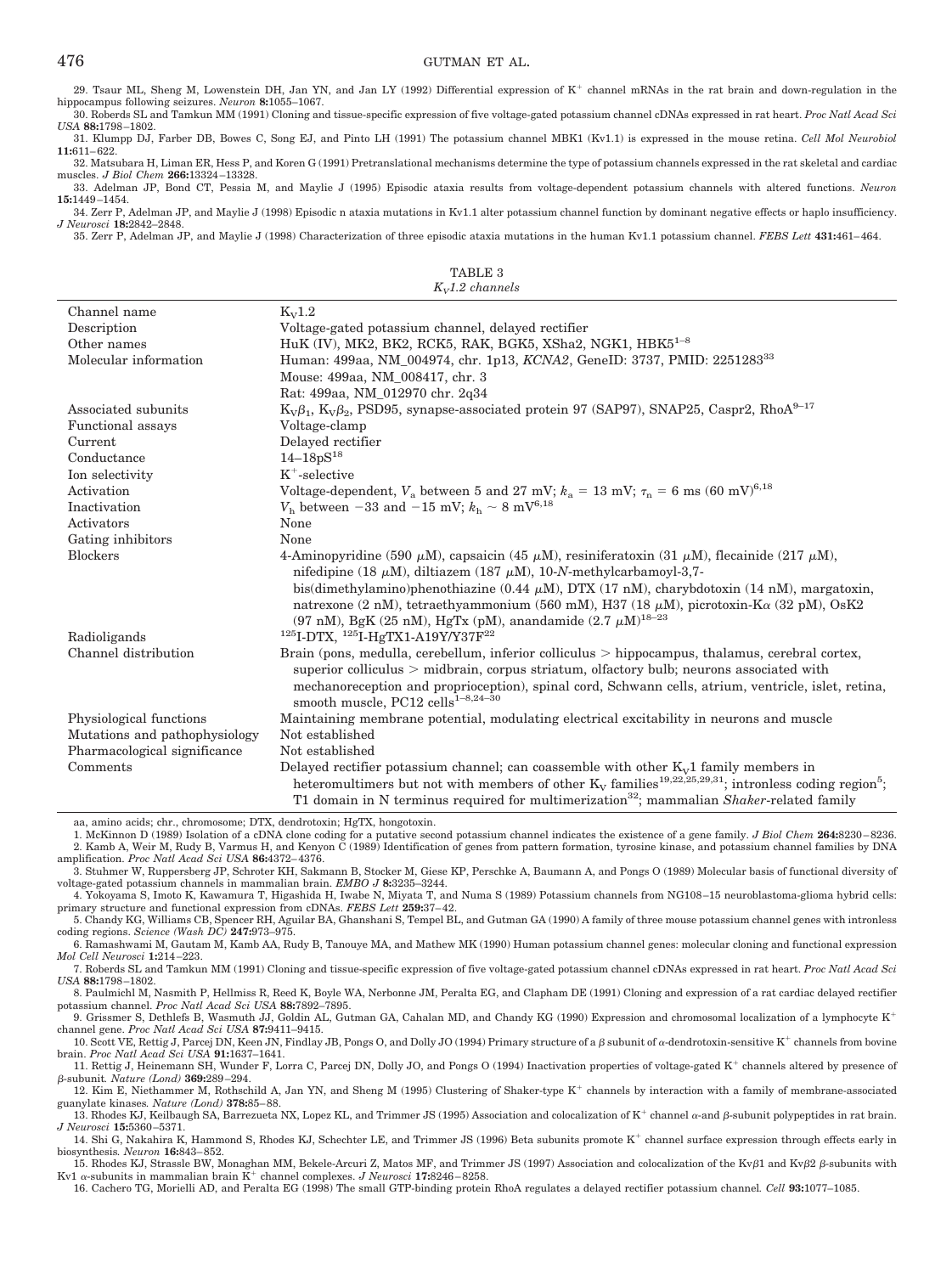17. Poliak S, Gollan L, Martinez R, Custer A, Einheber S, Salzer JL, Trimmer JS, Shrager P, and Peles E (1999) Caspr2, a new member of the neurexin superfamily, is localized at the juxtaparanodes of myelinated axons and associates with K<sup>+</sup> channels. Neuron 24:1037-1047.

18. Tiffany AM, Manganas LN, Kim E, Hsueh YP, Sheng M, and, Trimmer JS (2000) PSD-95 and SAP97 exhibit distinct mechanisms for regulating K<sup>+</sup> channel surface expression and clustering. *J Cell Biol* **148:**147–158.

19. Grissmer S, Nguyen AN, Aiyar J, Hanson DC, Mather RJ, Gutman GA, Karmilowicz MJ, Auperin DD, and Chandy KG (1994) Pharmacological characterization of five cloned voltage-gated K<sup>+</sup> channels, types Kv1.1, 1.2, 1.3, 1.5,

20. Koch RO, Wanner SG, Koschak A, Hanner M, Schwarzer C, Kaczorowski GJ, Slaughter RS, Garcia ML, and Knaus HG (1997) Complex subunit assembly of neuronal voltage-gated K<sup>+</sup> channels: basis for high-affinity toxin intera

21. Wulff H, Rauer H, During T, Hanselmann C, Ruff K, Wrisch A, Grissmer S, and Haensel W (1998) Alkoxypsoralens, novel nonpeptide blockers of Shaker-type K channels: synthesis and photoreactivity. *J Med Chem* **41:**4542– 4529.

22. Rogowski RS, Collins JH, O'Neill TJ, Gustafson TA, Werkman TR, Rogawski MA, Tenenholz TC, Weber DJ, and Blaustein MP (1996) Three new toxins from the scorpion *Pandinus imperator* selectively block certain voltage-gated K<sup>+</sup> channels. Mol Pharmacol 50:1167-1177.

23. Koschak A, Bugianesi RM, Mitterdorfer J, Kaczorowski GJ, Garcia ML, and Knaus HG (1998) Subunit composition of brain voltage-gated potassium channels determined by hongotoxin-1, a novel peptide derived from *Centruroides limbatus* venom. *J Biol Chem* **273:**2639 –2644. 24. Poling JS, Rogawski MA, Salem NJ, and Vicini S (1996) Anandamide, an endogenous cannabinoid, inhibits Shaker-related voltage-gated K<sup>+</sup> channels. *Neurophar-*

*macology* **35:**983–991.

25. UniGene Cluster Hs0.248139; Online Mendelian Inheritance in Man (OMIM) no. 176262.

26. Sheng M, Liao YJ, Jan YN, and Jan LY (1993) Presynaptic A-current based on heteromultimeric K<sup>+</sup> channels detected in vivo. Nature (Lond) 365:72-75.

27. Sheng M, Tsaur ML, Jan YN, and Jan LY (1994) Contrasting subcellular localization of the Kv1.2 K<sup>+</sup> channel subunit indifferent neurons of rat brain. *J Neurosci* **14:**2408 –2417.

28. Wang H, Kunkel DD, Schwartzkroin PA, and Tempel BL (1994) Localization of Kv1.1 and Kv1.2, two K channel proteins, to synaptic terminals, somata, and dendrites in the mouse brain. *J Neurosci* **14:**4588 – 4599.

29. Klumpp DJ, Song EJ, Ito S, Sheng MH, Jan LY, and Pinto LH (1995) The Shaker-like potassium channels of the mouse rod bipolar cell and their contributions to the membrane current. *J Neurosci* **15:**5004 –5013.

30. Sobko A, Peretz A, Shirihai O, Etkin S, Cherepanova V, Dagan D, and Attali B (1998) Heteromultimeric delayed-rectifier K<sup>+</sup> channels in Schwann cells: develo pMental expression and role in cell proliferation. *J Neurosci* **18:**10398 –10408.

31. Coleman SK, Newcombe J, Pryke J, and Dolly JO (1999) Subunit composition of Kv1 channels in human CNS. *J Neurochem* **73:**849 – 858.

32. Rasband MN, Park EW, Vanderah TW, Lai J, Porreca F, and Trimmer JS (2001) Distinct potassium channels on pain-sensing neurons. *Proc Natl Acad Sci USA* **98:**13373–13378.

33. Minor DL, Lin YF, Mobley BC, Avelar A, Jan YN, Jan LY, and Berger JM (2000) The polar T1 interface is linked to conformational changes that open the voltage-gated potassium channel. *Cell* **102:**657– 670.

Channel name  $K_V 1.3^{1-8}$ <br>Description Voltage-Voltage-gated potassium channel, delayed rectifier Other names MK3, MBK3, RCK3, hPCN3, HuK (III), HLK3, RGK5, KV3, HGK5, *n*-channel Molecular information Human: 523aa, NM\_002232, chr. 1p13.3,7,9 *KCNA3*, GeneID: 3738, PMID: 22512834 Mouse: 528aa, NM\_008418, chr. 3 Rat: 525aa, NM\_019270, chr. 2q34 Associated subunits  $K_v\beta$ , hDlg,  $\beta_1$  integrin, KChaP<sup>10–12</sup><br>Functional assays Voltage-clamp Functional assays Current Type N voltage-gated potassium channel in lymphocytes<sup>3,4</sup> Conductance  $13pS<sup>4</sup>$ Ion selectivity  $>$  Rb<sup>+</sup> (0.77)  $>$  NH<sub>4</sub><sup>+</sup> (0.1)  $>$  Cs<sup>+</sup> (0.02)  $>$  Na<sup>+</sup> (<0.01)<sup>13</sup> Activation Voltage,  $V_a = -35$  mV;  $k_a = 6$  mV;  $\tau_n = 3$  ms at 40 mV<sup>4,13</sup> Inactivation C-type inactivation,  $V_h = -63$  mV;  $k_h = 7.7$  mV;  $\tau_h = 250$  ms (40 mV)<sup>4</sup> Activators None Gating inhibitors None Blockers 4-Aminopyridine (195  $\mu$ M), tetraethyammonium (10 mM), charybdotoxin (3 nM), naltrexone (1 nM), MgTX (110 pM), kaliotoxin (650 pM), AgTX2 (200 pM), Pi1 (11 nM), Pi2 (50 pM), Pi3 (500 pM), HsTx1 (12 pM), ShK (11 pM), BgK (39 nM), ShK-Dap22 (52 pM), quinine (14  $\mu$ M), diltiazem (60  $\mu$ M), verapamil (6  $\mu$ M), CP339818 (150 nM), UK78282 (200 nM), correolide (90 nM), sulfamidbenzamidoindane (100 nM), capsaicin (26  $\mu$ M), resiniferatoxin (3  $\mu$ M), nifedipine (5  $\mu$ M), H37  $(23 \mu M)^{14,15}$ Radioligands 125I-HgTx1-A19Y/Y37F mutant  $(0.1-0.25 \text{ pM})$ ;  $^{125}$ I-MgTx  $(0.3 \text{ pM})^{16,17}$ <br>Channel distribution Brain (inferior colliculus > olfactory bulb, pons/medulla > midbrain, s Channel distribution Brain (inferior colliculus > olfactory bulb, pons/medulla > midbrain, superior colliculus, corpus striatum, hippocampus, cerebral cortex), lung, islets, thymus, spleen, lymph node, fibroblasts, B lymphocytes, T lymphocytes, pre-B cells, tonsils, macrophages, microglia, oligodendrocytes, osteoclasts, platelets, testis<sup>1-8,18-21</sup> Physiological functions Regulation of membrane potential and calcium signaling in lymphocytes and oligodendrocytes<sup>14,21–23</sup> Mutations and pathophysiology Not established Pharmacological significance Therapeutic target for immunosuppressants;  $K_v1.3$  inhibitors suppress T-cell activation in vitro and delayed type hypersensitivity in vivo and have proven effective for multiple sclerosis in an animal<sup>24,25</sup>;  $K_v1.3$  expression is dramatically and exclusively increased in effector memory T cells Comments Can coassemble with other  $K_v1$  family members in heteromultimers but not with members of other KV families; intronless coding region; mammalian *Shaker*-related family

TABLE 4 *KV1.3 channels*

aa, amino acids; chr., chromosome; MgTX, margatoxin; HgTX, hongotoxin; CP339818, N-[1-(phenylmethyl)-4(1H)-quinolinylidene]-1-pentamine monohydrochloride; UK78282, 4-[(diphenylmethoxy)methyl]-1-[3-(4-methoxyphenyl)propyl]-piperidine. 1. Stuhmer W, Ruppersberg JP, Schroter KH, Sakmann B, Stocker M, Giese KP, Perschke A, Baumann A, and Pongs O (1989) Molecular basis of functional diversity of

voltage-gated potassium channels in mammalian brain. *EMBO J* **8:**3235–3244.

coding regions. *Science (Wash DC)* **247:**973–975. 3. Douglass J, Osborne PB, Cai YC, Wilkinson M, Christie MJ, and Adelman JP (1990) Characterization and functional expression of a rat genomic DNA clone encoding a lymphocyte potassium channel. *J Immunol* **144:**4841– 4850.

4. Grissmer S, Dethlefs B, Wasmuth JJ, Goldin AL, Gutman GA, Cahalan MD, and Chandy KG (1990) Expression and chromosomal localization of a lymphocyte K channel gene. *Proc Natl Acad Sci USA* **87:**9411–9415.

<sup>2.</sup> Chandy KG, Williams CB, Spencer RH, Aguilar BA, Ghanshani S, Tempel BL, and Gutman GA (1990) A family of three mouse potassium channel genes with intronless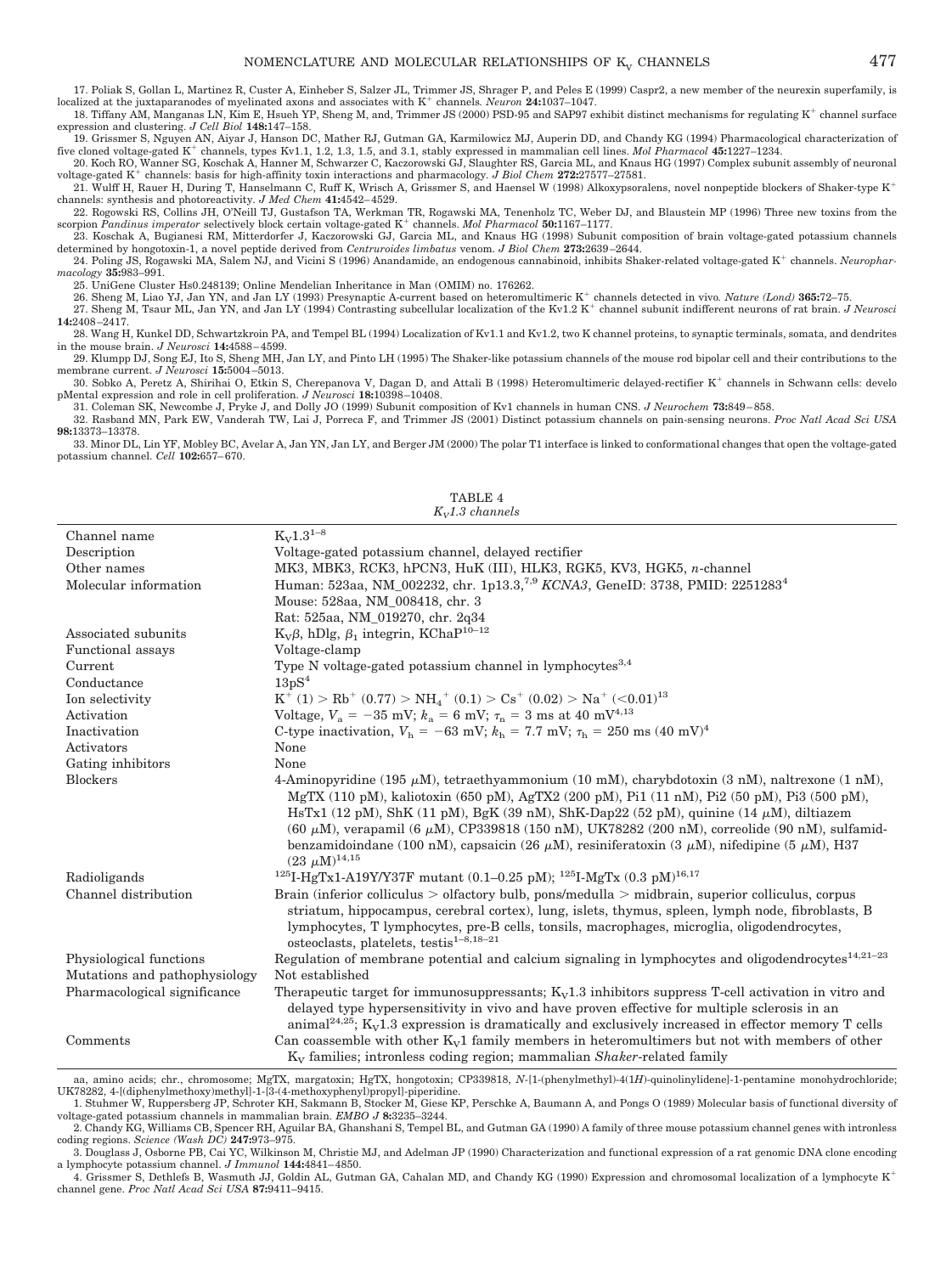5. Philipson LH, Hice RE, Schaefer K, LaMendola J, Bell GI, Nelson DJ, and Steiner, DF (1991) Sequence and functional expression in *Xenopus* oocytes of a human insulinoma and islet potassium channel. *Proc Natl Acad Sci USA* **88:**53–57.

6. Swanson R, Marshall J, Smith JS, Williams JB, Boyle MB, Folander K, Luneau CJ, Antanavage J, Oliva C, Buhrow SA, et al. (1990) Cloning and expression of cDNA, and genomic clones encoding three delayed rectifier potassium channels in rat brain. *Neuron* **4:**929 –939.

7. Attali B, Romey G, Honore E, Schmid-Alliana A, Mattei MG, Lesage F, Ricard P, Barhanin J, and Lazdunski M (1992) Cloning, functional expression, and regulation of two K<sup>+</sup> channels in human T lymphocytes. *J Biol Chem* 267:8650-8657.

8. Cai YC, Osborne PB, North RA, Dooley DC, and Douglass J (1992) Characterization and functional expression of genomic DNA encoding the human lymphocyte type n potassium channel. *DNA Cell Biol* **11:**163–172.

9. Folander K, Douglass J, and Swanson R (1994) Confirmation of the assignment of the gene encoding Kv1.3, a voltage-gated potassium channel (KCNA3) to the proximal short arm of human chromosome 1. *Genomics* **23:**295–296.

10. McCormack T, McCormack K, Nadal MS, Vieira E, Ozaita A, and Rudy B (1999) The effects of Shaker  $\beta$ -subunits on the human lymphocyte K<sup>+</sup> channel Kv1.3. *J Biol Chem* **274:**20123–21126.

11. Hanada T, Lin L Chandy KG, Oh SS, and Chishti AH (1997) Human homologue of the *Drosophila* discs large tumor suppressor binds to p56lck tyrosine kinase and Shaker type Kv1.3 potassium channel in T lymphocytes. *J Biol Chem 2*72:26899–26904.<br>12. Levite M, Cahalon L, Peretz A, Hershkoviz R, Sobko A, Ariel A, Desai R, Attali B, and Lider O (2000) Extracellular K<sup>+</sup> and opening o

channels activate T cell integrin function: physical and functional association between Kv1.3 channels and β1 integrins. *J Exp Med* 191:1167-1176. 13. Cahalan MD, Chandy KG, DeCoursey TE, and Gupta S (1985) A voltage-gated potassium channel in human T lymphocytes. *J Physiol* **358:**197–237.

14. Grissmer S, Nguyen AN, Aiyar J, Hanson DC, Mather RJ, Gutman GA, Karmilowicz MJ, Auperin DD, and Chandy KG (1994) Pharmacological characterization of five cloned voltage-gated K<sup>+</sup> channels, types Kv1.1, 1.2, 1.3, 1.5, and 3.1, stably expressed in mammalian cell lines. *Mol Pharmacol* 45:1227-1234.

15. Chandy KG, Cahalan MD, Pennington M, Norton RS, Wulff H, and Gutman GA (2001) Potassium channels in T lymphocytes: toxins to therapeutic immunosuppressants. *Toxicon* **39:**1269 –1276.

16. Koschak A, Bugianesi RM, Mitterdorfer J, Kaczorowski GJ, Garcia ML, and Knaus HG (1998) Subunit composition of brain voltage-gated potassium channels determined by hongotoxin-1, a novel peptide derived from *Centruroides limbatus* venom. *J Biol Chem 2*73:2639–2644.<br>17. Koch RO, Wanner SG, Koschak A, Hanner M, Schwarzer C, Kaczorowski GJ, Slaughter RS, Garcia ML, and Kn

voltage-gated K<sup>+</sup> channels: basis for high-affinity toxin interactions and pharmacology. *J Biol Chem* 272:27577-27581.

18. UniGene Cluster Hs0.169948 *Homo sapiens*.

19. Arkett SA, Dixon J, Yang JN, Sakai DD, Minkin C, and Sims SM (1994) Mammalian osteoclasts express a transient potassium channel with properties of Kv1.3. *Receptors Channels* **2:**281–293.

20. DeCoursey TE, Kim SY, Silver MR, and Quandt FN (1996) Ion channel expression in PMA-differentiated human THP-1 macrophages. *J Membr Biol* **152:**141–157. 21. Chittajallu R, Chen Y, Wang H, Yuan X, Ghiani CA, Heckman T, McBain CJ, and Gallo V (2002) Regulation of Kv1 subunit expression in oligodendrocyte progenitor cells and their role in G1/S phase progression of the cell cycle. *Proc Natl Acad Sci USA* **99:**2350 –2355.

22. Cahalan MD and Chandy KG (1997) Ion channels in the immune system as targets for immuno suppression. Curr Opin Biotechnol 8:749–756.<br>23. Cahalan MD, Wulff H, and Chandy KG (2001) Molecular properties and physiological 24. Koo GC, Blake JT, Talento A, Nguyen M, Lin S, Sirotina A, Shah K, Mulvany K, Hora D Jr, Cunningham P, et al (1997) Blockade of the voltage-gated potassium

channel Kv1.3 inhibits immune responses in vivo. *J Immunol* **158:**5120 –5128. 25. Beeton C, Wulff H, Barbaria J, Clot-Faybesse O, Pennington M, Bernard D, Cahalan MD, Chandy KG, and Beraud E (2001) Selective blockade of T lymphocyte K<sup>+</sup>

channels ameliorates experimental autoimmune encephalomyelitis, a model for multiple sclerosis. *Proc Natl Acad Sci USA* **98:**13942–13947.

Channel name  $K_V 1.4^{1-7}$ Description Voltage-gated potassium channel, A-type, fast-inactivating Other names HuK (II), hPCN2, HK1, RCK4, RHK1, RK4, RK8, MK4 Molecular information Human: 653aa, NM\_002233, chr. 11p14.3–15.2,7 *KCNA4*, GeneID: 3739, PMID: 2263489<sup>32</sup> Mouse: 654aa, NM\_021275, chr. 2 Rat: 654aa, NM\_012971, chr. 3q33 Associated subunits K<sub>V</sub> $\beta$ , PSD95, synapse-associated protein 97 (SAP97), SAP90,  $\alpha$ -actinin-2, KChaP,  $\sigma$  receptor<sup>8–18</sup> Functional assays Voltage-clamp Current  $K_V1.4/K_V1.2$  heteromultimers may underlie the presynaptic A-type  $K^+$  channel<sup>19</sup><br>Conductance  $5pS^1$  $Conductance$ Ion selectivity  $K^+$ -selective (50 times more selective for  $K^+$  than  $Na^+$ )<sup>20</sup> Activation Voltage,  $V_a = -22 \text{ mV}^1$ ;  $-34 \text{ mV}^{20}$ ;  $K_a = 5^{21}$ Inactivation M-type inactivation,  $V_h = -62 \text{ mV}^{20}$ ;  $\tau_h = 47 \text{ ms } (0 \text{ mV})^{20}$ Activators CaMKII/calcineurin regulation through phosphorylation/dephosphorylation makes inactivation  $Ca^{2+}$ -dependent<sup>22</sup> Gating inhibitors None Blockers and the 4-Aminopyridine  $(13 \mu M)^1$  tetraethyammonium ( $>$ 100 mM), $^3$  UK78282 (170 nM), $^{23}$  riluzole (70  $\mu$ M),<sup>24</sup> quinidine (10  $\mu$ M-1 mM),<sup>25</sup> nicardipine (0.8  $\mu$ M)<sup>26</sup> Radioligands None Channel distribution Brain (olfactory bulb, corpus striatum > hippocampus, superior and inferior colliculus > cerebral cortex, midbrain basal ganglia > pons/medulla), lung-carcinoid, skeletal muscle, heart, pancreatic  $islet^{1,6,27-29}$ Physiological functions Neuronal afterhypolarization Mutations and pathophysiology  $K_V1.4$  expression increases in rat ventricular myocytes after myocardial infarction and induction of  $diabetes^{30,31}$ Pharmacological significance Not established  $Comments$  Can coassemble with other  $K_v1$  family members in heteromultimers but not with members of other  $K_v$  families; intronless coding region; mouse  $K_v1.4$  mRNA contains an internal ribosome entry site in its 5'-noncoding region and may be translated by cap-independent mechanisms $^{33,34}$ ; mammalian *Shaker*-related family

TABLE 5 *KV1.4 channels*

aa, amino acids; chr., chromosome.

1. Stuhmer W, Ruppersberg JP, Schroter KH, Sakmann B, Stocker M, Giese KP, Perschke A, Baumann A, and Pongs O (1989) Molecular basis of functional diversity of voltage-gated potassium channels in mammalian brain. *EMBO J* **8:**3235–3244.

2. Kamb A, Weir M, Rudy B, Varmus H, and Kenyon C (1989) Identification of genes from pattern formation, tyrosine kinase, and potassium channel families by DNA amplification. *Proc Natl Acad Sci USA* **86:**4372– 4376.

3. Philipson LH, Hice RE, Schaefer K, LaMendola J, Bell GI, Nelson DJ, and Steiner DF (1991) Sequence and functional expression in *Xenopus* oocytes of a human insulinoma and islet potassium channel. *Proc Natl Acad Sci USA* **88:**53–57.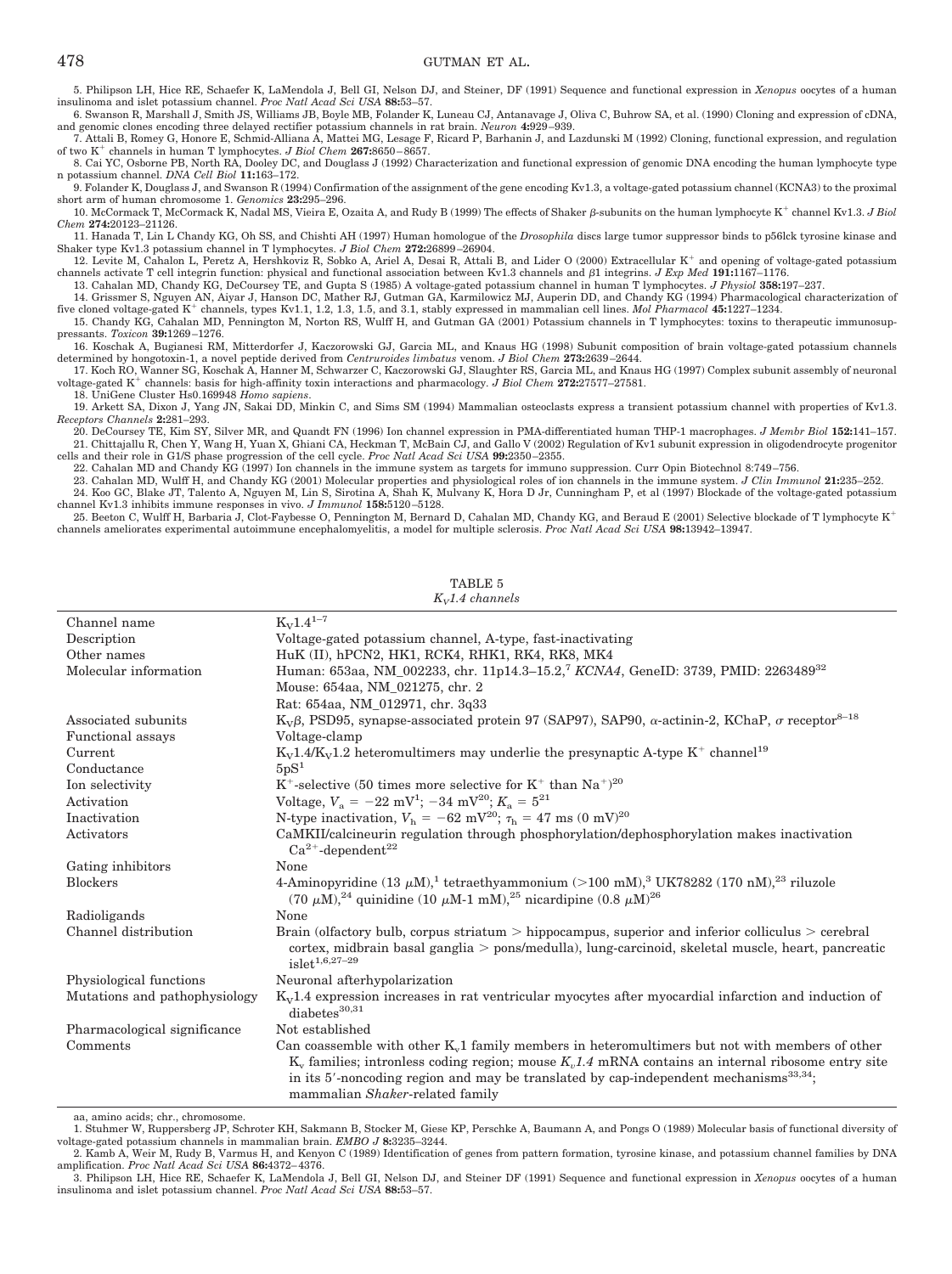5. Roberds SL and Tamkun MM (1991) Cloning and tissue-specific expression of five voltage-gated potassium channel cDNAs expressed in rat heart. *Proc Natl Acad Sci USA* **88:**1798 –1802.

6. Tamkun MM, Knoth KM, Walbridge JA, Kroemer H, Roden DM, and Glover DM (1991) Molecular cloning and characterization of two voltage-gated K<sup>+</sup> channel cDNAs from human ventricle. *FASEB J* **5:**331–337.

7. Wymore RS, Korenberg JR, Kinoshita KD, Aiyar J, Coyne C, Chen XN, Hustad CM, Copeland NG, Gutman GA, Jenkins NA, et al. (1994) Genomic organization, nucleotide sequence, biophysical properties, and localization of the voltage-gated  $K^+$  channel gene KCNA4/Kv1.4 to mouse chromosome 2/human 11p14 and mapping of KCNC1/Kv3.1 to mouse 7/human11p14.3-p15.2 and KCNA1/ Kv1.1 to human 12p13. *Genomics* **20:**191–202.

8. Morales MJ, Castellino RC, Crews AL, Rasmusson RL, and Strauss HC (1995) A novel  $\beta$  subunit increases rate of inactivation of specific voltage-gated potassium channel  $\alpha$  subunits. *J Biol Chem* 270:6272-6277.

9. Rhodes KJ, Keilbaugh SA, Barrezueta NX, Lopez KL, and Trimmer JS (1995) Association and colocalization of  $K^+$  channel  $\alpha$ - and  $\beta$ -subunit polypeptides in rat brain. *J Neurosci* 15:5360 –5371.

10. McCormack K, McCormack T, Tanouye M, Rudy B, and Stuhmer W (1995) Alternative splicing of the human Shaker  $K^+$  channel  $\beta$  1 gene and functional expression of the  $\beta$  2 gene product. *FEBS Lett* **370:**32-36.

11. Heinemann SH, Rettig J, Graack HR, and Pongs O (1996) Functional characterization of Kv channel  $\beta$ -subunits from rat brain. *J Physiol* 493:625–633. 12. Rhodes KJ, Strassle BW, Monaghan MM, Bekele-Arcuri Z, Matos MF, and Trimmer JS (1997) Association and colocalization of the Kvβ1 and Kvβ2 β-subunits with

Kv1  $\alpha$ -subunits in mammalian brain  $K^+$  channel complexes. *J Neurosci* 17:8246-8258.

13. Kim E and Sheng M (1996) Differential K<sup>+</sup> channel clustering activity of PSD-95 and SAP97, two related membrane-associated putative guanylate kinases. *Neuropharmacology* **35:**993–1000.

14. Topinka JR and Bredt DS (1998) N-terminal palmitoylation of PSD-95 regulates association with cell membranes and interaction with K channel Kv1.4. *Neuron* **20:**125–134.

15. Cukovic D, Lu GW, Wible B, Steele DF, and Fedida D (2001) A discrete amino terminal domain of Kv1.5 and Kv1.4 potassium channels interacts with the spectrin repeats of  $\alpha$ -actinin-2. *FEBS Lett* **498:**87-92.

16. Kuryshev YA, Wible BA, Gudz TI, Ramirez AN, and Brown AM (2001) KChAP/Kv<sub>B1.2</sub> interactions and their effects on cardiac Ky channel expression. *Am J Physiol Cell Physiol* **281:**C290 –C299.

17. Piserchio A, Pellegrini M, Mehta S, Blackman SM, Garcia EP, Marshall J, and Mierke DF (2002) The PDZ1 domain of SAP90: characterization of structure and binding. *J Biol Chem* **277:**6967– 6973.

18. Aydar E, Palmer CP, Klyachko VA, and Jackson MB (2002) The sigma receptor as a ligand-regulated auxiliary potassium channel subunit. *Neuron* **34:**399 – 410.

19. Sheng M, Liao YJ, Jan YN, and Jan LY (1993) Presynaptic A-current based on heteromultimeric K channels detected in vivo*. Nature (Lond)* **365:**72–75. 20. Po S, Snyders DJ, Baker R, Tamkun MM, and Bennett PB (1992) Functional expression of an inactivating potassium channel cloned from human heart. *Circ Res* **71:**732–736.

21. Elliott A and Elliott JR (1997) Channel-specific effects of n-alkyl sulphate anions on three Shaker-related potassium channels expressed in *Xenopus* oocytes. *Pflueg Arch Eur J Physiol* **434:**132–136.

22. Roeper J, Lorra C, and Pongs O (1997) Frequency-dependent inactivation of mammalian A-type K<sup>+</sup> channel KV1.4 regulated by Ca<sup>2+</sup>/calmodulin-dependent protein kinase. *J Neurosci* **17:**3379 –3391.

23. Nguyen A, Kath JC, Hanson DC, Biggers MS, Canniff PC, Donovan CB, Mather RJ, Bruns MJ, Rauer H, Aiyar J, et al (1996) Novel non peptide agents potently block the C-type inactivated conformation of Kv1.3 and suppress T cell activation. *Mol Pharmacol* **50:**1672–1679.

24. Xu L, Enyeart JA, and Enyeart JJ (2001) Neuro protective agent riluzole dramatically slows in-activation of Kv1.4 potassium channels by a voltage-dependent oxidative mechanism. *J Pharmacol Exp Ther* **299:**227–237.

25. Yamagishi T, Ishii K, and Taira N (1995) Antiarrhythmic and bradycardic drugs inhibit currents of cloned K<sup>+</sup> channels, K<sub>V</sub>1.2 and K<sub>V</sub>1.4. *Eur J Pharmacol* **281:**151–159.

26. Hatano N, Ohya S, Muraki K, Giles W, and Imaizumi Y (2003) Dihydropyridine Ca<sup>2+</sup> channel antagonists and agonists block Kv4.2, Kv4.3 and Kv1.4 K<sup>+</sup> channels expressed in HEK293 cells. *Br J Pharmacol* **139:**533–544.

27. Beckh S and Pongs O (1990) Members of the RCK potassium channel family are differentially expressed in the rat nervous system. *EMBO J* **9:**777–782.

28. Sheng M, Tsaur ML, Jan YN, and Jan LY (1992) Subcellular segregation of two A-type K<sup>+</sup> channel proteins in rat central neurons. *Neuron* 9:271-284.

29. Blair TA, Roberds SL, Tamkun MM, and Hartshorne RP (1991) Functional characterization of RK5, a voltage-gated K<sup>+</sup> channel cloned from the rat cardiovascular system. *FEBS Lett* **295:**211–213.

30. Kaprielian R, Wickenden AD, Kassiri Z, Parker TG, Liu PP, and Backx, PH (1999) Relationship between K<sup>+</sup> channel down-regulation and  $\lceil Ca^{2+}\rceil$  in rat ventricular myocytes following myocardial infarction. *J Physiol (Lond)* **517:**229 –245.

31. Nishiyama A, Ishii DN, Backx PH, Pulford BE, Birks BR, and Tamkun MM (2001) Altered K<sup>+</sup> channel gene expression in diabetic rat ventricle: isoform switching between Kv4.2 and Kv1.4. *Am J Physiol* **281:**H1800 –H1807.

32. Philipson LH, Schaefer K, LaMendola J, Bell GI, and Steiner DF (1990) Sequence of a human fetal skeletal muscle potassium channel cDNA related to RCK4. *Nucleic Acids Res* **18:**7160.

33. Negulescu D, Long LE, Chandy KG, Semler B, and Gutman GA (1998) Translation initiation of a cardiac voltage-gated potassium channel by internal ribosome entry. *J Biol Chem* **273:**20109 –20113.

34. Jang GM, Leong LE, Hoang LT, Wang PH, Gutman GA, Semler BL (2004) Structurally distinct elements mediate internal ribosome entry within the 5 noncoding region of a voltage-gated potassium channel mRNA. *J Biol Chem* **279:**47419 – 47430.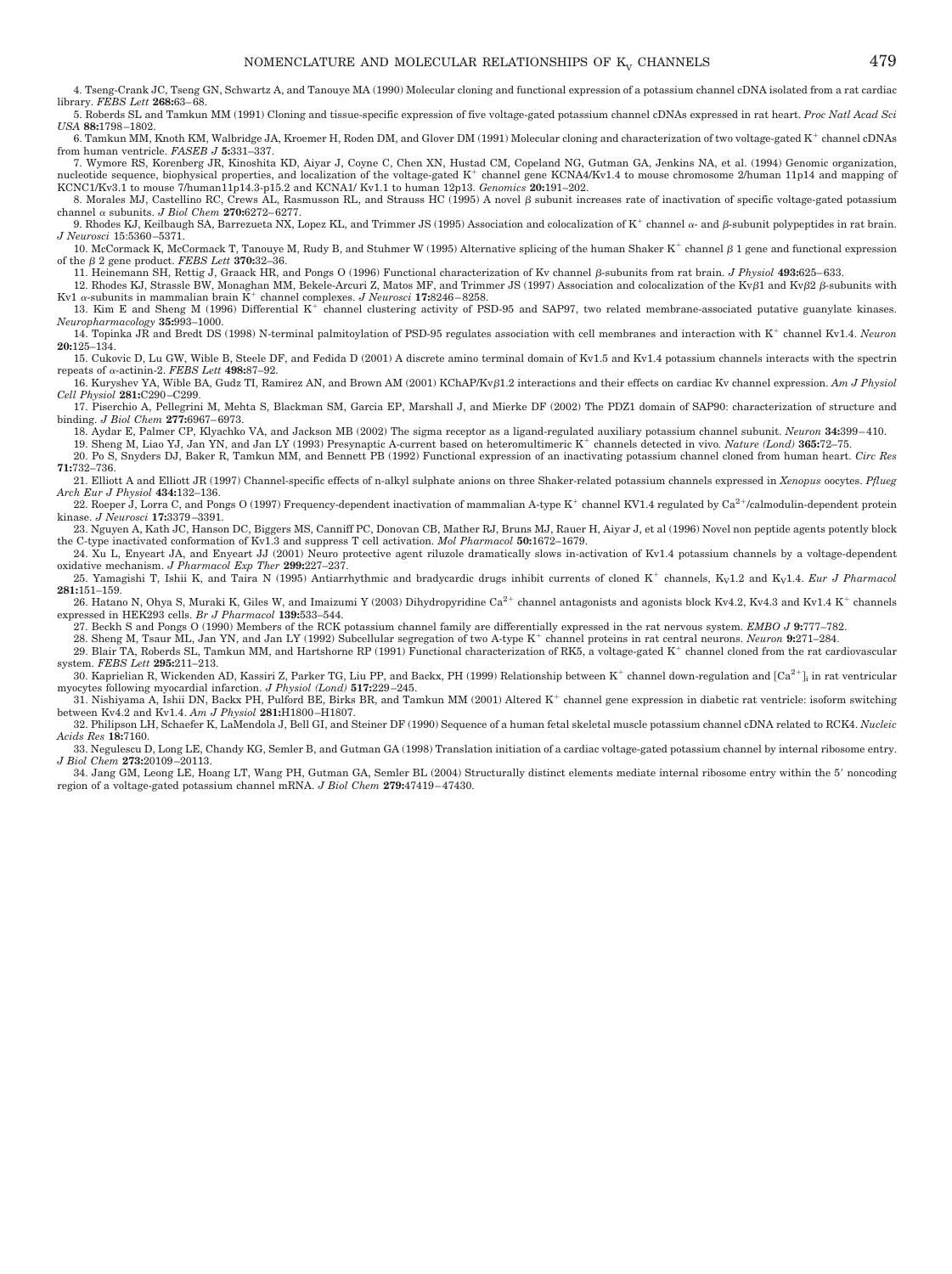TABLE 6

| $K_v1.5$ channels             |                                                                                                                                                                                                                                                                                                                                                            |  |
|-------------------------------|------------------------------------------------------------------------------------------------------------------------------------------------------------------------------------------------------------------------------------------------------------------------------------------------------------------------------------------------------------|--|
| Channel name                  | $K_V1.5$                                                                                                                                                                                                                                                                                                                                                   |  |
| Description                   | Voltage-gated potassium channel, delayed rectifier                                                                                                                                                                                                                                                                                                         |  |
| Other names                   | HpCN1, HK2, HCK1, KV1, fHK, RK3, RMK2, HuK $(II)^{1-8}$                                                                                                                                                                                                                                                                                                    |  |
| Molecular information         | Human: 613aa, NM_002234, chr. 12p13.3, <sup>8-10</sup> KCNA5, GeneID: 3741, PMID: 1986382 <sup>3</sup>                                                                                                                                                                                                                                                     |  |
|                               | Mouse: 602aa, NM_002234, chr. 6                                                                                                                                                                                                                                                                                                                            |  |
|                               | Rat: 602aa, NM_012972, chr. 4q42-44                                                                                                                                                                                                                                                                                                                        |  |
| Associated subunits           | $K_v\beta_1$ , $K_v\beta_2$ , KCNA3B, Src tyrosine kinase, fyn, KChaP, $\alpha$ -actinin-2, caveolin, synapse-associated<br>protein 97 $(SAP97)^{11-21}$                                                                                                                                                                                                   |  |
| Functional assays             | Voltage-clamp                                                                                                                                                                                                                                                                                                                                              |  |
| Current                       | Ultrarapid-activating $K^+$ current in heart $(K_{\text{ur}})^{22,23}$                                                                                                                                                                                                                                                                                     |  |
| Conductance                   | 8pS <sup>24</sup>                                                                                                                                                                                                                                                                                                                                          |  |
| Ion selectivity               | $K^+$                                                                                                                                                                                                                                                                                                                                                      |  |
| Activation                    | Voltage, $V_a = -14$ mV; $k_a = 6-12$ mV <sup>22,24</sup>                                                                                                                                                                                                                                                                                                  |  |
| Inactivation                  | $V_{\rm b} = -25$ to $-10$ mV; $k_{\rm b} = 3-5$ mV; $\tau_{\rm b1} = 460$ ms; $\tau_{\rm b2} = 5$ s (40 mV) <sup>22,24</sup>                                                                                                                                                                                                                              |  |
| Activators                    | None                                                                                                                                                                                                                                                                                                                                                       |  |
| Gating inhibitors             | None                                                                                                                                                                                                                                                                                                                                                       |  |
| <b>Blockers</b>               | S9947 (420 nM), 4-aminopyridine (270 $\mu$ M), capsaicin (23 $\mu$ M), resiniferatoxin (26 $\mu$ M), flecainide<br>(101 $\mu$ M), nifedipine (81 $\mu$ M), diltiazem (115 $\mu$ M), tetraethyammonium (330 mM), clofilium inside<br>(140 nM), bupivacaine (4.1 $\mu$ M), propafenone (4.4 $\mu$ M), <sup>24-26</sup> quinidine (0.6 $\mu$ M) <sup>27</sup> |  |
| Radioligands                  | None                                                                                                                                                                                                                                                                                                                                                       |  |
| Channel distribution          | Aorta, colon, kidney, pooled colon, kidney, stomach, smooth muscle, whole embryo, hippocampus and<br>cortex (oligodendrocytes, microglia, Schwann cells), pituitary, pulmonary artery <sup>1-7,28-33</sup>                                                                                                                                                 |  |
| Physiological functions       | $K_v1.5$ has properties similar to the ultrarapidly activating $IK_{ur}$ current in the heart, and antisense-<br>targeting $K_v1.5$ suppresses $IK_{ur}$ currents almost $50\%^{22,23}$ ; maintains membrane potential that<br>modulates electrical excitability in neurons                                                                                |  |
| Mutations and pathophysiology | Not established                                                                                                                                                                                                                                                                                                                                            |  |
| Pharmacological significance  | Potential use in management of atrial fibrillation via blockade of $IK_{\text{ur}}^{34,35}$                                                                                                                                                                                                                                                                |  |
| Comments                      | Can coassemble with other $K_v1$ family members in heteromultimers but not with members of other<br>K <sub>V</sub> families; intronless coding region; mammalian Shaker-related family.                                                                                                                                                                    |  |

aa, amino acids; chr., chromosome.

1. Swanson R, Marshall J, Smith JS, Williams JB, Boyle MB, Folander K, Luneau CJ, Antanavage J, Oliva C, Buhrow SA, et al. (1990) Cloning and expression of cDNA, and genomic clones encoding three delayed rectifier potassium channels in rat brain. *Neuron* **4:**929 –939.

2. Ramashwami M, Gautam M, Kamb AA, Rudy B, Tanouye MA, and Mathew MK (1990) Human potassium channel genes: molecular cloning and functional expression *Mol Cell Neurosci* **1:**214 –223.

3. Philipson LH, Hice RE, Schaefer K, LaMendola J, Bell GI, Nelson DJ, and Steiner DF (1991) Sequence and functional expression in *Xenopus* oocytes of a human insulinoma and islet potassium channel. *Proc Natl Acad Sci USA* **88:**53–57.

4. Kamb A, Weir M, Rudy B, Varmus H, and Kenyon C (1989) Identification of genes from pattern formation, tyrosine kinase, and potassium channel families by DNA amplification. *Proc Natl Acad Sci USA* **86:**4372– 4376.

5. Roberds SL and Tamkun MM (1991) Cloning and tissue-specific expression of five voltage-gated potassium channel cDNAs expressed in rat heart. *Proc Natl Acad Sci USA* **88:**1798 –1802.

6. Tamkun MM, Knoth KM, Walbridge JA, Kroemer H, Roden DM, and Glover DM (1991) Molecular cloning and characterization of two voltage-gated K+ channel cDNAs from human ventricle. *FASEB J* **5:**331–337. 7. Matsubara H, Liman ER, Hess P, and Koren G (1991) Pretranslational mechanisms determine the type of potassium channels expressed in the rat skeletal and cardiac

muscles. *J Biol Chem* **266:**13324 –13328.

8. Curran ME, Landes GM, and Keating MT (1992) Molecular cloning, characterization, and genomic localization of a human potassium channel gene. *Genomics* **12:**729 –737.

9. Phromchotikul T, Browne DL, Curran ME, Keating MT, and Litt M (1993) Dinucleotide repeat polymorphism at the KCNA5 locus. *Hum Mol Genet* **2:**1512.

10. Albrecht B, Weber K, and Pongs O (1995) Characterization of a voltage-activated K-channel gene cluster on human chromosome 12p13. *Receptors Channels* **3:**213–220. 11. Sewing S, Roeper J, and Pongs O (1996) Kv  $\beta$  1 subunit binding specific for shaker-related potassium channel  $\alpha$  subunits. *Neuron* 16:455–463.

12. Uebele VN, England SK, Chaudhary A, Tamkun MM, and Snyders DJ (1996) Functional differences in Kv1.5 currents expressed in mammalian cell lines are due to the presence of endogenous Kv  $\beta$  2.1 subunits. *J Biol Chem* 271:2406-2412.

13. Heinemann SH, Rettig J, Graack HR, and Pongs O (1996) Functional characterization of Kv channel β-subunits from rat brain. *J Physiol* 493:625-633. 14. Wang Z, Kiehn J, Yang Q, Brown AM, and Wible BA (1996) Comparison of binding and block produced by alternatively spliced Kv1 subunits. *J Biol Chem* **271:**28311–28317.

15. Holmes TC, Fadool DA, Ren R, and Levitan IB (1996) Association of Src tyrosine kinase with a human potassium channel mediated by SH3 domain. *Science (Wash DC)* **274:**2089 –2091.

16. Sobko A, Peretz A, and Attali B (1998) Constitutive activation of delayed-rectifier potassium channels by a src family tyrosine kinase in Schwann cells. *EMBO J* **17:**4723– 4734.

17. Wible BA, Yang Q, Kuryshev YA, Accili EA, and Brown AM (1998) Cloning and expression of a novel K<sup>+</sup> channel regulatory protein, KchAP. *J Biol Chem* **273:**11745–11751.

18. Leicher T, Bahring R, Isbrandt D, and Pongs O (1998) Co expression of the KCNA3B gene product with Kv1.5 leads to a novel A-type potassium channel. *J Biol Chem* **273:**35095–35101.

19. Maruoka ND, Steele DF, Au BP, Dan P, Zhang X, Moore ED, and Fedida D (2000) a-Actinin-2 couples to cardiac Kv1.5 channels, regulating current density and channel localization in HEK cells. *FEBS Lett* **473:**188 –194.

20. Martens JR, Sakamoto N, Sullivan SA, Grobaski TD, and Tamkun MM (2001) Isoform-specific localization of voltage-gated K<sup>+</sup> channels to distinct lipid raft populations: targeting of Kv1.5 to caveolae. *J Biol Chem* **276:**8409 – 8414.

21. Murata M, Buckett PD, Zhou J, Brunner M, Folco E, and Koren G (2001) SAP97 interacts with Kv1.5 in heterologous expression systems. *Am J Physiol Heart Circ Physiol* **281:**H2575–H2584.

22. Snyders DJ, Tamkun MM, and Bennett PB (1993) A rapidly activating and slowly inactivating potassium channel cloned from human heart. Functional analysis after stable mammalian cell culture expression. *J Gen Physiol* **101:**513–543.

23. Feng J, Wible B, Li GR, Wang Z, and Nattle S (1997) Antisense oligodeoxynucleotides directed against Kv1.5 mRNA specifically inhibit ultrarapid delayed rectifier K current in cultured adult human atrial myocytes. *Circ Res* **80:**572–579.

24. Grissmer S, Nguyen AN, Aiyar J, Hanson DC, Mather RJ, Gutman GA, Karmilowicz MJ, Auperin DD, and Chandy KG (1994) Pharmacological characterization of five cloned voltage-gated K<sup>+</sup> channels, types Kv1.1, 1.2, 1.3, 1.5, and 3.1, stably expressed in mammalian cell lines. *Mol Pharmacol* 45:1227-1234.

25. Malayev AA, Nelson DJ, and Philipson LH (1995) Mechanism of clofilium block of the human Kv1.5 delayed rectifier potassium channel. *Mol Pharmacol* **47:**198 –205. 26. Franqueza L, Longobardo M, Vicente J, Delpon E, Tamkun MM, Tamargo J, Snyders DJ, and Valenzuela C (1997) Molecular determinants of stereo selective bupivacaine block of hKv1.5 channels. *Circ Res* **81:**1053–1064.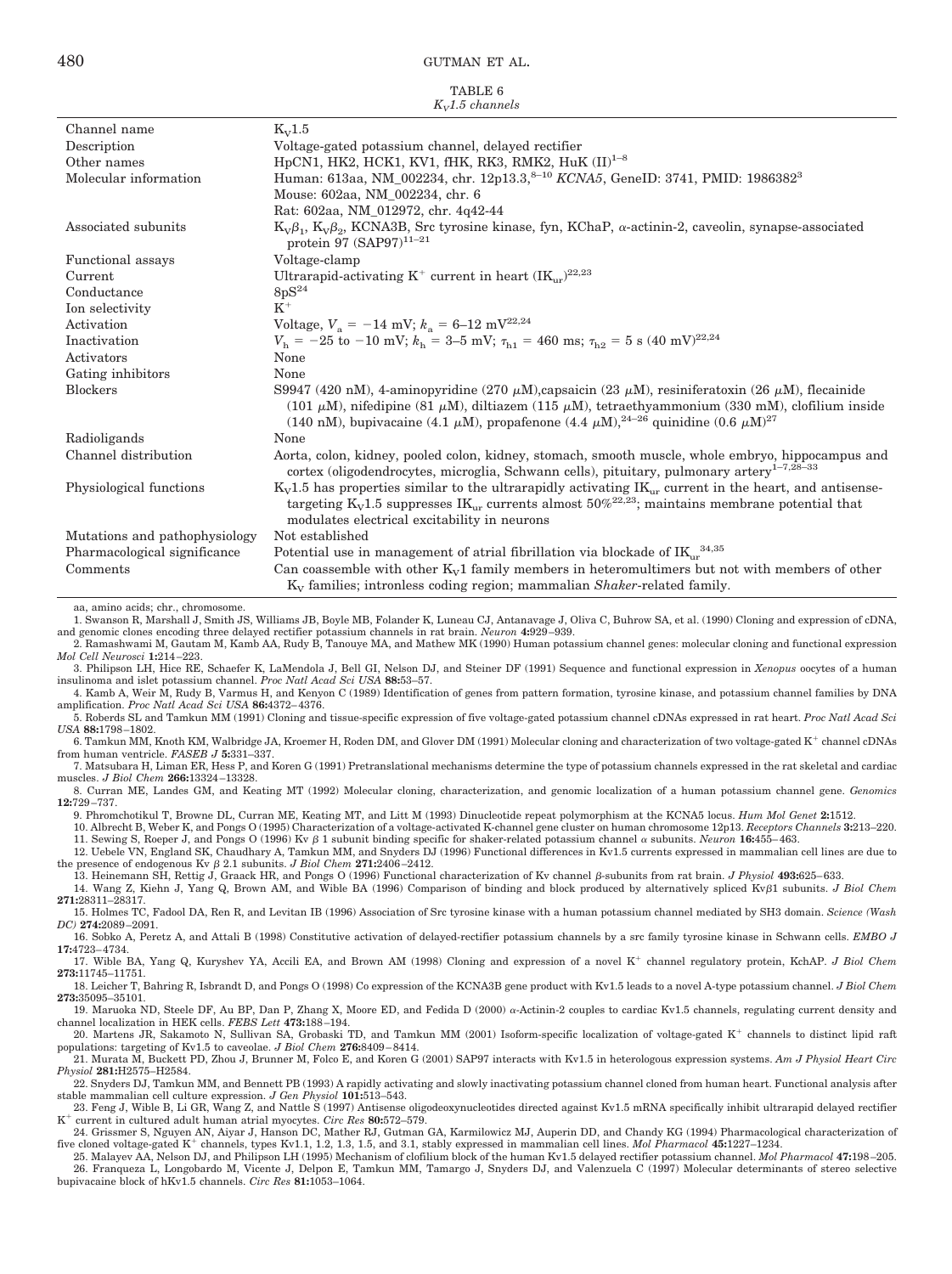#### NOMENCLATURE AND MOLECULAR RELATIONSHIPS OF  $K_v$  CHANNELS  $481$

27. Snyders J, Knoth KM, Roberds SL, and Tamkun M.M (1992) Time-, voltage-, and state-dependent block by quinidine of a cloned human cardiac potassium channel. *Mol Pharmacol* **41:**322–330.

28. UniGene Cluster Hs0.150208; OMIM no. 176267.

29. Kotecha SA and Schlichter LC (1999) A Kv1.5 to Kv1.3 switch in endogenous hippocampal microglia and a role in proliferation. *J Neurosci* **19:**10680 –10693. 30. Sobko A, Peretz A, Shirihai O, Etkin S, Cherepanova V, Dagan D, and Attali B (1998) Heteromultimeric delayed-rectifier K<sup>+</sup> channels in Schwann cells: develo pMental expression and role in cell proliferation. *J Neurosci* **18:**10398 –10408.

31. Chittajallu R, Chen Y, Wang H, Yuan X, Ghiani CA, Heckman T, McBain CJ, and Gallo V (2002) Regulation of Kv1 subunit expression in oligodendrocyte progenitor cells and their role in G1/S phase progression of the cell cycle. *Proc Natl Acad Sci USA* **99:**2350 –2355.

32. Takimoto K, Fomina AF, Gealy R, Trimmer JS, and Levitan ES (1993) Dexamethasone rapidly induces Kv1.5 K<sup>+</sup> channel gene transcription and expression in clonal pituitary cells. *Neuron* **11:**359 –369.

33. Wang J, Juhaszova M, Rubin LJ, and Yuan XJ (1997) Hypoxia inhibits gene expression of voltage-gated K<sup>+</sup> channel  $\alpha$  subunits in pulmonary artery smooth muscle cells. *J Clin Invest* **100:**2347–2353.

34. Van Wagoner DR, Pond AL, McCarthy PM, Trimmer JS, and Nerbonne JM (1997) Outward K<sup>+</sup> current densities and Kv1.5 expression are reduced in chronic human atrial fibrillation. *Circ Res* **80:**772–781.

TABLE 7 35. Brundel BJ, Van Gelder IC, Henning RH, Tuinenburg AE, Wietses M, Grandjean JG, Wilde AA, Van Gilst WH, and Crijns HJ (2001) Alterations in potassium channel gene expression in atria of patients with persistent and paroxysmal atrial fibrillation: differential regulation of protein and mRNA levels for K<sup>+</sup> channels. *J Am Coll Cardiol* 37:926-932.

| $K_{V}1.6$ channels           |                                                                                                                                          |  |  |
|-------------------------------|------------------------------------------------------------------------------------------------------------------------------------------|--|--|
| Channel name                  | $K_V 1.6^{1-5}$                                                                                                                          |  |  |
| Description                   | Voltage-gated potassium channel, delayed rectifier                                                                                       |  |  |
| Other names                   | HBK2, MK1.6, RCK2, KV2                                                                                                                   |  |  |
| Molecular information         | Human: 528aa, NM_002235, chr. 12p13.3, <sup>6</sup> KCNA6, GeneID: 3742, PMID:2347305 <sup>1</sup>                                       |  |  |
|                               | Mouse: 529aa, NM_013568, chr. 6                                                                                                          |  |  |
|                               | Rat: 530 aa, XM_575671 (predicted), chr. 4q42                                                                                            |  |  |
| Associated subunits           | $K_v \beta_1$ , $K_v \beta_2$ , $^{7,8}$ Caspr2 <sup>18</sup>                                                                            |  |  |
| <b>Functional</b> assays      | Voltage-clamp                                                                                                                            |  |  |
| Current                       | Delayed rectifier                                                                                                                        |  |  |
| Conductance                   | $9pS^1$                                                                                                                                  |  |  |
| Ion selectivity               | $K^+$ -selective                                                                                                                         |  |  |
| Activation                    | $V_a = -20$ mV; $k_a = 8$ mV <sup>1</sup>                                                                                                |  |  |
| Inactivation                  | $K_{\rm h} = -43^2$ ; $\tau_{\rm h} = 3 \text{ s}^1$                                                                                     |  |  |
| Activators                    | None                                                                                                                                     |  |  |
| Gating inhibitors             | None                                                                                                                                     |  |  |
| <b>Blockers</b>               | $\alpha$ -Dendrotoxin (20 nM), <sup>1</sup> 10-N-methylcarbamoyl-3,7-bis(dimethylamino)phenothiazine (10 nM, <sup>1</sup>                |  |  |
|                               | 200 nM <sup>3</sup> ), 4-aminopyridine (1.5 mM), <sup>1,3</sup> tetraethyammonium (7 mM), <sup>1,3</sup> ShK (160 pM), <sup>9</sup> HgTX |  |  |
|                               | $(9.6 \text{ pM})$ , <sup>10</sup> BgK (W5Y/F6A/Y26F) <sup>11</sup>                                                                      |  |  |
| Radioligands                  | $125$ I-BgK (W5Y/F6A/Y26F), $11 125$ I-HgTX                                                                                              |  |  |
| Channel distribution          | Brain, colon, germ cell, heart, lung, ovary, testis, astrocytes, pulmonary artery smooth muscle cells,                                   |  |  |
|                               | oligodendrocytes $1,3-5,8,12-16$                                                                                                         |  |  |
| Physiological functions       | Regulator of membrane potential in neurons                                                                                               |  |  |
| Mutations and pathophysiology | No $K^+$ channel clustering in optic nerves of hypomyelinating Shiverer mice                                                             |  |  |
| Pharmacological significance  | Not established                                                                                                                          |  |  |
| Comments                      | Can coassemble with other $K_v1$ family members in heteromultimers but not with members of other                                         |  |  |
|                               | $K_v$ families; intronless coding region; N terminus contains an N terminus inactivation prevention                                      |  |  |
|                               | (NIP) domain; <sup>17</sup> mammalian Shaker-related family                                                                              |  |  |
|                               |                                                                                                                                          |  |  |

aa, amino acids; chr., chromosome; HgTx, hongotoxin.

1. Grupe A, Schroter KH, Ruppersberg JP, Stocker M, Drewes T, Beckh S, and Pongs O (1990) Cloning and expression of a human voltage-gated potassium channel: a novel member of the RCK potassium channel family. *EMBO J* **9:**1749 –1756.

2. Guihard G, Bellocq C, Grelet E, and Escande D (2003) Human Kv1.6 current displays a C-type-like inactivation when re-expressed in cos-7 cells. *Biochem Biophys Res Commun* **311:**83– 89.

3. Swanson R, Marshall J, Smith JS, Williams JB, Boyle MB, Folander K, Luneau CJ, Antanavage J, Oliva C, Buhrow SA, et al. (1990) Cloning and expression of cDNA, and genomic clones encoding three delayed rectifier potassium channels in rat brain. *Neuron* 4:929–939.<br>4. Migeon MB, Street VA, Demas VP, and Tempel BL (1992) Cloning, sequence and chromosomal localization of MK6, a muri

*Suppl* **9:**173–180.

5. Ramashwami M, Gautam M, Kamb AA, Rudy B, Tanouye MA, and Mathew MK (1990) Human potassium channel genes: molecular cloning and functional expression. *Mol Cell Neurosci* **1:**214 –223.

6. Albrecht B, Weber K, and Pongs O (1995) Characterization of a voltage-activated K-channel gene cluster on human chromosome 12p13. *Receptors Channels* **3:**213–220. 7. Rhodes KJ, Strassle BW, Monaghan MM, Bekele-Arcuri Z, Matos MF, and Trimmer JS (1997) Association and colocalization of the Kv $\beta$ 1 and Kv $\beta$ 2 $\beta$ -subunits with Kv1  $\alpha$ -subunits in mammalian brain K<sup>+</sup> channel complexes. *J Neurosci* 17:8246-8258.

8. Rasband MN, Trimmer JS, Peles E, Levinson SR, and Shrager P (1999) K<sup>+</sup> channel distribution and clustering in developing and hypomyelinated axons of the optic nerve. *J Neurocytol* **28:**319 –331.

9. Kalman K, Pennington MW, Lanigan MD, Nguyen A, Rauer H, Mahnir V, Paschetto K, Kern WR, Grissmer S, Gutman GA, et al. (1998) ShK-Dap<sup>22</sup>, a potent Kv1.3-specific immunosuppressive polypeptide. *J Biol Chem* **273:**32697–32707.

10. Koschak A, Bugianesi RM, Mitterdorfer J, Kaczorowski GJ, Garcia ML, and Knaus HG (1998) Subunit composition of brain voltage-gated potassium channels determined by hongotoxin-1, a novel peptide derived from *Centruroides limbatus* venom. *J Biol Chem* **273:**2639 –2644.

11. Racape J, Lecoq A, Romi-Lebrun R, Liu J, Kohler M, Garcia ML, Menez A, and Gasparini S (2002) Characterization of a novel radio labeled peptide selective for a subpopulation of voltage-gated potassium channels in mammalian brain. *J Biol Chem* **277:**3886 –3893.

12. UniGene Cluster Hs0.301306.

13. Scott VE, Muniz ZM, Sewing S, Lichtinghagen R, Parcej DN, Pongs O, Dolly JO (1994) Antibodies specific for distinct Kv subunits unveil a heterooligomeric basis for subtypes of  $\alpha$ -dendrotoxin-sensitive K<sup>+</sup> channels in bovine brain. *Biochemistry* **33:1617**–1623.

14. Smart SL, Bosma MM, and Tempel BL (1997) Identification of the delayed rectifier potassium channel, Kv1.6, in cultured astrocytes. *Glia* **20:**127–134.

15. Yuan XJ, Wang J, Juhaszova M, Golovina VA, and Rubin LJ (1998) Molecular basis and function of voltage-gated K channels in pulmonary arterial smooth muscle cells. *Am J Physiol* **274:**L621-L635.

16. Koh SD, Ward SM, Dick GM, Epperson A, Bonner HP, Sanders KM, Horowitz B, and Kenyon JL (1999) Contribution of delayed rectifier potassium currents to the electrical activity of murine colonic smooth muscle. *J Physiol* **515:**475– 487.

17. Roeper J, Sewing S, Zhang Y, Sommer T, Wanner SG, and Pongs O (1998) NIP domain prevents N-type inactivation in voltage-gated potassium channels. *Nature (Lond)* **391:**390 –393.

18. Polliak S, Gollan L, Martinez R, Custer A, Einheber S, Salzer JL, Trimmer JS, Shrager P, and Peles E (1999) Caspr2, a new member of the neurexin superfamily, is localized at the juxtaparanodes of myelinated axons and associates with  $K^+$  channels. *Neuron* 24:1037–1047.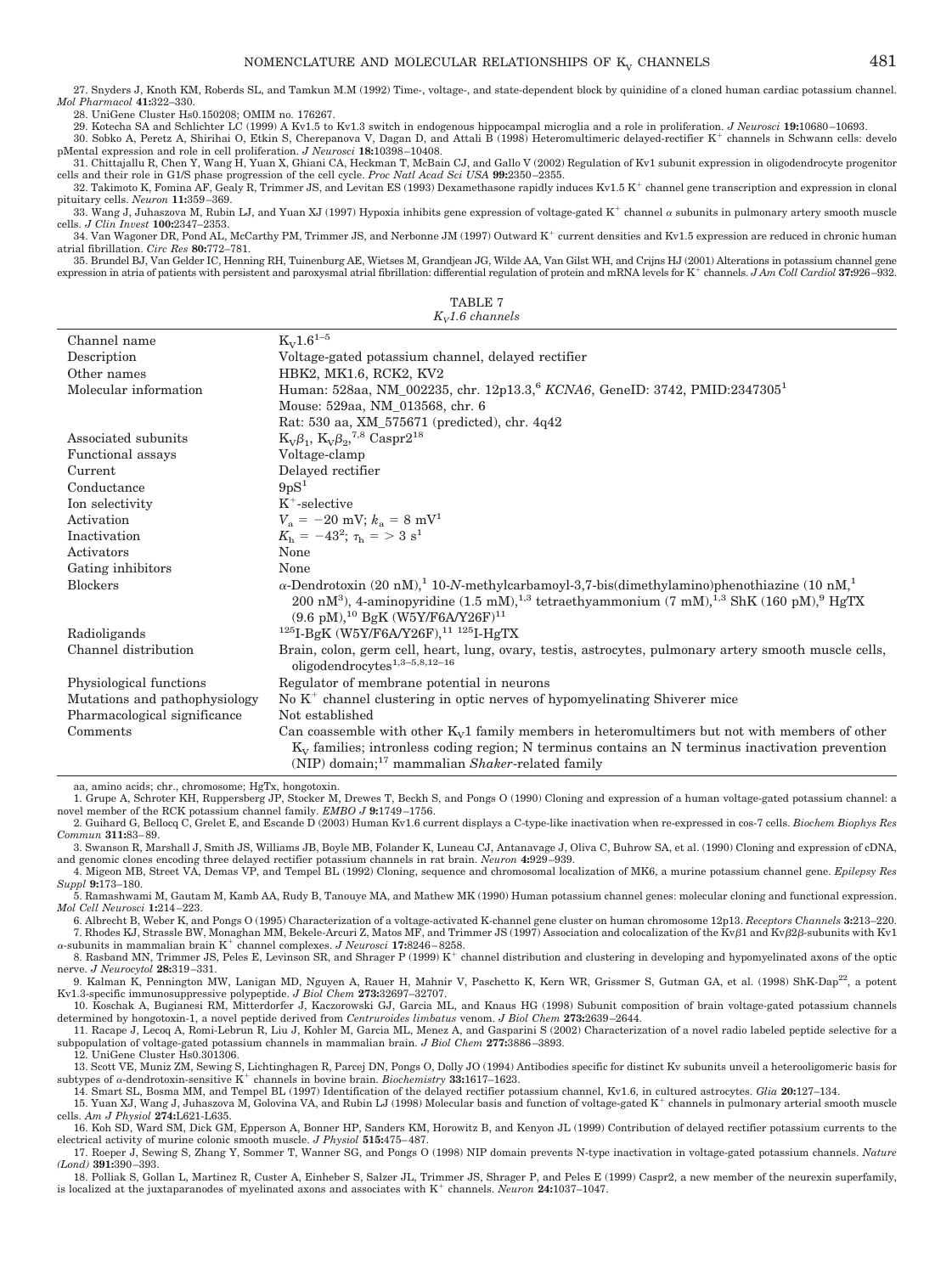| TABLE 8             |
|---------------------|
| $K_{V}1.7$ channels |

| Channel name                  | $K_{\rm V}1.7^{1-3}$                                                                                                                                                       |
|-------------------------------|----------------------------------------------------------------------------------------------------------------------------------------------------------------------------|
| Description                   | Voltage-gated potassium channel, delayed rectifier                                                                                                                         |
| Other names                   | None                                                                                                                                                                       |
| Molecular information         | Human: 456aa, NM_031886, chr. 19q13.3 <sup>1-3</sup> , KCNA7, GeneID: 3743, PMID: 11368907 <sup>6</sup>                                                                    |
|                               | Mouse: 532aa, NM 010596, chr. 7                                                                                                                                            |
|                               | Rat: 457, XM_344889 (predicted), chr. 1q22                                                                                                                                 |
| Associated subunits           | None identified                                                                                                                                                            |
| Functional assays             | Voltage-clamp                                                                                                                                                              |
| Current                       | Possibly a component of $IK_{\mu\nu}$ in the heart <sup>3</sup>                                                                                                            |
| Conductance                   | 21pS <sup>1</sup>                                                                                                                                                          |
| Ion Selectivity               | $K^+$                                                                                                                                                                      |
| Activation                    | Voltage, $V_a = -8$ mV; $\tau_p = 6$ ms $(30 \text{ mV})^3$                                                                                                                |
| Inactivation                  | Very slow inactivation                                                                                                                                                     |
| Activators                    | None                                                                                                                                                                       |
| Gating inhibitors             | None                                                                                                                                                                       |
| <b>Blockers</b>               | Flecainide (8 $\mu$ M), quinidine (15 $\mu$ M), verapamil (16 $\mu$ M), amiodarone (35 $\mu$ M), 4-aminopyridine<br>(150 $\mu$ M), tetraethyammonium (150 mM) <sup>3</sup> |
| Radioligands                  | None                                                                                                                                                                       |
| Channel distribution          | Placenta, amnion, islets (mouse), skeletal muscle, heart, pulmonary arteries <sup>4,5</sup>                                                                                |
| Physiological functions       | $K_{V}1.7$ has properties similar to the ultrarapidly activating $K_{V}$ current in the heart <sup>3</sup>                                                                 |
| Mutations and pathophysiology | Not established                                                                                                                                                            |
| Pharmacological significance  | Not established                                                                                                                                                            |
| Comments                      | Can coassemble with other $K_v1$ family members in heteromultimers but not with members of other $K_v$                                                                     |
|                               | families; only member of this family that has an intron in the coding region $1-3$ ; mammalian <i>Shaker</i> -<br>related family                                           |

aa, amino acids; chr., chromosome.

1. Kalman K, Nguyen A, Tseng-Crank J, Dukes ID, Chandy G, Hustad CM, Copeland NG, Jenkins NA, Mohrenweiser H, Brandriff B, et al (1998) Genomic organization, chromosomal localization, tissue distribution, and biophysical characterization of a novel mammalian Shaker-related voltage-gated potassium channel, Kv1.7. *J Biol Chem* **273:**5851–5857.

2. Kashuba VI, Kvasha SM, Protopopov AI, Gizatullin RZ, Rynditch AV, Wahlstedt C, Wasserman WW, Zabarovsky ER (2001) Initial isolation and analysis of the human

Kv1.7 (KCNA7) gene, a member of the voltage-gated potassium channel gene family. *Gene* 268:115–122.<br>3. Bardien-Kruger S, Wulff H, Arieff Z, Brink P, Chandy KG, and Corfield V (2002) Characterization of the human voltage-g candidate gene for inherited cardiac disorders, and its exclusion as a cause of progressive familial heart block I (PFHBI). *Eur J Human Genet* **10:**36 – 43.

4. UniGene Cluster Hs0.306973; OMIM no. 176268.

5. Davies AR and Kozlowski RZ (2001) Kv channel subunit expression in rat pulmonary arteries. *Lung* 1**79:**147–161.<br>6. Kashuba VI, Kvasha SM, Protopopov AI, Gizatullin RZ, Rynditch AV, Wahlestedt C, Wasserman WW, and Zabar human Kv1.7 (KCNA7) gene, a member of the voltage-gated potassium channel gene family. *Gene* **268:**115–122.

| $K_V1.8$                                                                                         |
|--------------------------------------------------------------------------------------------------|
| Voltage-gated potassium channel, delayed rectifier                                               |
| $K_v1.10$ , $Kcn1^{1-5}$                                                                         |
| Human: 511aa, NM_005549, chr. 1p13.1, KCNA10, GeneID: 3744, PMID: 91777731                       |
| Mouse: 503aa, XM 143471 (predicted), chr. 3                                                      |
| Rat: 511aa, XM_227577 (predicted), chr. 2q34                                                     |
| KCNA4B                                                                                           |
| Voltage-clamp                                                                                    |
| Possibly a component of $IK_{\mu\nu}$ in the heart <sup>2</sup>                                  |
| $10 - 12pS^2$                                                                                    |
| $K^+/Na^+ > 70:1^2$                                                                              |
| $V_a = 3.6$ mV (oocytes); $\tau_a = 18$ ms at +60 mV (oocytes) <sup>2</sup>                      |
| $\tau_h = 10$ s                                                                                  |
| <b>CGMP</b>                                                                                      |
| None                                                                                             |
| Barium (5 mM), tetraethyammonium (50 mM), 4-aminopyridine (1.5 mM), charybdotoxin (100 nM),      |
| ketoconazole (500 nM), pimozide (300 nM), verapamil (45 $\mu$ M) <sup>2</sup>                    |
| None                                                                                             |
| Kidney (cortex > medulla), brain, heart, skeletal muscle, adrenal gland $1-3,6$                  |
| Regulation of membrane potential in renal proximal tubule                                        |
| None                                                                                             |
| Not established                                                                                  |
| Can coassemble with other $K_v1$ family members in heteromultimers but not with members of other |
| $K_V$ families; intronless coding region; mammalian <i>Shaker</i> -related family                |
|                                                                                                  |

#### TABLE 9 *KV1.8 channels*

aa, amino acids; chr., chromosome.

1. Orias M, Bray-Ward P, Curran ME, Keating MT, and Desir GV (1997) Genomic localization of the human gene for KCNA10, a cGMP-activated K channel. *Genomics* **42:**33–37. 2. Lang R, Lee G, Liu W, Tian S, Rafi H, OriasM, Segal AS, and Desir GV (2000) KCNA10: a novel ion channel functionally related to both voltage-gated potassium and CNG cation channels. Am J Physiol 278:F1013–F1021.

4. Yao X, Liu Y, Tung F, and Desir GV (1996) Genomic structure and regulation of Kcn1, a cGMP-gated potassium channel*. Am J Physiol* **271:**F37–F41.

<sup>3.</sup> Yao X, Segal AS, Welling P, Zhang X, McNicholas CM, Engel D, Boulpaep EL, and Desir GV (1995) Primary structure and functional expression of a cGMP-gated potassium channel. Proc Natl Acad Sci USA 92:11711–11715.

<sup>5.</sup> Iwasa H, Kurabayashi M, Nagai R, Nakamura Y, and Tanaka T (2001) Genetic variations in five genes involved in the excitement of cardiomyocytes. *J Hum Genet* **46:**549–552. 6. UniGene Cluster Hs0.306973; OMIM no. 176268.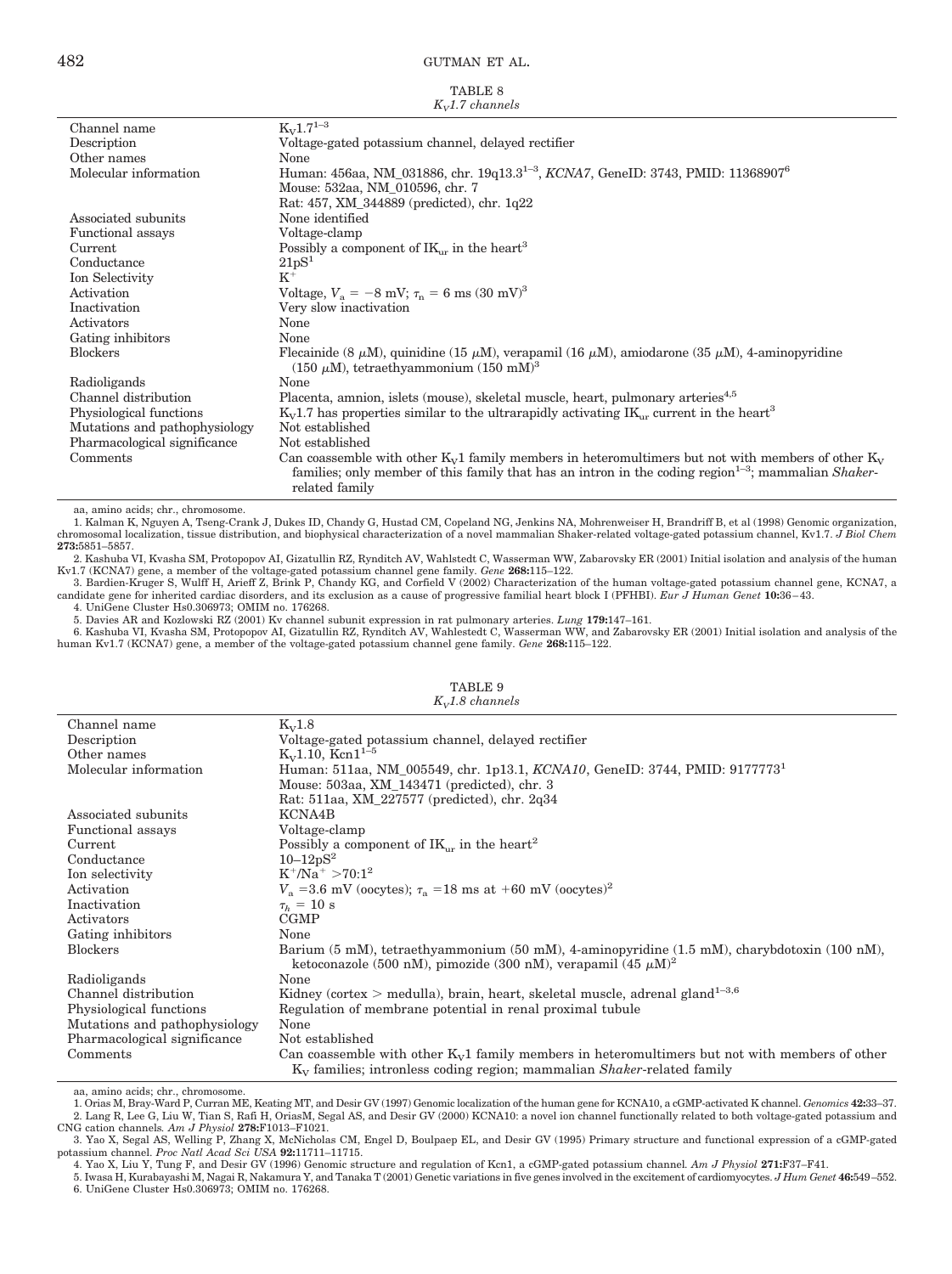| Channel name                  | $K_{V}2.1^{1-3}$                                                                                                                                                                                                                                                                                                                                         |
|-------------------------------|----------------------------------------------------------------------------------------------------------------------------------------------------------------------------------------------------------------------------------------------------------------------------------------------------------------------------------------------------------|
| Description                   | Voltage-gated potassium channel, delayed rectifier                                                                                                                                                                                                                                                                                                       |
| Other names                   | hDRK1, DRK1                                                                                                                                                                                                                                                                                                                                              |
| Molecular information         | Human: 858aa, NM_004975, chr. 20q13.2, <sup>4,5</sup> KCNB1, GeneID: 3745, PMID: 8081723 <sup>35</sup><br>Mouse: 857aa, NM 008420, chr. 2                                                                                                                                                                                                                |
|                               | Rat: 853aa, NM 013186, chr. 3q42                                                                                                                                                                                                                                                                                                                         |
| Associated subunits           | $K_v5.1, K_v6.1-K_v6.3, K_v8.1, K_v9.1-K_v9.3, KChaP$ (binds to N terminus of $K_v2.1$ ), Fyn SH2<br>$domain^{6-15}$                                                                                                                                                                                                                                     |
| Functional assays             | Voltage-clamp                                                                                                                                                                                                                                                                                                                                            |
| Current                       | $K_v2.1/K_v9.3$ (delayed rectifier in oxygen-sensitive pulmonary artery), delayed rectifier current in<br>hippocampal and globus pallidus neurons <sup>16,17</sup>                                                                                                                                                                                       |
| Conductance                   | 8pS; on removal of $K^+$ , $K_v2.1$ displays a large Na <sup>+</sup> conductance that is inhibited by low<br>concentrations of $K^{+2,18}$                                                                                                                                                                                                               |
| Ion selectivity               | $K^+ > Rb^+$                                                                                                                                                                                                                                                                                                                                             |
| Activation                    | Voltage, $V_a = 12$ mV; $k_a = 3$ mV <sup>3</sup>                                                                                                                                                                                                                                                                                                        |
| Inactivation                  | Noninactivating                                                                                                                                                                                                                                                                                                                                          |
| Activators                    | Linoleic $acid19$                                                                                                                                                                                                                                                                                                                                        |
| Gating inhibitors             | Hanatoxin $(42 \text{ nM})^{20,21}$                                                                                                                                                                                                                                                                                                                      |
| <b>Blockers</b>               | Internal tetraethylammonium and tetrapentylammonium, internal $Ba^{2+}$ (13 $\mu$ M), external $Ba^{2+}$<br>(30 mM), internal $Mg^{2+}$ , 4-AP (18 mM), halothane <sup>22-25</sup>                                                                                                                                                                       |
| Radioligands                  | None                                                                                                                                                                                                                                                                                                                                                     |
| Channel distribution          | Brain (cerebral cortex $>$ hippocampus $>$ cerebellum $>$ olfactory bulb; restricted to neurons, where<br>staining is present on dendrites and cell bodies but not on axons; Schwann cells), atria, ventricle,<br>skeletal muscle, retina, cochlea, eye, germ cell, lung, PC12 cells, pulmonary arteries,<br>insulinomas <sup>1,3,9,14,16,17,26-33</sup> |
| Physiological functions       | Maintaining membrane potential and modulating electrical excitability in neurons and muscle <sup>9,16,17</sup>                                                                                                                                                                                                                                           |
| Mutations and pathophysiology | $K_v2.1$ expression is reduced in chronic hypoxic pulmonary hypertension. <sup>30,32</sup>                                                                                                                                                                                                                                                               |
| Pharmacological significance  | Not established                                                                                                                                                                                                                                                                                                                                          |
| Comments                      | Ser857Asn polymorphism in $0-3\%$ in different ethnic populations <sup>5</sup> ; two other single nucleotide<br>polymorphisms have been identified <sup>34</sup> ; the 4-AP binding site is in the S6 inner vestibule. <sup>23</sup><br>Mammalian Shab-related family.                                                                                   |

TABLE 10 *KV2.1 channels*

aa, amino acids; chr., chromosome; 4-AP, 4-aminopyridine.

1. Frech GC, Van Dongen AM, Schuster G, Brown AM, and Joho RH (1989) A novel potassium channel with delayed rectifier properties isolated from rat brain by expression cloning*. Nature (Lond)* **340:**642– 645.

2. Hartmann HA, Kirsch GE, Drewe JA, Taglialatela M, Joho RH, and Brown AM (1991) Exchange of conduction pathways between two related K<sup>+</sup> channels. Science *(Wash DC)* **251:**942–944.

3. Albrecht B, Lorra C, Stocker M, and Pongs O (1993) Cloning and characterization of a human delayed rectifier potassium channel gene. *Receptors Channels* **1:**99 –110. 4. Melis R, Stauffer D, Zhao X, Zhu XL, Albrecht B, Pongs O, Brothman A, and Leppert M (1995) Physical and genetic localization of a Shab subfamily potassium channel (KCNB1) gene to chromosomal region 20q13.2. *Genomics* **25:**285–287.

5. Mazzanti CM, Bergen A, Enoch MA, Michelini S, and Goldman D (1996) Identification of a Ser857-Asn857 substitution in DRK1 (KCNB1), population frequencies and lack of association to the low voltage  $\alpha$  EEG trait. *Hum Genet* 98:134-137.

6. Post MA, Kirsch GE, and Brown AM (1996) Kv2.1 and electrically silent Kv6.1 potassium channel subunits combine and express a novel current*. FEBS Lett* **399:**177–182.

7. Salinas M, de Weille J, Guillemare E, Lazdunski M, and Hugnot JP (1997) Modes of regulation of Shab K<sup>+</sup> channel activity by the Kv8.1 subunit. *J Biol Chem* **272:**8774 – 8780.

8. Salinas M, Duprat F, Heurteaux C, Hugnot JP, and Lazdunsk, M (1997) New modulatory  $\alpha$  subunits for mammalian *Shab* K<sup>+</sup> channels. *J Biol Chem* 2**72:**24371-24379. 9. Patel AJ, Lazdunski M, and Honore E (1997) Kv2.1/Kv9.3, a novel ATP-dependent delayed-rectifier K<sup>+</sup> channel in oxygen-sensitive pulmonary artery myocytes. *EMBO J* **16:**6615– 6625.

10. Sobko A, Peretz A, and Attali B (1998) Constitutive activation of delayed-rectifier potassium channels by a src family tyrosine kinase in Schwann cells*. EMBO J* **17:**4723– 4734.

11. Wible BA, Yang Q, Kuryshev YA, Accili EA, and Brown AM (1998) Cloning and expression of a novel K<sup>+</sup> channel regulatory protein, KChAP. *J Biol Chem* **273:**11745–11751. 12. Kramer JW, Post MA, Brown AM, and Kirsch GE (1998) Modulation of potassium channel gating by co expression of Kv2.1 with regulatory Kv5.1 or Kv6.1  $\alpha$ -subunits.

*Am J Physiol* **274:**C1501–C1510. 13. Chiara MD, Monje F, Castellano A, and Lopez-Barneo J (1999) A small domain in the N terminus of the regulatory  $\alpha$ -subunit Kv23 modulates Kv2.1 potassium channel

gating*. J Neurosci* **19:**6865– 6873.

14. Kuryshev YA, Wible BA, Gudz TI, Ramirez AN, and Brown AM (2001) KChAP/Kv $\beta$ 1.2 interactions and their effects on cardiac Kv channel expression. *Am J Physiol Cell Physiol* **281:**C290 –C299.

15. Sano Y, Mochizuki S, Miyake A, Kitada C, Inamura K, Yokoi H, Nozawa K, Matsushime H, and Furuichi, K (2002) Molecular cloning and characterization of Kv6.3, a novel modulatory subunit for voltage-gated K<sup>+</sup> channel Kv2

16. Murakoshi H, and Trimmer JS (1999) Identification of the Kv2.1 K<sup>+</sup> channel as a major component of the delayed rectifier K<sup>+</sup> current in rat hippocampal neurons. *J Neurosci* **19:**1728 –1735.

17. Baranauskas G, Tkatch T, and Surmeier DJ (1999) Delayed rectifier currents in rat globus pallidus neurons are attributable to Kv2.1 and Kv3.1/3.2 K channels*. J Neurosci* **19:**6394 – 6404.

18. Korn SJ and Ikeda SR (1995) Permeation selectivity by competition in a delayed rectifier potassium channel*. Science (Wash DC)* **269:**410 – 412.

19. McKay MC and Worley JF 3rd (2001) Linoleic acid both enhances activation and blocks Kv1.5 and Kv2.1 channels by two separate mechanisms*. Am J Physiol Cell Physiol* **281:**C1277–C1284.

20. Swartz KJ and MacKinnon R (1995) An inhibitor of the Kv2.1 potassium channel isolated from the venom of a Chilean tarantula*. Neuron* **15:**941–949.

21. Swartz KJ and MacKinnon R (1997) Hanatoxin modifies the gating of a voltage-dependent K channel through multiple binding sites*. Neuron* **18:**665– 673. 22. Taglialatela M, Vandongen AM, Drewe JA, Joho RH, Brown AM, and Kirsch GE (1991) Patterns of internal and external tetraethylammonium block in four homologous K<sup>+</sup> channels. Mol Pharmacol **40:**299-307.

23. Kirsch GE, Shieh CC, Drewe JA, Vener DF, and Brown AM (1993) Segmental exchanges define 4-aminopyridine binding and the inner mouth of K pores*. Neuron* **11:**503–512.

24. Taglialatela M, Drewe JA, and Brown AM (1993) Barium blockade of a clonal potassium channel and its regulation by a critical pore residue*. Mol Pharmacol* **44:**180 –190.

25. Kulkarni RS, Zorn LJ, Anantharam V, Bayley H, and Treistman SN (1996) Inhibitory effects of ketamine and halothane on recombinant potassium channels from mammalian brain. *Anesthesiology* **84:**900 –909.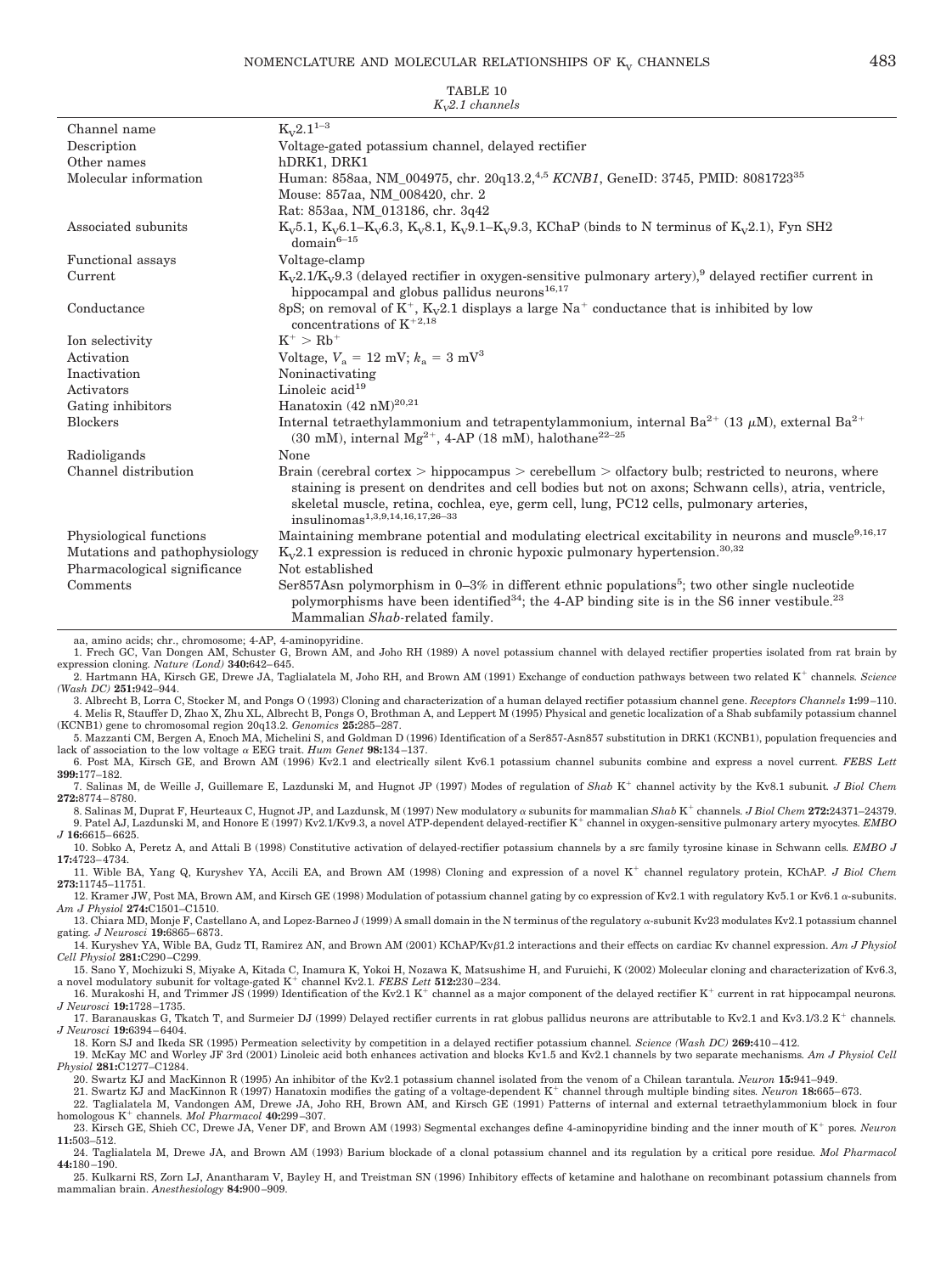26. Trimmer JS (1991) Immunological identification and characterization of a delayed rectifier K<sup>+</sup> channel polypeptide in rat brain. *Proc Natl Acad Sci USA* **88:**10764 –10768.

27. Hwang PM, Fotuhi M, Bredt DS, Cunningham AM, and Snyder SH (1993) Contrasting immunohistochemical localizations in rat brain of two novel K<sup>+</sup> channels of the Shab subfamily*. J Neurosci* **13:**1569 –1576.

28. Sharma N, D'Arcangelo G, Kleinlaus A, Halegoua S, and Trimmer JS (1993) Nerve growth factor regulates the abundance and distribution of  $K^+$  channels in PC12 cells*. J Cell Biol* **123:**1835–1843.

29. Scannevin RH, Murakoshi H, Rhodes KJ, and Trimmer JS (1996) Identification of a cytoplasmic domain important in the polarized expression and clustering of the  $Kv2.1 K<sup>+</sup> channel. J Cell Biol 135:1619-1632.$ 

30. Archer SL, Souil E, Dinh-Xuan AT, Schremmer B, Mercier JC, El Yaagoubi A, Nguyen-Huu L, Reeve HL, and Hampl V (1998) Molecular identification of the role of voltage-gated K<sup>+</sup> channels, Kv1.5 and Kv2.1, in hypoxic pulmonary vasoconstriction and control of resting membrane potential in rat pulmonary artery myocytes. J Clin *Invest* **101:**2319 –2330.

31. MacDonald PE, Ha XF, Wang J, Smukler SR, Sun AM, Gaisano HY, Salapatek AM, Backx PH, and Wheeler MB (2001) Members of the Kv1 and Kv2 voltage-dependent K channel families regulate insulin secretion. *Mol Endocrinol* **15:**1423–1435.

32. Michelakis ED, McMurtry MS, Wu XC, Dyck JR, Moudgil R, Hopkins TA, Lopaschuk GD, Puttagunta L, Waite R, and Archer SL (2002) Dichloroacetate, a metabolic modulator, prevents and reverses chronic hypoxic pulmonary hypertension in rats: role of increased expression and activity of voltage-gated potassium channels. *Circulation* **105:**244 –250.

33. UniGene Cluster Hs0.84244; OMIM no. 600397.

34. Iwasa H, Kurabayashi M, Nagai R, Nakamura Y, and Tanaka, T (2001) Multiple single-nucleotide polymorphisms (SNPs) in the Japanese population in six candidate genes for long QT syndrome*. J Hum Genet* **46:**158 –162.

35. Albrecht B, Lorra C, Stocker M, and Pongs O (1993) Cloning and characterization of a human delayed rectifier potassium channel gene. *Receptor Channels* **1:**99 –110.

| Channel name                  | $K_v 2.2^{1-3}$                                                                                                                                                                                                                                                |
|-------------------------------|----------------------------------------------------------------------------------------------------------------------------------------------------------------------------------------------------------------------------------------------------------------|
| Description                   | Voltage-gated potassium channel, delayed rectifier                                                                                                                                                                                                             |
| Other names                   | <b>CDRK</b>                                                                                                                                                                                                                                                    |
| Molecular information         | Human: 911 aa, NM_004770, chr. 8q13.2, KCNB2, GeneID: 9312, PMID: 9612272 <sup>15</sup>                                                                                                                                                                        |
|                               | Mouse: 758 aa, XM_136482 (predicted), chr. 1                                                                                                                                                                                                                   |
|                               | Rat: 802 aa, NM_054000, chr. 5q11                                                                                                                                                                                                                              |
| Associated subunits           | Mouse $K_{V\beta}$ 4 associates with $K_V2.2$ and enhances expression level, $K_V8.1$ , $K_V9$ , KChaP <sup>4-7</sup>                                                                                                                                          |
| Functional assays             | Voltage-clamp                                                                                                                                                                                                                                                  |
| Current                       | None determined                                                                                                                                                                                                                                                |
| Conductance                   | 15pS <sup>8</sup>                                                                                                                                                                                                                                              |
| Ion selectivity               | $K^+$ -selective                                                                                                                                                                                                                                               |
| Activation                    | Voltage                                                                                                                                                                                                                                                        |
| Inactivation                  | Noninactivating                                                                                                                                                                                                                                                |
| Activators                    | None                                                                                                                                                                                                                                                           |
| Gating inhibitors             | None                                                                                                                                                                                                                                                           |
| <b>Blockers</b>               | Quinine (13.7 $\mu$ M), tetraethyammonium (2.6 mM), 4-aminopyridine (1.5 mM), phencyclidine ( $\mu$ M) <sup>8,9</sup>                                                                                                                                          |
| Radioligands                  | None                                                                                                                                                                                                                                                           |
| Channel distribution          | Brain [olfactory bulb (granule cell layer $>$ olfactory tubercle) $>$ cortex $>$ hippocampus $>$ cerebellum;<br>hypothalamus], ventricle, tongue, sympathetic neurons, gastrointestinal smooth muscle,<br>mesenteric artery smooth muscle <sup>1-3,10-14</sup> |
| Physiological functions       | Maintaining membrane potential, modulating electrical excitability in neurons                                                                                                                                                                                  |
| Mutations and pathophysiology | Not established                                                                                                                                                                                                                                                |
| Pharmacological significance  | Not established                                                                                                                                                                                                                                                |
| Comments                      | The angiotensin II type 1 receptor mediates inhibition of $K_v 2.2$ in brainstem and hypothalamic<br>neurons <sup>12</sup> ; mammalian $Shab$ -related family                                                                                                  |

TABLE 11 *KV2.2 channels*

aa, amino acids; chr., chromosome.

1. Hwang PM, Glatt CE, Bredt DS, Yellen G, and Snyder SH. (1992). A novel K channel with unique localizations in mammalian brain: molecular cloning and characterization. *Neuron* **8:**473– 481.

2. Hwang PM, Fotuhi M, Bredt DS, Cunningham AM, and Snyder SH (1993) Contrasting immunohistochemical localizations in rat brain of two novel K<sup>+</sup> channelsof the Shab subfamily*. J Neurosci* **13:**1569 –1576. 3. Hwang PM, Cunningham AM, Peng YW, and Snyder SH (1993) CDRK and DRK1 K<sup>+</sup> channels have contrasting localizations in sensory systems. *Neuroscience* 

**55:**613– 620. 4. Fink M, Duprat F, Lesage F, Heurteaux C, Romey G, Barhanin J, and Lazdunski M (1996) A new K<sup>+</sup> channel  $\beta$  subunit to specifically enhance Kv2.2 (CDRK)

expression. *J Biol Chem* **271:**26341–26348.

5. Salinas M, de Weille J, Guillemare E, Lazdunski M, and Hugnot JP (1997) Modes of regulation of Shab K<sup>+</sup> channel activity by the Kv8.1 subunit. *J Biol Chem* **272:**8774 – 8780.

6. Salinas M, Duprat F, Heurteaux C, Hugnot JP, and Lazdunski M (1997) New modulatory  $\alpha$  subunits for mammalian  $Shab$  K<sup>+</sup> channels. *J Biol Chem* 272:24371-24379. 7. Wible BA, Yang Q, Kuryshev YA, Accili EA, and Brown AM (1998) Cloning and expression of a novel K<sup>+</sup> channel regulatory protein, KChAP. *J Biol Chem* **273:**11745–11751.

8. Schmalz F, Kinsella J, Koh SD, Vogalis F, Schneider A, Flynn ER, Kenyon JL, and Horowitz B (1998) Molecular identification of a component of delayed rectifier current in gastrointestinal smooth muscles. *Am J Physiol* **274:**G901–G911.

9. Frey BW, Lynch FT, Kinsella JM, Horowitz B, Sanders KM, and Carl A (2000) Blocking of cloned and native delayed rectifier K channels from visceral smooth muscles by phencyclidine. *Neurogastroenterol Motil* **12:**509 –516.

10. Maletic-Savatic M, Lenn NJ, and Trimmer JS (1995) Differential spatiotemporal expression of  $K^+$  channel polypeptides in rat hippocampal neurons developing in situ and in vitro. *J Neurosci* **15:**3840 –3851.

11. Dixon JE and McKinnon D (1996) Potassium channel mRNA expression in prevertebral and para-vertebral sympathetic neurons. *Eur J Neurosci* **8:**183–191. 12. Gelband CH, Warth JD, Mason HS, Zhu M, Moore JM, Kenyon JL, Horowitz B, and Sumners C (1999) Angiotensin II type 1 receptor-mediated inhibition of K<sup>+</sup> channel

subunit Kv2.2 in brain stem and hypothalamic neurons. *Circ Res* **84:**352–359.

13. Xu C, Lu Y, Tang G, and Wang R (1999) Expression of voltage-dependent K<sup>+</sup> channel genes in mesenteric artery smooth muscle cells. *Am. J. Physiol* 277:G1055– G<sub>1063</sub>

14. Lim ST, Antonucci DE, Scannevin RH, and Trimmer JS (2000) A novel targeting signal for proximal clustering of the Kv2.1 K<sup>+</sup> channel in hippocampal neurons. *Neuron* **25:**385–397.

15. Schmalz F, Kinsella J, Koh SD, Vogalis F, Schneider A, Flynn ER, Kenyon JL, and Horowitz B (1998) Molecular identification of a component of delayed rectifier current in gastrointestinal smooth muscles. *Am J Physiol* **274:**G901–G911.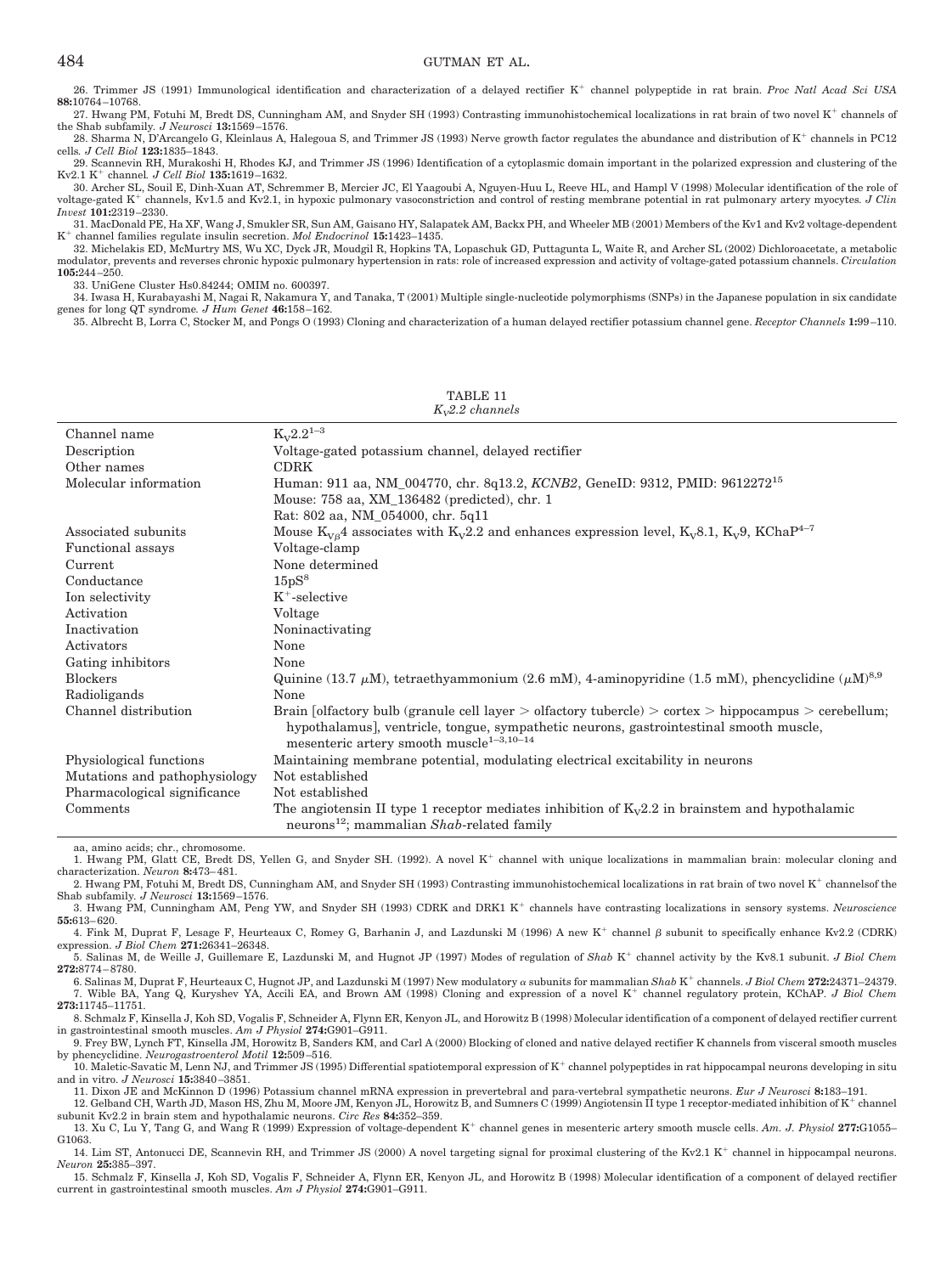| TABLE 12<br>$K_v3.1$ channels |                                                                                                                                                                                                                                                                                                                       |  |
|-------------------------------|-----------------------------------------------------------------------------------------------------------------------------------------------------------------------------------------------------------------------------------------------------------------------------------------------------------------------|--|
| Channel name                  | $K_v3.1$                                                                                                                                                                                                                                                                                                              |  |
| Description                   | Voltage-gated potassium channel, delayed rectifier                                                                                                                                                                                                                                                                    |  |
| Other names                   | Kv3.1, <sup>1</sup> NGK2, <sup>2</sup> KV4, <sup>3</sup> KShIIIB, <sup>15</sup> Raw2, <sup>4</sup> type <i>l</i> channel in T cells <sup>5</sup>                                                                                                                                                                      |  |
| Molecular information         | Human: 511aa, NM_004976, chr. 11p15, <sup>1-4,16</sup> KCNC1, GeneID: 3746, PMID: 1400413 <sup>1</sup>                                                                                                                                                                                                                |  |
|                               | Mouse: 511aa, NM_008421, chr. 7                                                                                                                                                                                                                                                                                       |  |
|                               | Rat: 585aa, NM_012856, chr. 1q22                                                                                                                                                                                                                                                                                      |  |
| Associated subunits           | Not established                                                                                                                                                                                                                                                                                                       |  |
| <b>Functional</b> assays      | Electrophysiology                                                                                                                                                                                                                                                                                                     |  |
| Current                       | Delayed rectifier                                                                                                                                                                                                                                                                                                     |  |
| Conductance                   | $27pS^{1,5}$                                                                                                                                                                                                                                                                                                          |  |
| Ion selectivity               | $K^+$ (1) > Rb <sup>+</sup> (0.76) > NH <sub>4</sub> <sup>+</sup> (0.12) = Cs <sup>+</sup> (0.12) > Na <sup>+</sup> (0.004) <sup>6</sup>                                                                                                                                                                              |  |
| Activation                    | $V_a = 16$ mV; $k_a = 10$ mV; $\tau_a = 2$ ms $(40 \text{ mV})^7$                                                                                                                                                                                                                                                     |  |
| Inactivation                  | $\tau_{\rm h} = 630 \text{ ms } (40 \text{ mV})^1$                                                                                                                                                                                                                                                                    |  |
| Activators                    | None                                                                                                                                                                                                                                                                                                                  |  |
| Gating inhibitors             | None                                                                                                                                                                                                                                                                                                                  |  |
| <b>Blockers</b>               | 4-Aminopyridine (29 $\mu$ M), capsaicin (158 $\mu$ M), resiniferatoxin (46 $\mu$ M), flecainide (108 $\mu$ M),<br>nifedipine (131 $\mu$ M), diltiazem (97 $\mu$ M), cromakalim (237 $\mu$ M), tetraethyammonium (0.2 mM) <sup>8</sup>                                                                                 |  |
| Radioligands                  | None                                                                                                                                                                                                                                                                                                                  |  |
| Channel distribution          | Brain (cerebellum $>$ globus pallidus, subthalamic nucleus, substantia nigra $>$ reticular thalamic<br>nuclei, cortical and hippocampal interneurons > inferior colliculi, cochlear and vestibular nuclei),<br>skeletal muscle, human Louckes B cells, germ cell, lung, testis, AtT20 cell line <sup>9-13,19,20</sup> |  |
| Physiological functions       | Important for the high-firing frequency of auditory <sup>8</sup> and fast-spiking GABAergic interneurons <sup>11,21</sup> ;<br>regulation of action potential duration in presynaptic terminals <sup>17,18</sup>                                                                                                      |  |
| Mutations and pathophysiology | $Kv3.1-/-$ mice exhibit impaired motor skills and reduced muscle contraction force <sup>13</sup> ; Kv3.1/Kv3.3<br>double knockout mice display severe ataxia, myoclonus, and hypersensitivity to ethanol <sup>14</sup>                                                                                                |  |
| Pharmacological significance  | Not established                                                                                                                                                                                                                                                                                                       |  |
| Comments                      | H-ras oncogene switches anterior pituitary-derived cells (AtT20) to a more neuron-like phenotype in<br>parallel with the induction of expression of $K_v3.1^{12}$ ; mammalian <i>Shaw</i> -related family                                                                                                             |  |

aa, amino acids; chr., chromosome.

1. Grissmer S, Ghanshani S, Dethlefs B, McPherson JD, Wasmuth JJ, Gutman GA, Cahalan MD, and Chandy KG (1992) The Shaw-related potassium channel gene, Kv3.1, on human chromosome 11, encodes the type l K<sup>+</sup> channel in T cells. *J Biol Chem* 267:20971–20979.

2. Yokoyama S, Imoto K, Kawamura T, Higashida H, Iwabe N, Miyata T, and Numa S (1989) Potassium channels from NG108 –15 neuroblastoma-glioma hybrid cells: primary structure and functional expression from cDNAs. *FEBS Lett* **259:**37– 42.

3. Luneau CJ, Williams JB, Marshall J, Levitan ES, Oliva C, Smith JS, Antanavage J, Folander K, Stein RB, and Swanson R (1991) Alternative splicing contributes to K<sup>+</sup> channel diversity in the mammalian central nervous system. Proc Natl Acad Sci USA 88:3932-3936.<br>4. Rettig J, Wunder F, Stocker M, Lichtinghagen R, Mastiaux F, Beckh S, Kues W, Pedarzani P, Schroter KH, Ruppersberg JP,

Shaw-related potassium channel family in rat brain. *EMBO J* **11:**2473–2486.

5. Decoursey TE, Chandy KG, Gupta S, and Cahalan MD (1987) Two types of potassium channels in murine T lymphocytes. *J Gen Physiol* **89:**379 – 404.

6. Shapiro MS and DeCoursey TE (1991) Selectivity and gating of the type *l* potassium channel in mouse lymphocytes. *J Gen Physiol* **97:**1227–1250. 7. Shapiro MS and DeCoursey TE (1991) Permeant ion effects on gating kinetics of the type *l* potassium channel in mouse lymphocytes. *J Gen Physiol* **97:**1251–1278.

8. Grissmer S, Nguyen AN, Aiyar J, Hanson DC, Mather RJ, Gutman GA, Karmilowicz MJ, Auperin DD, and Chandy KG (1994) Pharmacological characterization of five

cloned voltage-gated  $K^+$  channels, types Kv1.1, 1.2, 1.3, 1.5, and 3.1, stably expressed in mammalian cell lines. *Mol Pharmacol* 45:1227–1234. 9. UniGene ClusterHs0.181768; OMIM no. 176258.

10. Wang LY, Gan L, Forsythe ID, and Kaczmarek LK (1998) Contribution of the Kv3.1 potassium channel to high-frequency firing in mouse auditory Neurones. *J Physiol* **509:**183–194.

11. Massengill JL, Smith MA, Son DI, and O'Dowd DK (1997) Differential expression of K4-AP current sand Kv3.1 potassium channel transcripts in cortical neurons that develop distinct firing phenotypes*. J Neurosci* **17:**3136 –3147.

12. Hemmick LM, Perney TM, Flamm RE, Kaczmarek LK, and Birnberg NC (1992) Expression of the H-ras oncogene induces potassium conductance and neuron-specific potassium channel mRNAs in the AtT20 cell line*. J Neurosci* **12:**2007–2014.

13. Ho CS, Grange RW, and Joho RH (1997) Pleiotropic effects of a disrupted K<sup>+</sup> channel gene: reduced body weight, impaired motor skill and muscle contraction, but no seizures. *Proc Natl Acad Sci USA* **94:**1533–1558.

14. Espinosa F, McMahon A, Chan E, Wang S, Ho CS, Heintz N, and Joho RH (2001) Alcohol hyper-sensitivity, increased locomotion, and spontaneous myoclonus in mice lacking the potassium channels Kv3.1 and Kv3.3. *J Neurosci* **21:**6657– 6665. 15. Haas M, Ward DC, Lee J, Roses AD, Clarke V, D'Eustachio P, Lau D, Vega-Saenz de Miera E, and Rudy B (1993) Localization of Shaw-related K<sup>+</sup> channel genes on

mouse and human chromosomes. *Mamm Genome* **4:**711–715. 16. Ried T, Rudy B, Vega-Saenz de Miera E, Lau D, Ward DC, and Sen K (1993) Localization of a highly conserved potassium channel gene (NGK2-KV4; KCNC1) to

chromosome 11p15. *Genomics* **15:**405– 411. 17. Ishikawa T, Nakamura Y, Saitoh N, Li WB, Iwasaki S, and Takahashi T (2003) Distinct roles of Kv1 and Kv3 potassium channels at the calyx of Held presynaptic

terminal. *J Neurosci* **23:**10445–10453.

18. Devaux J, Alcaraz G, Grinspan J, Bennett V, Joho R, Crest M, and Scherer SS (2003) Kv3.1b is a novel component of CNS nodes. *J Neurosci* **23:**4509 – 4518.

19. Weiser M, Vega-Saenz de Miera E, Kentros C, Moreno H, Franzen L, Hillman D, Baker H, and Rudy B (1994) Differential expression of Shaw-related K channels in the rat central nervous system. *J Neurosci* **14:**949 –972. 20. Weiser M, Bueno E, Sekirnjak C, Martone ME, Baker H, Hillman D, Thornhill W, Ellisman M, and Rudy B (1995) The potassium channel subunit KV3.1b is localized

to somatic and axonal membranes of specific populations of CNS neurons. *J Neurosci* 15,4298 – 4314*.*

21. Erisir A, Lau D, Rudy B, and Leonard CS (1999) The function of specific  $K^+$  channels in sustained high frequency firing of fast-spiking neocortical interneurons. *J Neurophysiol* **82:**2476 –2489.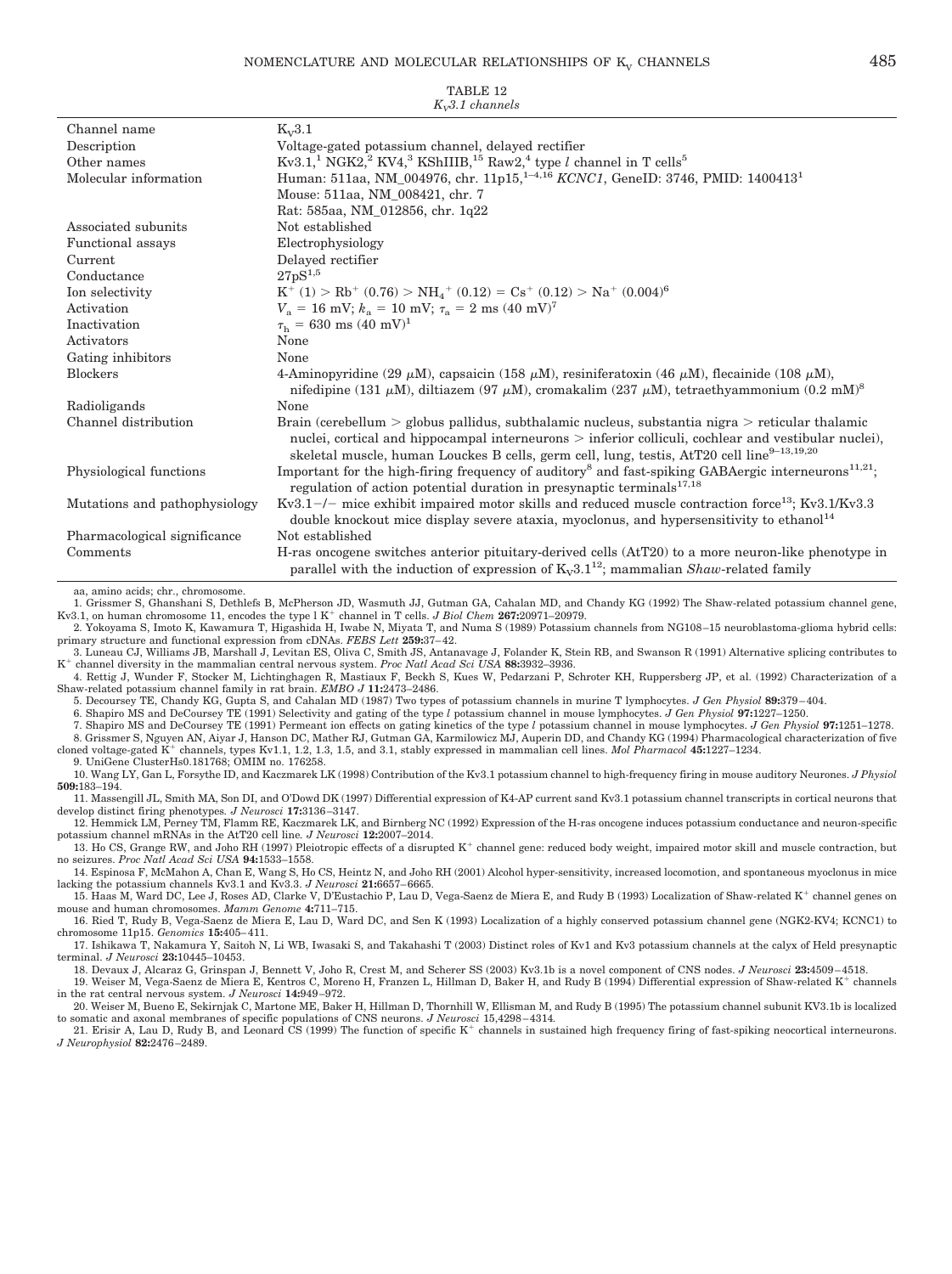|                   | TABLE 13 |  |
|-------------------|----------|--|
| $K_v3.2$ channels |          |  |

| Channel name                                                             | $K_v3.2$                                                                                                                                                                                                                                                                                                                            |
|--------------------------------------------------------------------------|-------------------------------------------------------------------------------------------------------------------------------------------------------------------------------------------------------------------------------------------------------------------------------------------------------------------------------------|
| Description                                                              | Voltage-gated potassium channel, delayed rectifier                                                                                                                                                                                                                                                                                  |
| Other names                                                              | RKShIIIA, <sup>1</sup> Raw1, <sup>2</sup> Kv3.2a, <sup>3</sup> rKv3.2b and rKv3.2c <sup>4</sup>                                                                                                                                                                                                                                     |
| Molecular information                                                    | Human: 613aa, NM_139136 (transcript variant 1), chr. 12q14.1, <sup>5</sup> KCNC2, GeneID: 3747, PMID:<br>811111821                                                                                                                                                                                                                  |
|                                                                          | Mouse: AC121610 (genomic), chr. 10                                                                                                                                                                                                                                                                                                  |
|                                                                          | Rat: 613aa, NM_139216 (transcript variant a), chr. 7q12-22                                                                                                                                                                                                                                                                          |
| Associated subunits                                                      | None                                                                                                                                                                                                                                                                                                                                |
| Functional assays                                                        | Electrophysiology                                                                                                                                                                                                                                                                                                                   |
| Current                                                                  | Delayed rectifier                                                                                                                                                                                                                                                                                                                   |
| Conductance                                                              | $16 - 20pS^{16}$                                                                                                                                                                                                                                                                                                                    |
| Ion selectivity                                                          | $K^+$                                                                                                                                                                                                                                                                                                                               |
| Activation                                                               | $V_a = 13$ mV; $k_a = 7-7.5$ mV <sup>1</sup> ; $t_{on} = 10-90\%$ (40 mV) 4 ms; $\tau_{off}$ 2.9 ms $(-60 \text{ mV})^{16}$                                                                                                                                                                                                         |
| Inactivation                                                             | Very $slow16$                                                                                                                                                                                                                                                                                                                       |
| Activators                                                               | None                                                                                                                                                                                                                                                                                                                                |
| Gating inhibitors                                                        | None                                                                                                                                                                                                                                                                                                                                |
| <b>Blockers</b>                                                          | Tetraethyammonium (0.1 mM), 64-aminopyridine (0.1 mM), 68-bromo-cGMP, 73-isobutyl-1-<br>methylxanthine, $D-NONO$ ate, $\frac{7}{7}$ verapamil (11 $\mu$ M), $\frac{8}{7}$ ShK <sup>19</sup>                                                                                                                                         |
| Radioligands                                                             | None                                                                                                                                                                                                                                                                                                                                |
| Channel distribution                                                     | Brain (fast-spiking GABAergic interneurons of the neocortex, hippocampus, and caudate; terminal<br>fields of thalamocortical projections), $9-12$ islets, $13$ mesenteric artery, Schwann cells <sup>14</sup>                                                                                                                       |
| Physiological functions                                                  | Probably in heteromeric complexes with $K_v3.1$ ; important for the high-frequency firing of fast<br>spiking GABAergic interneurons <sup>17</sup> and GABA release via regulation of action potential duration<br>in presynaptic terminals <sup>18</sup> ; modulated by protein kinase A in vitro and in vivo <sup>10,20</sup>      |
| Mutations and pathophysiology                                            | See "Comments"                                                                                                                                                                                                                                                                                                                      |
| Pharmacological significance                                             | Not established                                                                                                                                                                                                                                                                                                                     |
| Comments                                                                 | Fast deactivation; knockout mice show specific alterations in their cortical electroencephalographic<br>patterns and an increased susceptibility to epileptic seizures consistent with an impairment of a<br>cortical inhibitory mechanism <sup>15</sup> ; mammalian $Shaw$ -related family                                         |
| Acad Sci USA <b>87:</b> 5227–5231.                                       | aa, amino acids; chr., chromosome; D-NONOate, 1,1-diethyl-2-hydroxy-2-nitrosohydrazine; ShK, Stychodactyla helianthus toxin.<br>1. McCormack T, Vega-Saenz de Miera EC, and Rudy B (1991) Molecular cloning of a member of a third class of Shaker-family K <sup>+</sup> channel genes in mammals. Proc Natl                        |
|                                                                          | 2. Rettig J, Wunder F, Stocker M, Lichtinghagen R, Mastiaux F, Beckh S, Kues W, Pedarzani P, Schroter KH, Ruppersberg JP, et al. (1992) Characterization of a                                                                                                                                                                       |
| Shaw-related potassium channel family in rat brain. EMBO J 11:2473-2486. | 3. Ponce A, Vega-Saenz de Miera E, Kentros C, Moreno H, Thornhill B, and Rudy B (1997) $K^+$ channel subunit isoforms with divergent carboxy-terminal sequences carry                                                                                                                                                               |
| distinct membrane targeting signals. <i>J Membr Biol</i> 159:149-159.    |                                                                                                                                                                                                                                                                                                                                     |
|                                                                          | 4. Luneau C, Wiedmann R, Smith JS, and Williams JB (1991) Shaw-like rat brain potassium channel cDNA's with divergent 3' ends. FEBS Lett 288:163-167.<br>5. Haas M, Ward DC, Lee J, Roses AD, Clarke V, D'Eustachio P, Lau D, Vega-Saenz de Miera E, and Rudy B (1993) Localization of Shaw-related K <sup>+</sup> channel genes on |
| mouse and human chromosomes. Mamm Genome 4:711–715.                      | 6. Lien CC, Martina M, Schultz JH, Ehmke H, and Jonas P (2002) Gating, modulation and subunit composition of voltage-gated $K^+$ channels in dendritic inhibitory                                                                                                                                                                   |
| interneurones of rat hippocampus. <i>J Physiol</i> 538:405–419.          |                                                                                                                                                                                                                                                                                                                                     |

interneurones of rat hippocampus. *J Physiol* 538:405–419.<br>7. Moreno H, Vega-Saenz de Miera E, Nadal MS, Amarillo Y, and Rudy B (2001) Modulation of Kv3 potassium channels expressed in CHO cells by a nitric oxide-activated phosphatase. *J Physiol* **530:**345–358.

8. Madeja M, Muller V, Musshoff U, and Speckmann EJ (2001) Sensitivity of native and cloned hippocampal delayed-rectifier potassium channels to verapamil. *Neuropharmacology* **39:**202–210.

9. Weiser M, Vega-Saenz de Miera E, Kentros C, Moreno H, Franzen L, Hillman D, Baker H, and Rudy B (1994) Differential expression of Shaw-related K<sup>+</sup> channels in the rat central nervous system. *J Neurosci* **14:**949 –972.

10. Moreno H, Kentros C, Bueno E, Weiser M, Hernandez A, Vega-Saenz de Miera E, Ponce A, Thornhill W, and Rudy B (1995) Thalamocortical projections have a K<sup>+</sup> channel that is phosphorylated and modulated by cAMP-dependent protein kinase. *J Neurosci* **15:**5486 –5501.

11. Chow A, Erisir A, Farb C, Nadal MS, Ozaita A, Lau D, Welker E, and Rudy B (1999) K channel expression distinguishes subpopulations of parval-bumin- and somatostatin-containing neocortical interneurons. *J Neurosci* **19:**9332–9345.

12. Tansey EP, Chow A, Rudy B, and McBain CJ (2002) Develo pMental expression of potassium-channel subunit Kv3.2 within subpopulations of mouse hippocampal inhibitory interneurons. *Hippocampus* **12:**137–148.

13. Roe MW, Worley JF 3rd, Mittal AA, Kuznetsov A, Dasgupta S, Mertz RJ, Witherspoon SM 3rd, Blair N, Lancaster ME, McIntyre MS, et al. (1996) Expression and

function of pancreatic *A*-cell delayed rectifier K<sup>+</sup> channels: role in stimulus-secretion coupling. *J Biol Chem* 271:32241-32246.<br>14. Sobko A, Peretz A, Shirihai O, Etkin S, Cherepanova V, Dagan D, and Attali B (1998) H pMental expression and role in cell proliferation. *J Neurosci* **18:**10398 –10408.

15. Lau D, Vega-Saenz de Miera EC, Contreras D, Ozaita A, Harvey M, Chow A, Noebels JL, Paylor R, Morgan JI, Leonard CS, and Rudy B (2000) Impaired fast-spiking, suppressed cortical inhibition, and increased susceptibility to seizures in mice lacking Kv3.2 K<sup>+</sup> channel proteins. J Neurosci 20:9071–9085.

16. Rudy B, Chow A, Lau D, Amarillo Y, Ozaita A, Saganich M, Moreno H, Nadal MS, Hernandez-Pineda R, Hernandez-Cruz A, et al. (1999) Contributions of Kv3 channels to neuronal excitability. *Ann NY Acad Sci* **868:**304 –343.

17. ErisirA, Lau D, Rudy B, and Leonard CS (1999) The function of specific K<sup>+</sup> channels in sustained high frequency firing of fast-spiking neocortical interneurons. *J Neurophysiol* **82:**2476 –2489.

18. Goldberg EM, Watanabe S, Chang SY, Joho RH, Huang ZJ, Leonard CS, and Rudy B (2005) Specific functions of synaptically localized potassium channels in synaptic transmission at the neocortical GABAergic fast-spiking cell synapse. *J Neurosci 25:*5230–5235.<br>19. Yan L, Herrington J, Goldberg E, Dulski PM, Bugianesi RM, Slaughter RS, Banerjee P, Brochu RM, Priest BT, Kaczorowski GJ,

peptide, a pharmacological tool for studying Kv3.2 channels. *Mol Pharmacol* **67:**1513–1521.

20. Atzori M, Lau D, Tansey EP, Chow A, Ozaita A, Rudy B, and McBain CJ (2000) H<sub>2</sub> histamine receptor-phosphorylation of Kv3.2 modulates interneuron fast spiking. *Nat Neurosci* **3:**791–798.

21. Haas M, Ward DC, Lee J, Roses AD, Clarke V, D'Eustachio P, Lau D, Vega-Saenz de Miera E, and Rudy B (1993) Localization of Shaw-related K<sup>+</sup> channel genes on mouse and human chromosomes. *Mamm Genome* **4:**711–715.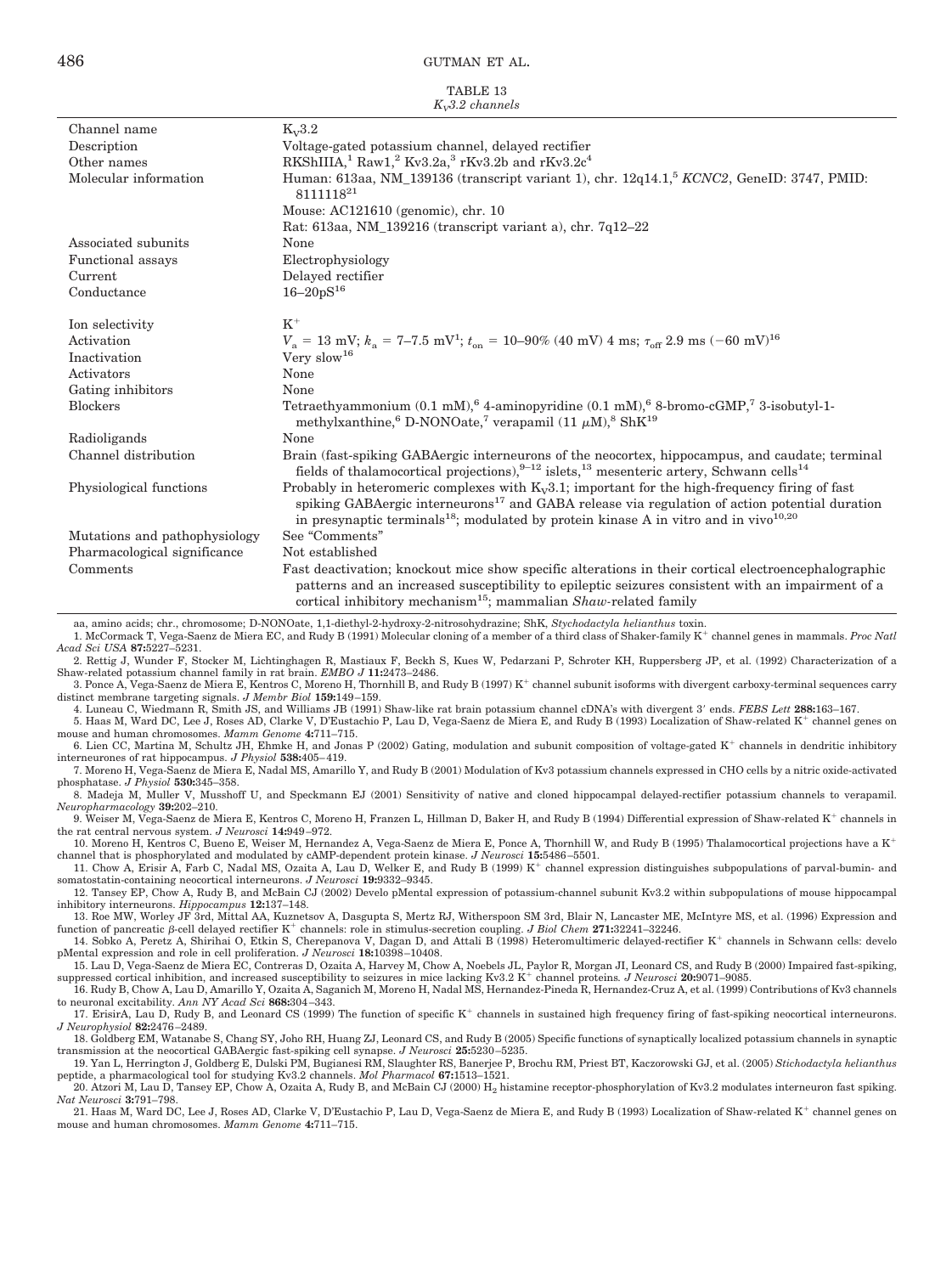|                               | $K_v3.3$ channels                                                                                                                                                                                                                                        |
|-------------------------------|----------------------------------------------------------------------------------------------------------------------------------------------------------------------------------------------------------------------------------------------------------|
| Channel name                  | $K_V3.3^{1-4}$                                                                                                                                                                                                                                           |
| Description                   | Voltage-gated A-type potassium channel <sup>2</sup>                                                                                                                                                                                                      |
| Other names                   | hKv3.3, mKv3.3, RKShIIID, $Kv3.3b4$                                                                                                                                                                                                                      |
| Molecular information         | Human: 757aa, NM_004977, chr. 19q13.3-4, <sup>1-3</sup> KCNC3, GeneID: 3748, PMID: 1740329 <sup>1</sup>                                                                                                                                                  |
|                               | Mouse: 679aa, NM_008422, chr. 7                                                                                                                                                                                                                          |
|                               | Rat: 770aa, NM_053997, chr. 1q22                                                                                                                                                                                                                         |
| Associated subunits           | None                                                                                                                                                                                                                                                     |
| Functional assays             | Electrophysiology                                                                                                                                                                                                                                        |
| Current                       | A-type                                                                                                                                                                                                                                                   |
| Conductance                   | Not established                                                                                                                                                                                                                                          |
| Ion selectivity               | $K^+$                                                                                                                                                                                                                                                    |
| Activation                    | $V_a = 7$ mV; $k_a = 6$ mV <sup>2</sup>                                                                                                                                                                                                                  |
| Inactivation                  | $\tau_{\rm h} \sim 200 \text{ ms } (40 \text{ mV})^2$                                                                                                                                                                                                    |
| Activators                    | None                                                                                                                                                                                                                                                     |
| Gating inhibitors             | None                                                                                                                                                                                                                                                     |
| <b>Blockers</b>               | Tetraethyammonium $(0.14 \text{ mM})^2$ , 4-aminopyridine $(1.2 \text{ mM})^2$ ; blocked by hypoxia <sup>5</sup>                                                                                                                                         |
| Radioligands                  | None                                                                                                                                                                                                                                                     |
| Channel distribution          | Brain, Purkinje cells, central nervous system motoneurons; auditory brainstem <sup>12</sup> ; electrosensory,<br>cerebellar neurons, central auditory nuclei <sup>6-8</sup> ; mesenteric artery <sup>9</sup> ; lens and corneal epithelium <sup>10</sup> |
| Physiological functions       | Not established                                                                                                                                                                                                                                          |
| Mutations and pathophysiology | See "Comments"                                                                                                                                                                                                                                           |
| Pharmacological significance  | Not established                                                                                                                                                                                                                                          |
| Comments                      | Alcohol hypersensitivity, ataxia, increased locomotion and myoclonus occur in mice lacking $K_v3.3$<br>and $K_v 3.1^{11}$ ; mammalian <i>Shaw-related family</i>                                                                                         |

aa, amino acids; chr., chromosome.

1. Ghanshani S, Pak M, McPherson JD, Strong M, Dethlefs B, Wasmuth JJ, Salkoff L, Gutman GA, and Chandy KG (1992) Genomic organization, nucleotide sequence,

and cellular distribution of a Shaw-related potassium channel gene, Kv3.3, and mapping of Kv3.3 and Kv3.4 to human chromosomes 19 and 1. Genomics 12:190–196.<br>2. Vega-Saenzde Miera E, Moreno H, Fruhling D, Kentros C, and Ru

3. Haas M, Ward DC, Lee J, Roses AD, Clarke V, D'Eustachio P, Lau D, Vega-Saenz de Miera E, and Rudy B (1993) Localization of Shaw-related K<sup>+</sup> channel genes on mouse and human chromosomes. *Mamm Genome* **4:**711–715.

4. Goldman-Wohl DS, Chan E, Baird D, and Heintz N (1994) Kv3.3b: a novel Shaw type potassium channel expressed in terminally differentiated cerebellar Purkinje cells and deep cerebellar nuclei*. J Neurosci* **14:**511–522.

5. Patel AJ and Honore E (2001) Molecular physiology of oxygen-sensitive potassium channels. *Eur Respir J* **18:**221–227.

6. Rashid AJ, Dunn RJ, and Turner RW (2001) A prominent soma-dendritic distribution of Kv3.3 K channels in electrosensory and cerebellar neurons. *J Comp Neurol* **441:**234 –247.

7. Grigg JJ, Brew HM, and Tempel BL (2000) Differential expression of voltage-gated potassium channel genes in auditory nuclei of the mouse brainstem. *Hear Res* **140:**77–90.

8. Li W, Kaczmarek LK, and Perney TM (2001) Localization of two high-threshold potassium channel subunits in the rat central auditory system. *J Comp Neurol* **437:**196 –218.

9. Xu C, Lu Y, Tang G, and Wang R (1999) Expression of voltage-dependent K channel genes in mesenteric artery smooth muscle cells. *Am J Physiol* **277:**G1055–G1063. 10. Rae JL and Shepard AR (2000) Kv3.3 potassium channels in lens epithelium and corneal endothelium. *Exp Eye Res* **70:**339 –348.

11. Espinosa F, McMahon A, Chan E, Wang S, Ho CS, Heintz N, and Joho RH (2001) Alcohol hyper-sensitivity, increased locomotion, and spontaneous myoclonus in mice lacking the potassium channels Kv3.1 and Kv3.3. *J Neurosci* 21:6657–6665.<br>12. Weiser M, Bueno E, Sekirnjak C, Martone ME, Baker H, Hillman D, Chen S, Thornhill W, Ellisman M, and Rudy B (1995) The potassium channel subuni

is localized to somatic and axonal membranes of specific populations of CNS neurons. *J Neurosci* **15:**4298 – 4314.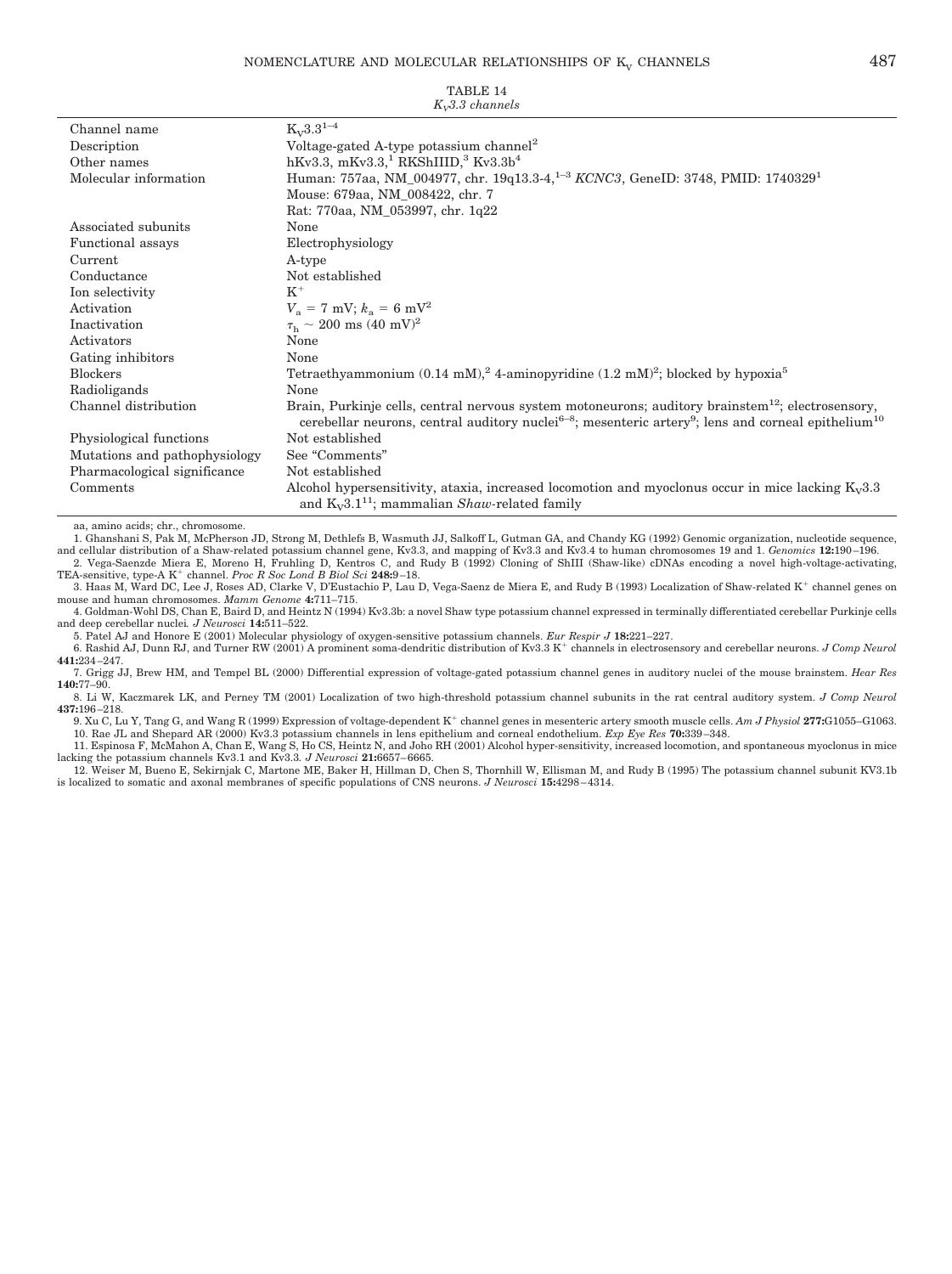|                   | TABLE 15 |  |
|-------------------|----------|--|
| $K_v3.4$ channels |          |  |

|                               | $\Lambda_{\nu}$ . 4 channers                                                                                                                                                 |
|-------------------------------|------------------------------------------------------------------------------------------------------------------------------------------------------------------------------|
| Channel name                  | $K_v3.4$                                                                                                                                                                     |
| Description                   | Voltage-gated potassium channel, A-type, fast-inactivating                                                                                                                   |
| Other names                   | Raw3, <sup>1</sup> HKShIIIC, <sup>2</sup> mKv3.4 <sup>3</sup>                                                                                                                |
| Molecular information         | Human: 635 aa, NM_004978 (transcript variant 1), chr. $1p21^{1,2}$ , KCNC4, GeneID: 3749, PMID:<br>1920536 <sup>2</sup>                                                      |
|                               | Mouse: 628 aa, NM 145922, chr. 3                                                                                                                                             |
|                               | Rat:                                                                                                                                                                         |
| Associated subunits           | MiRP2 forms potassium channels in skeletal muscle with $K_v 3.4^4$                                                                                                           |
| <b>Functional</b> assays      | Electrophysiology                                                                                                                                                            |
| Current                       | A-type                                                                                                                                                                       |
| Conductance                   | $14pS^{1,5}$                                                                                                                                                                 |
| Ion selectivity               | $K^+$                                                                                                                                                                        |
| Activation                    | $V_a = 3.4 \text{ mV}^5$ , $+14 \text{ mV}^1$ ; $k_a = 8.4 \text{ mV}^5$                                                                                                     |
| Inactivation                  | N-type inactivation, $V_h = 53$ mV; $k_h = 7.4$ mV; $\tau_h = 15.9$ ms $(50 \text{ mV})^{1,2,5}$                                                                             |
| Activators                    | None                                                                                                                                                                         |
| Gating inhibitors             | None                                                                                                                                                                         |
| <b>Blockers</b>               | BDS-I (47 nM), <sup>6</sup> tetraethyammonium (0.3 mM) <sup>1,5</sup> ; the specificity of BDS-I for K <sub>v</sub> 3.4 has been<br>questioned <sup>12</sup>                 |
| Radioligands                  | None                                                                                                                                                                         |
| Channel distribution          | Parathyroid, prostate, brain <sup>7</sup> (brainstem, hippocampal granule cells), <sup>8</sup> skeletal muscle, <sup>4,8,9</sup><br>pancreatic acinar cells <sup>10,11</sup> |
| Physiological functions       | Together with MirP2 forms low-voltage-ctivating potassium channels that regulate skeletal muscle<br>resting potential <sup>4</sup>                                           |
| Mutations and pathophysiology | Mutations of MiRP2, which associates with $K_v3.4$ in skeletal muscle, are associated with periodic<br>paralysis <sup>4</sup>                                                |
| Pharmacological significance  | Not established                                                                                                                                                              |
| Comments                      | Mammalian Shaw-related family                                                                                                                                                |
|                               |                                                                                                                                                                              |

aa, amino acids; chr., chromosome.

1. Schroter KH, Ruppersberg J, Wunder F, Rettig J, Stocker M, and Pongs O (1991) Cloning and functional expression of a TEA-sensitive A-type potassium channel from rat brain. *FEBS Lett* **278:**211–216.

2. Rudy B, Sen K, Vega-Saenz de Miera E, Lau D, Ried T, and Ward DC (1991) Cloning of a human cDNA expressing a high voltage-activating, TEA-sensitive, type-A K<sup>+</sup> channel which maps to chromosome 1 band p21. *J Neurosci Res* 29:401-412.

3. Ghanshani S, Pak M, McPherson JD, Strong M, Dethlefs B, Wasmuth JJ, Salkoff L, Gutman GA, and Chandy KG (1992) Genomic organization, nucleotide sequence, and cellular distribution of a Shaw-related potassium channel gene, Kv3.3, and mapping of Kv3.3 and Kv3.4 to human chromosomes 19 and 1. Genomics 12:190–196.<br>4. Abbott GW, Butler MH, Bendahhou S, Dalakas MC, Ptacek LJ, and

associated with periodic paralysis. Cell 104:217–231.<br>5. Rettig J, Wunder F, Stocker M, Lichtinghagen R, Mastiaux F, Beckh S, Kues W, Pedarzani P, Schroter KH, Ruppersberg JP, et al. (1992) Characterization of a

Shaw-related potassium channel family in rat brain. *EMBO J* **11:**2473–2486. 6. Diochot S, Schweitz H, Beress L, and Lazdunski M (1998) Sea anemone peptides with a specific blocking activity against the fast inactivating potassium channel Kv3.4.

*J Biol Chem* **273:**6744 – 6749. 7. Riazanski V, Becker A, Chen J, Sochivko D, Lie A, Wiestler OD, Elger CE, and Beck H (2001) Functional and molecular analysis of transient voltage-dependent K

currents in rat hippocampal granule cells. *J Physiol* **537:**391– 406.

8. Weiser M, Vega-Saenz de Miera E, Kentros C, Moreno H, Franzen L, Hillman D, Baker H, and Rudy B (1994) Differential expression of Shaw-related K<sup>+</sup> channels in the rat central nervous system*. J Neurosci* **14:**949 –972.

9. Vullhorst D, Klocke R, Bartsch JW, and Jockusch H (1998) Expression of the potassium channel KV3.4 in mouse skeletal muscle parallels fiber type maturation and depends on excitation pattern. *FEBS Lett* **421:**259 –262.

10. Kalman K, Nguyen A, Tseng-Crank J, Dukes ID, Chandy G, Hustad CM, Copeland NG, Jenkins NA, Mohrenweiser H, Brandriff B, et al. (1998) Genomic organization, chromosomal localization, tissue distribution, and biophysical characterization of a novel mammalian Shaker-related voltage-gated potassium channel, Kv1.7. *J Biol Chem* **273:**5851–5857.

11. Gopel SO, Kanno T, Barg S, and Rorsman P (2000) Patch-clamp characterisation of somatostatin-secreting-cells in intact mouse pancreatic islets. *J Physiol* **528:**497–507.

12. Yeung SYM, Thompson D, Wang Z, Fedida D, and Robertson B (2005) Modulation of Kv3 subfamily potassium currents by the sea anemone toxin BDS: significance for CNS and biophysical studies. *J Neurosci* **25:**8735– 8745.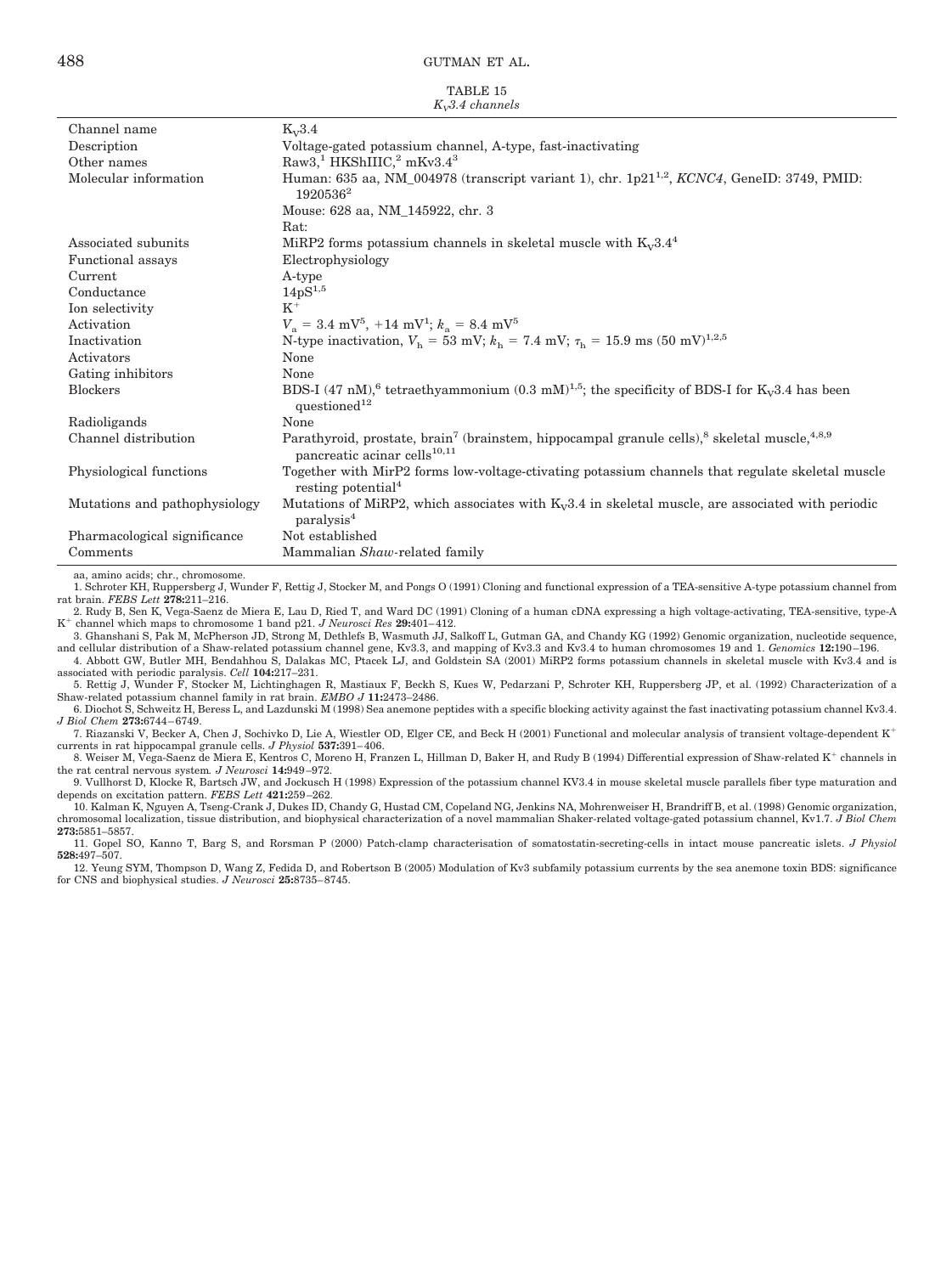| $K_vA.1$ channels             |                                                                                                                                                                                                                                                                                                                                                                                                                           |  |
|-------------------------------|---------------------------------------------------------------------------------------------------------------------------------------------------------------------------------------------------------------------------------------------------------------------------------------------------------------------------------------------------------------------------------------------------------------------------|--|
| Channel name                  | $K_V4.1$                                                                                                                                                                                                                                                                                                                                                                                                                  |  |
| Description                   | Voltage-gated potassium channel, A-type potassium current                                                                                                                                                                                                                                                                                                                                                                 |  |
| Other names                   | mShal <sup>1</sup>                                                                                                                                                                                                                                                                                                                                                                                                        |  |
| Molecular information         | Human: 647aa, NM_004979, chr. Xp11.23, <sup>2</sup> KCND1 (see 'Comments'), GeneID: 3750, PMID:<br>1072922112                                                                                                                                                                                                                                                                                                             |  |
|                               | Mouse: 651aa, NM 008423, chr. X                                                                                                                                                                                                                                                                                                                                                                                           |  |
|                               | Rat: 650aa, XM_217601 (predicted), chr. Xq13                                                                                                                                                                                                                                                                                                                                                                              |  |
| Associated subunits           | KChIP1 increases $K_v4.1$ current densities, accelerates inactivation time course and recovery from<br>inactivation, and shifts steady-state inactivation to more depolarized potentials <sup>3,4</sup>                                                                                                                                                                                                                   |  |
| Functional assays             | Patch-clamp, two-electrode voltage-clamp                                                                                                                                                                                                                                                                                                                                                                                  |  |
| Current                       | Somatodendritic depolarization-activated potassium currents in rat neostriatal cholinergic<br>interneurons are predominantly of the A-type and attributable to coexpression of $K_v4.2$ and $K_v4.1$<br>subunits <sup>5</sup> ; subthreshold transient A currents in rat brain <sup>6</sup>                                                                                                                               |  |
| Conductance                   | $\sim$ 6pS (main unitary conductance under physiological conditions) <sup>4,7</sup>                                                                                                                                                                                                                                                                                                                                       |  |
| Ion selectivity               | $P_{Na}/P_{K} < 0.01$                                                                                                                                                                                                                                                                                                                                                                                                     |  |
| Activation                    | Voltage, $V_a = -47.9$ mV; $k_a = 24.2$ mV (assuming a fourth-order Boltzmann function) <sup>7</sup>                                                                                                                                                                                                                                                                                                                      |  |
| Inactivation                  | $V_{\rm h}$ = -69 mV; $k_{\rm h}$ = 4.8 mV; $\tau_{\rm h1}$ = 22 ms (20 mV); $\tau_{\rm h2}$ = 86 ms (20 mV); $\tau_{\rm h3}$ = 368 ms (20 mV) <sup>7</sup> (see<br>"Comments")                                                                                                                                                                                                                                           |  |
| Activators                    | None                                                                                                                                                                                                                                                                                                                                                                                                                      |  |
| Gating inhibitors             | None                                                                                                                                                                                                                                                                                                                                                                                                                      |  |
| <b>Blockers</b>               | 4-Aminopyridine $(9 \text{ mM})^{1,7}$ , tetraethyammonium $(>10 \text{ mM})^1$                                                                                                                                                                                                                                                                                                                                           |  |
| Radioligands                  | None                                                                                                                                                                                                                                                                                                                                                                                                                      |  |
| Channel distribution          | Fetal, infant, and adult brain; colon, heart, lung, stomach, testis, liver, kidney, thyroid gland,<br>pancreas, pulmonary artery <sup>8-10</sup>                                                                                                                                                                                                                                                                          |  |
| Physiological functions       | Not established                                                                                                                                                                                                                                                                                                                                                                                                           |  |
| Mutations and pathophysiology | Not established                                                                                                                                                                                                                                                                                                                                                                                                           |  |
| Pharmacological significance  | Not established                                                                                                                                                                                                                                                                                                                                                                                                           |  |
| Comments                      | The K <sub>n</sub> 4.1 (KCND1) gene is encoded by at least 6 exons <sup>2</sup> —the first exon encodes the protein from<br>the N terminus through S5 into the P-region, whereas the remainder of the protein is encoded by<br>exons 2–6; kinetic properties depend on the expression system, recording configuration, and the<br>presence of auxiliary subunits (KChIPs) <sup>4,11</sup> ; mammalian Shal-related family |  |

TABLE 16

aa, amino acids; chr., chromosome.

1. Pak MD, Baker K, Covarrubias M, Butler A, Ratcliffe A, and Salkoff L (1991) mShal, a subfamily of A-type K<sup>+</sup> channel cloned from mammalian brain. *Proc Natl Acad Sci USA* **88:**4386 – 4390.

2. Isbrandt D, Leicher T, Waldschutz R, Zhu X, Luhmann U, Michel U, Sauter K, and Pongs O (2000) Gene structures and expression profiles of three human KCND (Kv4)

potassium channels mediating A-type currents I<sub>TO</sub> and I<sub>SA</sub>. *Genomics* **64:**144–154.<br>3. Nakamura TY, Nandi S, Pountney DJ, Artman M, Rudy B, and Coetzee WA (2001) Different effects of the Ca<sup>2+</sup>-binding protein, KChIP1, members, Kv4.1 and Kv4.2. *FEBS Lett* **499:**205–209.

4. Beck EJ, Bowlby M, An WF, Rhodes KJ, and Covarrubias M (2002) Remodelling inactivation gating of Kv4 channels by KChIP1, a small-molecular-weight calcium-binding protein. *J Physiol* **538:**691–706.

5. Song WJ, Tkatch T, Baranauskas G, Ichinohe N, Kitai ST, and Surmeier DJ (1998) Somatodendritic depolarization-activated potassium currents in rat neo-striatal cholinergic interneurons are predominantly of the A type and attributable to coexpression of Kv4.2 and Kv4.1 subunits. *J Neurosci* **18:**3124 –3137.

6. Serodio P and Rudy B (1998) Differential expression of Kv4 K channel subunits mediating sub-threshold transient K (A-type) currents in rat brain. *J Neurophysiol* **79:**1081–1091.

7. Jerng HH, Shahidullah M, and Covarrubias M (1999) Inactivation gating of Kv4 potassium channels: molecular interactions involving the inner vestibule of the pore*. J Gen Physiol* **113:**641– 660.

8. UniGeneCluster Hs0.55276; OMIM no. 300281.

9. Davies AR and Kozlowski RZ (2001) Kv channel subunit expression in rat pulmonary arteries. *Lung* **179:**147–161.

10. Brahmajothi MV, Morales MJ, Liu S, Rasmusson RL, Campbell DL, and Strauss HC (1996) In situ hybridization reveals extensive diversity of K<sup>+</sup> channel mRNA in isolated ferret cardiac myocytes*. Circ Res* **78:**1083–1089.

11. Beck E, and Covarrubias M (2001) Preferential modulation of closed-state inactivation in Kv4 K<sup>+</sup> channels. *Biophys J* 81:867–883.<br>12. Isbrandt D, Leicher T, Waldschutz R, Zhu X, Luhmann U, Michel U, Sauter K, and Pon (Kv4) potassium channels mediating A-type currents  $\mathrm{I_{TO}}$  and  $\mathrm{I_{SA}}$  .  $Genomics$   $\bf 64:144-154.$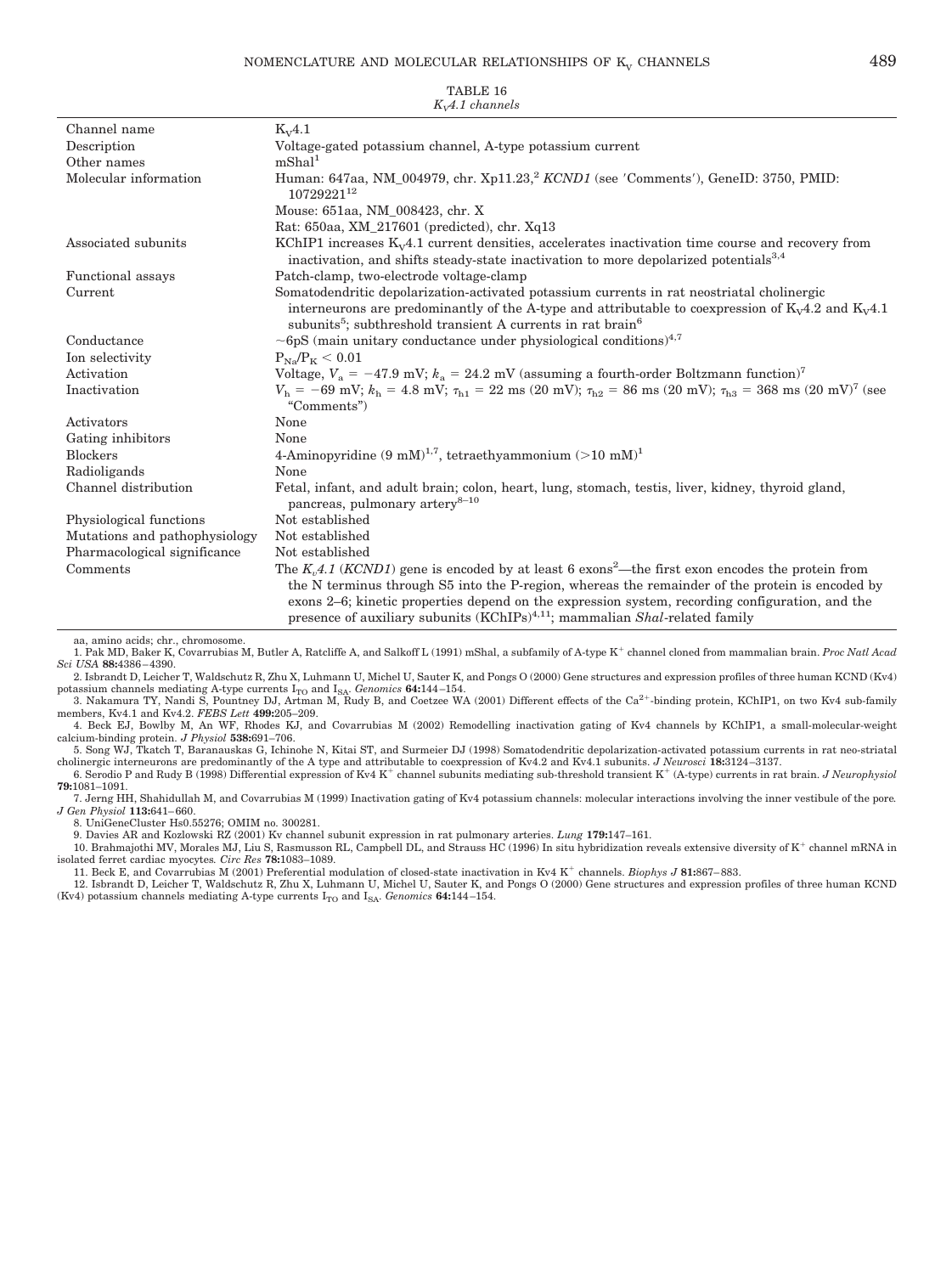TABLE 17

|                               | $KvA.2$ channels                                                                                                                                                                                                                                                                                                                                                                                                                                                                                                                                                                                                                                                                                                                                                                                                                                                                                                      |
|-------------------------------|-----------------------------------------------------------------------------------------------------------------------------------------------------------------------------------------------------------------------------------------------------------------------------------------------------------------------------------------------------------------------------------------------------------------------------------------------------------------------------------------------------------------------------------------------------------------------------------------------------------------------------------------------------------------------------------------------------------------------------------------------------------------------------------------------------------------------------------------------------------------------------------------------------------------------|
| Channel name                  | $K_v4.2$                                                                                                                                                                                                                                                                                                                                                                                                                                                                                                                                                                                                                                                                                                                                                                                                                                                                                                              |
| Description                   | Voltage-gated potassium channel, A-type potassium current                                                                                                                                                                                                                                                                                                                                                                                                                                                                                                                                                                                                                                                                                                                                                                                                                                                             |
| Other names                   | Shal1, $RK5^{1-3}$                                                                                                                                                                                                                                                                                                                                                                                                                                                                                                                                                                                                                                                                                                                                                                                                                                                                                                    |
| Molecular information         | Human: 630aa, NM_012281, chr. 7q31, KCND2 (see "Comments"), GeneID: 3751, PMID: 10551270 <sup>24</sup>                                                                                                                                                                                                                                                                                                                                                                                                                                                                                                                                                                                                                                                                                                                                                                                                                |
|                               | Mouse: 630aa, NM_019697, chr. 6                                                                                                                                                                                                                                                                                                                                                                                                                                                                                                                                                                                                                                                                                                                                                                                                                                                                                       |
|                               | Rat: 490aa, NM_031730, chr. 4q22                                                                                                                                                                                                                                                                                                                                                                                                                                                                                                                                                                                                                                                                                                                                                                                                                                                                                      |
| Associated subunits           | Coexpression of KChIP1 results in increased current densities, slowed onset of inactivation, and<br>accelerated recovery from inactivation <sup>4</sup> ; KChIP4/CALP interacts with $K_v4.2$ and presenilin $2^5$ ;<br>frequenin, a calcium-binding protein, enhances $K_v4.2$ current amplitudes, slows inactivation time<br>course and accelerates recovery from inactivation <sup>6</sup> ; PSD95, a PDZ domain protein, associates with<br>$K_v4.2$ and is involved in trafficking of the channel <sup>7</sup> ; a number of proteins have been shown to<br>interact and modify $K_v4$ proteins, including KChIPs, DPPX, DPP10, frequenin, PSD95, and<br>filamin—most of these studies have used $K_v4.2$ and sometimes $K_v4.3$ proteins, but it is likely that<br>these interactions also occur with Kv4.1; the physiological role of these proteins in native<br>channels remains to be studied in most cases |
| Functional assays             | Patch-clamp, two-electrode voltage-clamp                                                                                                                                                                                                                                                                                                                                                                                                                                                                                                                                                                                                                                                                                                                                                                                                                                                                              |
| Current                       | $I_{to}$ current in the heart is a heteromultimer of $K_v4.2$ and $K_v4.3$ subunits and KChIP2 <sup>8</sup> ; I <sub>SA</sub> current                                                                                                                                                                                                                                                                                                                                                                                                                                                                                                                                                                                                                                                                                                                                                                                 |
|                               | in somatic recordings from neurons <sup>9</sup>                                                                                                                                                                                                                                                                                                                                                                                                                                                                                                                                                                                                                                                                                                                                                                                                                                                                       |
| Conductance                   | Not established                                                                                                                                                                                                                                                                                                                                                                                                                                                                                                                                                                                                                                                                                                                                                                                                                                                                                                       |
| Ion selectivity               | $P_{Na}/P_{K}$ < 0.01                                                                                                                                                                                                                                                                                                                                                                                                                                                                                                                                                                                                                                                                                                                                                                                                                                                                                                 |
| Activation                    | Midpoint of activation = $1 \text{ mV}^2$                                                                                                                                                                                                                                                                                                                                                                                                                                                                                                                                                                                                                                                                                                                                                                                                                                                                             |
| Inactivation                  | Rapid inactivation with time constants of 15 and 60 ms <sup>2</sup>                                                                                                                                                                                                                                                                                                                                                                                                                                                                                                                                                                                                                                                                                                                                                                                                                                                   |
| Activators                    | None                                                                                                                                                                                                                                                                                                                                                                                                                                                                                                                                                                                                                                                                                                                                                                                                                                                                                                                  |
| Gating inhibitors             | None                                                                                                                                                                                                                                                                                                                                                                                                                                                                                                                                                                                                                                                                                                                                                                                                                                                                                                                  |
| <b>Blockers</b>               | 4-Aminopyridine (5 mM), <sup>1,10</sup> heteropodatoxins, <sup>11</sup> PaTX1,2 (2–70 nM), arachidonic acid (2 $\mu$ M) <sup>12</sup>                                                                                                                                                                                                                                                                                                                                                                                                                                                                                                                                                                                                                                                                                                                                                                                 |
| Radioligands                  | None                                                                                                                                                                                                                                                                                                                                                                                                                                                                                                                                                                                                                                                                                                                                                                                                                                                                                                                  |
| Channel distribution          | Brain [cerebellum (granular cells) $>$ hippocampus, thalamus, medial habenular nucleus $>$ cerebral<br>cortex; basal ganglia and forebrain <sup>13</sup> ; concentrated in dendrites and soma <sup>14</sup> ], cochlear nucleus, <sup>15</sup><br>atrium, ventricle <sup>1-3,16</sup> ; in situ hybridization has shown that many neuronal populations<br>preferentially express $K_v4.2$ or $K_v4.3^{23}$ —for example, CA1 hippocampal neurons express $K_v4.2$<br>but not $K_v4.3$ —on the other hand, Purkinje cells and cortical interneurons express $K_v4.3$<br>preferentially; in cerebellar granule cells, there is a reciprocal anterior-posterior gradient of<br>expression                                                                                                                                                                                                                                |
| Physiological functions       | Repolarization of the cardiac action potential (notch phase), dampening back-propagating action<br>potentials in CA1 hippocampal neurons                                                                                                                                                                                                                                                                                                                                                                                                                                                                                                                                                                                                                                                                                                                                                                              |
| Mutations and pathophysiology | KChIP2-/- mice lack the I <sub>to</sub> current and are susceptible to ventricular tachycardia <sup>17</sup> ; seizure<br>activity reduces $K_v4.2$ expression in the dentate granule cells of the hippocampus <sup>18</sup>                                                                                                                                                                                                                                                                                                                                                                                                                                                                                                                                                                                                                                                                                          |
| Pharmacological significance  | Not established                                                                                                                                                                                                                                                                                                                                                                                                                                                                                                                                                                                                                                                                                                                                                                                                                                                                                                       |
| Comments                      | The $K_{n}4.2$ (KCND2) gene, like KCND1 and KCND3, contains six exons— however, the introns are<br>significantly longer <sup>19</sup> ; kinetic properties depend on the expression system, recording configuration,<br>and the presence of auxiliary subunits (KChIPs) <sup>20,21</sup> ; K <sub>V</sub> 4.2 currents expressed in Xenopus oocytes<br>are suppressed in response to protein kinase C activation <sup>22</sup> ; mammalian Shal-related family                                                                                                                                                                                                                                                                                                                                                                                                                                                        |

aa, amino acids; chr., chromosome.

1. Roberds SL and Tamkun MM (1991) Cloning and tissue-specific expression of five voltage-gated potassium channel cDNAs expressed in rat heart. *Proc Natl Acad Sci USA* **88:**1798 –1802.

2. Blair TA, Roberds SL, Tamkun MM, and Hartshorne RP (1991) Functional characterization of RK5, a voltage-gated  $K^+$  channel cloned from the rat cardiovascular system. *FEBS Lett* **295:**211–213.

4. Roberds SL and Tamkun MM (1991) Develo pMental expression of cloned cardiac potassium channels. *FEBS Lett* **284:**152–154.

5. Nakamura TY, Nandi S, Pountney DJ, Artman M, Rudy B, and Coetzee WA (2001) Different effects of the Ca<sup>2+</sup>-binding protein, KChIP1, on two Kv4 subfamily members, Kv4.1 and Kv4.2. *FEBS Lett* **499:**205–209.

5. Morohashi Y, Hatano N, Ohya S, Takikawa R, Watabiki T, Takasugi N, Imaizumi Y, Tomita T, and Iwatsubo T (2002) Molecular cloning and characterization of CALP/KChIP4, a novel EF-hand protein interacting with presenilin 2 and voltage-gated potassium channel subunit Kv4. J Biol Chem 277:14965–14975.<br>6. Nakamura TY, Pountney DJ, Ozaita A, Nandi S, Ueda S, Rudy B, and Coetzee

*Proc Natl Acad Sci USA* **98:**12808 –12813.

7. Wong W, Newell E, Jugloff DG, Jones OT, and Schlichter LC (2002) Cell-surface targeting and clustering interactions between heterologously expressed PSD-95 and the Shal voltage-gated potassium channel, Kv4.2. *J Biol Chem* **277:**20423–20430.

8. Guo W, Li H, Aimond F, Johns DC, Rhodes KJ, Trimmer JS, and Nerbonne JM (2002) Role of heteromultimers in the generation of myocardial transient outward K<sup>+</sup> currents. *Circ Res* **90:**586 –593.

9. Serodio P, Kentros C, and Rudy B (1994) Identification of molecular components of A-type channels activating at subthreshold potentials. *J Neurophysiol* **72:**1516 –1529. 10. Tseng GN, Jiang M, and Yao JA (1996) Reverse use dependence of Kv4.2 blockade by 4-aminopyridine. *J Pharmacol Exp Ther* **279:**865– 876.

11. Sanguinetti MC, Johnson JH, Hammerland LG, Kelbaugh PR, Volkmann RA, Saccomano NA, and Mueller AL (1997) Heteropodatoxins: peptides isolated from spider venom that block Kv4.2 potassium channels. *Mol Pharmacol* **51:**491– 498.

12. Villarroel A and Schwarz TL (1996) Inhibition of the Kv4 (Shal) family of transient K<sup>+</sup> currents by arachidonic acid. *J Neurosci* **16:**2522–2532.<br>13. Tkatch T, Baranauskas G, and Surmeier DJ (2000) Kv4.2 mRNA abundan

neurons. *J Neurosci* **20:**579 –588. 14. Sheng M, Tsaur ML, Jan YN, and Jan LY (1992) Subcellular segregation of two A-type K<sup>+</sup> channel proteins in rat central neurons. *Neuron* 9:271-284.

15. Fitzakerley JL, Star KV, Rinn JL, and Elmquist BJ (2000) Expression of Shal potassium channel subunits in the adult and developing cochlear nucleus of the mouse. *Hear Res* **147:**31– 45.

16. Dixon JE and McKinnon D (1994) Quantitative analysis of potassium channel mRNA expression in atrial and ventricular muscle of rats. *Circ Res* **75:**252–260.

17. Kuo HC, Cheng CF, Clark RB, Lin JJ, Lin JL, Hoshijima M, Nguyen-Tran VT, Gu Y, Ikeda Y, Chu PH, et al. (2001) A defect in the Kv channel-interacting protein 2 (KChIP2) gene leads to a complete loss of  $I_{to}$  and confe

hippocampus following seizures. *Neuron* **8:**1055–1067.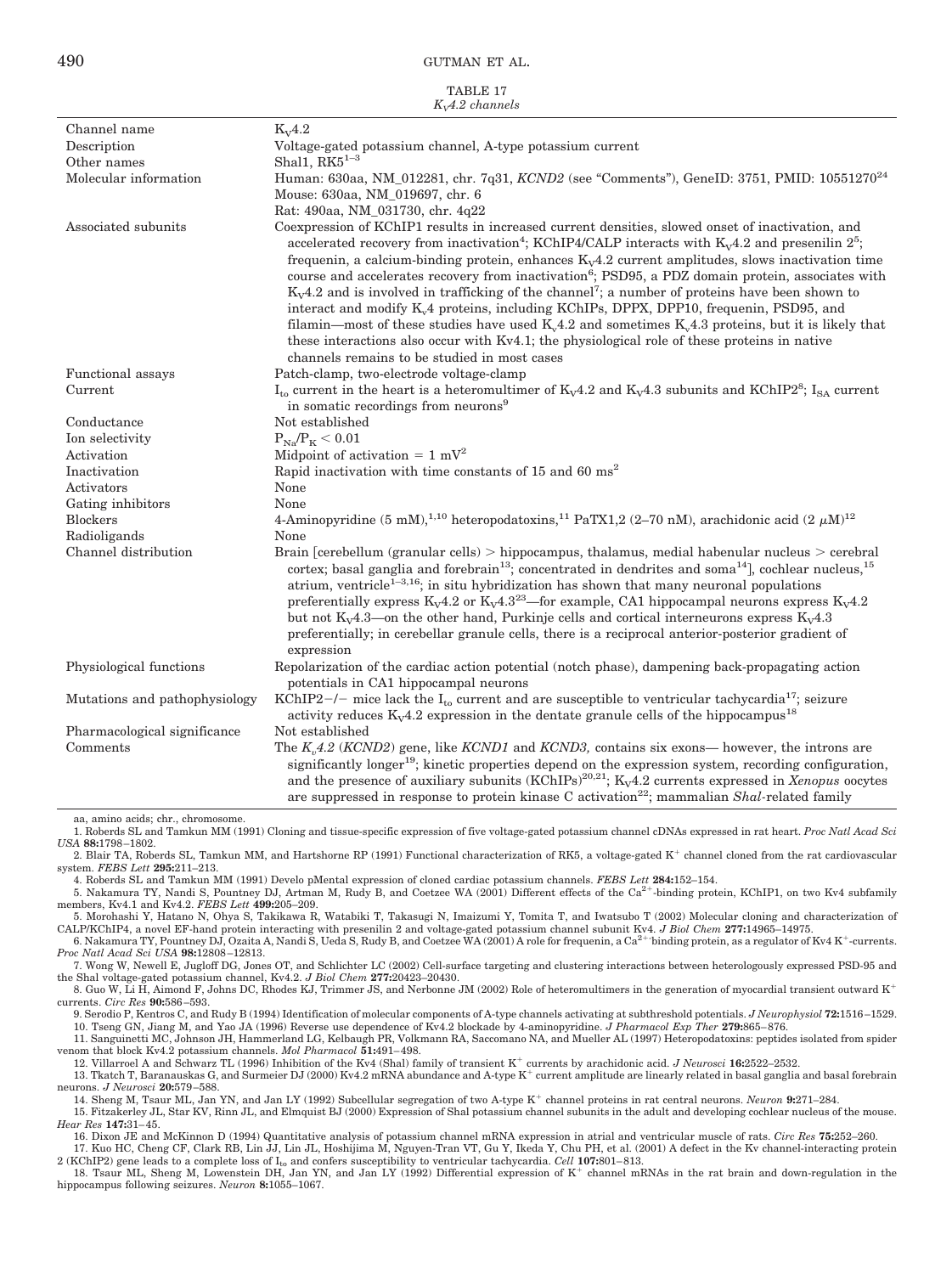by a family of calcium sensors. *Nature (Lond)* **403:**553–556.

21. Beck E and Covarrubias M (2001) Preferential modulation of closed-state inactivation in Kv4 K<sup>+</sup> channels. *Biophys J* 81:867–883.

22. Nakamura T, Coetzee WA, Vega-Saenz de Miera E, Artman M, and Rudy B (1997) Modulation of Kv4 channels, key components of rat ventricular transient K<sup>+</sup> current, by PKC. *Am J Physiol* **273:**H1775–H1786.

23. Serodio P and Rudy B (1998) Differential expression of Kv4 K<sup>+</sup> channel subunits mediating subthreshold transient K<sup>+</sup> (A-type) currents in rat brain. *J Neurophysiol* **79:**1081–1091.

24. Zhu XR, Wulf A, Schwarz M, Isbrandt D, and Pongs O (1999) Characterization of human Kv4.2 mediating a rapidly-inactivating transient voltage-sensitive K<sup>+</sup> current. *Receptors Channels* **6:**387– 400.

TABLE 18

| $K_vA.3$ channels             |                                                                                                                                                                                                                                                                                                                                                                                                                                                                                                                                |  |
|-------------------------------|--------------------------------------------------------------------------------------------------------------------------------------------------------------------------------------------------------------------------------------------------------------------------------------------------------------------------------------------------------------------------------------------------------------------------------------------------------------------------------------------------------------------------------|--|
| Channel name                  | $K_V4.3^{1-6}$                                                                                                                                                                                                                                                                                                                                                                                                                                                                                                                 |  |
| Description                   | Voltage-gated potassium channel, A-type potassium current                                                                                                                                                                                                                                                                                                                                                                                                                                                                      |  |
| Other names                   | None                                                                                                                                                                                                                                                                                                                                                                                                                                                                                                                           |  |
| Molecular information         | Human: 655aa, NM_004980 (transcript variant 1), chr. 1p13.3, KCND3 (see "Comments"), GeneID:<br>3752, PMID: 8734615 <sup>2</sup>                                                                                                                                                                                                                                                                                                                                                                                               |  |
|                               | Mouse: 655aa, NM_019931, chr. 3                                                                                                                                                                                                                                                                                                                                                                                                                                                                                                |  |
|                               | Rat: 636aa, NM_031739, chr. 2q34                                                                                                                                                                                                                                                                                                                                                                                                                                                                                               |  |
| Associated subunits           | KChIP1 increases $K_v4.3$ current densities, accelerates inactivation time course and recovery from<br>inactivation, and shifts steady-state inactivation to more depolarized potentials; KChIP4a<br>abolishes fast inactivation <sup>7</sup> ; expression of $K_{V\beta}2$ in brain increases current density and protein<br>expression <sup>8</sup> ; KChAP acts as a chaperone for $K_v4.3^9$ ; $K_v4.3$ may associate preferentially with<br>DPP10 in native neurons that predominantly express this subunit <sup>20</sup> |  |
| Functional assays             | Patch-clamp, two-electrode voltage-clamp                                                                                                                                                                                                                                                                                                                                                                                                                                                                                       |  |
| Current                       | $I_{to}$ current in the heart is a heteromultimer of $K_v4.2$ and $K_v4.3$ subunits and KChIP2 <sup>10</sup>                                                                                                                                                                                                                                                                                                                                                                                                                   |  |
| Conductance                   | $\sim$ 5pS (main unitary conductance under physiological conditions) <sup>7</sup> ; association with DPPX increases<br>single channel conductance <sup>21</sup>                                                                                                                                                                                                                                                                                                                                                                |  |
| Ion selectivity               | $P_{Na}/P_{K}$ < 0.01                                                                                                                                                                                                                                                                                                                                                                                                                                                                                                          |  |
| Activation                    | Threshold for activation $-30$ mV, time course for activation 1.71 ms at 60 mV <sup>11</sup>                                                                                                                                                                                                                                                                                                                                                                                                                                   |  |
| Inactivation                  | Time course for inactivation fit by a biexponential function; $\tau_{h1} = 27$ ms at 60 mV, $\tau_{h2} = 142$ ms at<br>$60 \text{ mV}^{11}$ (see "Comments")                                                                                                                                                                                                                                                                                                                                                                   |  |
| Activators                    | None                                                                                                                                                                                                                                                                                                                                                                                                                                                                                                                           |  |
| Gating inhibitors             | None                                                                                                                                                                                                                                                                                                                                                                                                                                                                                                                           |  |
| <b>Blockers</b>               | 4-Aminopyridine, bupivacaine (31 $\mu$ M), <sup>11</sup> PaTX1,2, (2–70 nM), nicotine (40 nM) <sup>12</sup>                                                                                                                                                                                                                                                                                                                                                                                                                    |  |
| Radioligands                  | None                                                                                                                                                                                                                                                                                                                                                                                                                                                                                                                           |  |
| Channel distribution          | Heart, brain, smooth muscle <sup>1-6,13,14</sup>                                                                                                                                                                                                                                                                                                                                                                                                                                                                               |  |
| Physiological functions       | Repolarization of the cardiac action potential (notch phase)                                                                                                                                                                                                                                                                                                                                                                                                                                                                   |  |
| Mutations and pathophysiology | $K_v4.3$ mRNA levels are decreased in patients with paroxysmal atrial fibrillation <sup>15</sup>                                                                                                                                                                                                                                                                                                                                                                                                                               |  |
| Pharmacological significance  | Not established                                                                                                                                                                                                                                                                                                                                                                                                                                                                                                                |  |
| Comments                      | The $Kn4.3$ (KCND3) gene contains six exons analogous to those found in KCND1 and KCND2 and<br>an additional exon L between exons 4 and 5—relative to <i>KCND1</i> , the introns are significantly<br>longer; kinetic properties depend on the expression system, recording configuration, and the<br>presence of auxiliary subunits $(KChIPS)^{16-18}$ ; $K_V4.3$ currents expressed in <i>Xenopus</i> oocytes are<br>suppressed in response to protein kinase C activation <sup>19</sup> ; mammalian Shal-related family     |  |

aa, amino acids; chr., chromosome.

2. Serodio P, Vega-Saenz de Miera E, and Rudy B (1996) Cloning of a novel component of A-type K<sup>+</sup> channels operating at subthreshold potentials with unique expression in heart and brain. *J Neurophysiol* **75:**2174 –2179.

3. Dixon JE, Shi W, Wang HS, McDonald C, Yu H, Wymore RS, Cohen IS, and McKinnon D (1996) Role of the Kv4.3 K<sup>+</sup> channel in ventricular muscle: a molecular correlate for the transient outward current. *Circ Res* **79:**659 – 668.

4. Tsaur ML, Chou CC, Shih YH, and Wang HL (1997) Cloning, expression and CNS distribution of Kv4.3, an A-type K<sup>+</sup> channel  $\alpha$  subunit. *FEBS Lett* 400:215-220. 3. Ohya S, Tanaka M, Oku T, Asai Y, Watanabe M, Giles WR, and Imaizumi Y (1997) Molecular cloning and tissue distribution of an alternatively spliced variant of an A-type  $K^+$  channel  $\alpha$ -subunit, Kv4.3 in the rat. *FEBS Lett* **420:47**–53.

6. Dilks D, Ling HP, Cockett M, Sokol P, and Numann R (1999) Cloning and expression of the human Kv4.3 potassium channel*. J Neurophysiol* **81:**1974 –1977. 7. Holmqvist MH, Cao J, Hernandez-Pineda R, Jacobson MD, Carroll KI, Sung MA, Betty M, Ge P, Gilbride KJ, Brown ME, et al. (2002) Elimination of fast inactivation

in Kv4 A-type potassium channels by an auxiliary subunit domain. *Proc Natl Acad Sci USA* **99:**1035–1040.

8. Yang EK, Alvira MR, Levitan ES, and Takimoto K (2001) Kv<sub>B</sub> subunits increase expression of Kv4.3 channels by interacting with their C termini. *J Biol Chem* **276:**4839 – 4844.

9. Kurvshev YA, Wible BA, Gudz TI, Ramirez AN, and Brown AM (2001) KChAP/Kvß1.2 interactions and their effects on cardiac Kv channel expression. *Am J Physiol Cell Physiol* **281:**C290 –C299.

10. Guo W, Li H, Aimond F, Johns DC, Rhodes KJ, Trimmer JS, and Nerbonne JM (2002) Role of heteromultimers in the generation of myocardial transient outward K currents. *Circ Res* **90:**586 –593.

11. Franqueza L, Valenzuela C, Eck J, Tamkun MM, Tamargo J, and Snyders DJ (1999) Functional expression of an inactivating potassium channel (Kv4.3) in a mammalian cell line. *Cardiovasc Res* **41:**212–219.

12. Wang H, Shi H, and Wang Z (1999) Nicotine depresses the functions of multiple cardiac potassium channels. *Life Sci* **65:**PL143–PL149.

13. Wickenden AD, Jegla TJ, Kaprielian R, and Backx PH (1999) Regional contributions of Kv1.4, Kv4.2, and Kv4.3 to transient outward K<sup>+</sup> current in rat ventricle. *Am J Physiol* **276:**H1599 –H1568.

14. Hoppe UC, Marban E, and Johns DC (2000) Molecular dissection of cardiac repolarization by in vivo Kv4.3 gene transfer. *J Clin Invest* **105:**1077–1084.

15. Brundel BJ, Van Gelder IC, Henning RH, Tuinenburg AE, Wietses M, Grandjean JG, Wilde AA, Van Gilst WH, and Crijns HJ (2001) Alterations in potassium channel gene expression in atria of patients with persistent and paroxysmal atrial fibrillation: differential regulation of protein and mRNA levels for K channels. *J Am Coll Cardiol* **37:**926 –932.

16. An WF, Bowlby MR, Betty M, Cao J, Ling HP, Mendoza G, Hinson JW, Mattsson KI, Strassle BW, Trimmer JS, et al. (2000) Modulation of A-type potassium channels by a family of calcium sensors. *Nature (Lond)* **403:**553–556.

<sup>1.</sup> Serodio P, Kentros C, and Rudy B (1994) Identification of molecular components of A-type channels activating at subthreshold potentials. *J Neurophysiol* **72:**1516 –1529.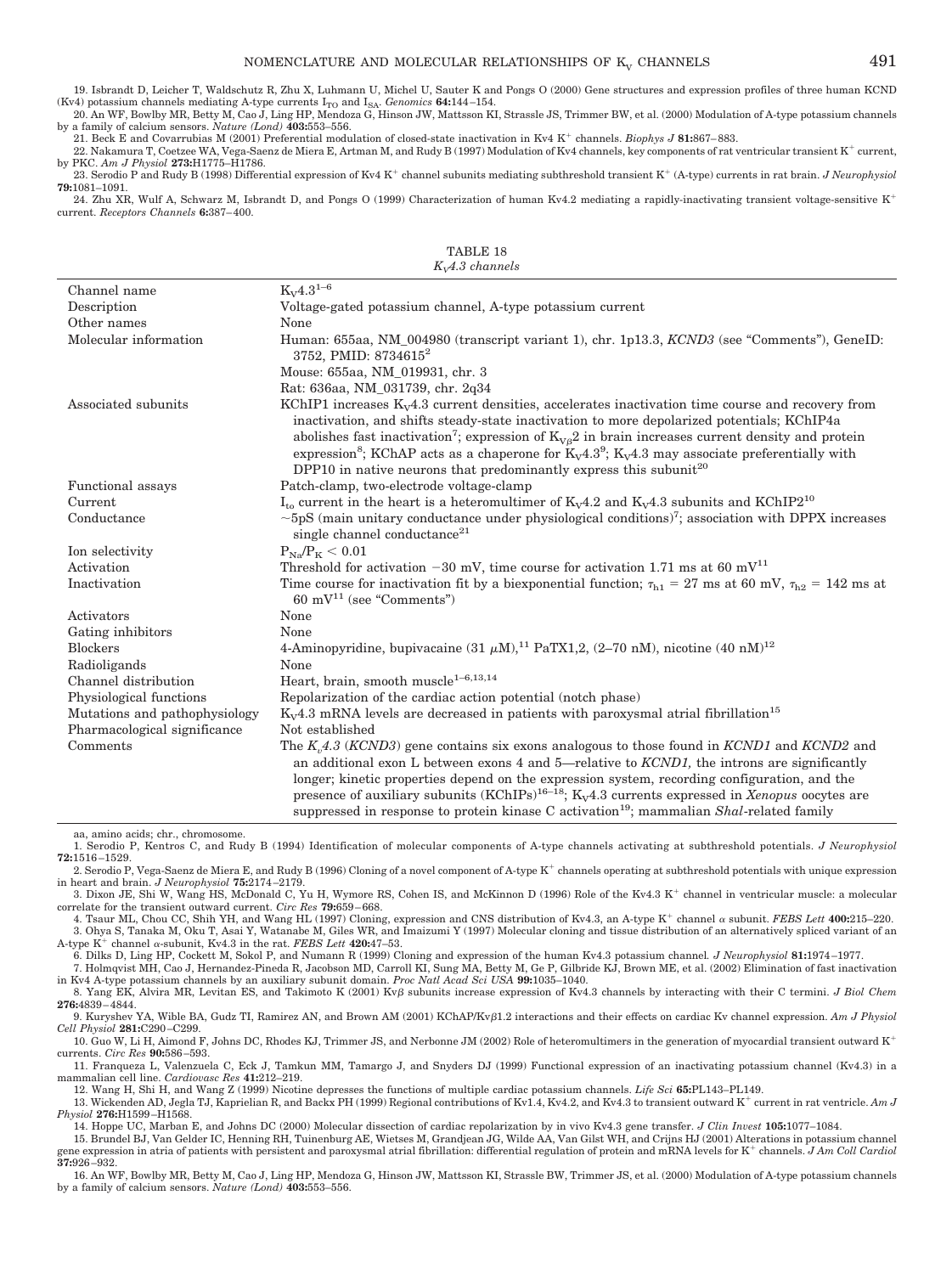17. Beck EJ, Bowlby M, An WF, Rhodes KJ, and Covarrubias M (2002) Remodelling inactivation gating of Kv4 channels by KChIP1, a small-molecular-weight calcium-binding protein. *J Physiol* **538:**691–706.

18. Beck E and Covarrubias M (2001) Preferential modulation of closed-state inactivation in Kv4 K channels. *Biophys J* **81:**867– 883.

19. Nakamura T, Coetzee WA, Vega-Saenz de Miera E, Artman M, and Rudy B (1997). Modulation of Kv4 channels, key components of rat ventricular transient K current, by PKC. *Am J Physiol* **273:**H1775–H1786.

20. Zagha E, Ozaita A, Chang SY, Nadal MS, Lin U, Saganich MJ, McCormack T, Akinsanya KO, Qi SY, and Rudy B (2005) DPP10 modulates Kv4-mediated A-type potassium channels. *J Biol Chem* **280:**18853–18861. 21. Rocha CA, Nadal M, Rudy B, and Covarrubias M. (2004) Inactivation gating of Kv4 K<sup>+</sup> channels interacting with the dipeptidyl-aminopeptidase-like protein (DPPX),

in *Proceedings of the 48th Annual Meeting of the Biophysical Society*; 2004 14 –18 Feb; Baltimore, Md. Presentation 2780-Pos.

| $\Lambda_{V}$ . The continuous |                                                                                                   |  |
|--------------------------------|---------------------------------------------------------------------------------------------------|--|
| Channel name                   | $K_V 5.1^{1-4}$                                                                                   |  |
| Description                    | Modifier of the $K_v2$ family of channels                                                         |  |
| Other names                    | KH1, IK8                                                                                          |  |
| Molecular information          | Human: 494aa, NM_002236, chr. 2p25, <sup>5</sup> KCNF1, GeneID: 3754, PMID: 9434767 <sup>5</sup>  |  |
|                                | Mouse: 493aa, NM_201531, chr. 12                                                                  |  |
|                                | Rat: 505aa, XM_216678 (predicted), chr. 6                                                         |  |
| Associated subunits            | Associates with $K_v2.1$ and $K_v2.2$                                                             |  |
| <b>Functional</b> assays       | Voltage-clamp                                                                                     |  |
| Current                        | None                                                                                              |  |
| Conductance                    | Not functional on its own                                                                         |  |
| Ion selectivity                | Not functional on its own                                                                         |  |
| Activation                     | Not functional on its own                                                                         |  |
| Inactivation                   | Not functional on its own                                                                         |  |
| Activators                     | None                                                                                              |  |
| Gating inhibitors              | None                                                                                              |  |
| <b>Blockers</b>                | None                                                                                              |  |
| Radioligands                   | None                                                                                              |  |
| Channel distribution           | Brain, heart, skeletal muscle, liver, kidney pancreas, $1,2,6$ cardiac myocytes <sup>7</sup>      |  |
| Physiological functions        | Modifies the gating properties of $K_v2.1$ and $K_v2.2$ channels                                  |  |
| Mutations and pathophysiology  | Not established                                                                                   |  |
| Pharmacological significance   | Not established                                                                                   |  |
| Comments                       | $K_v 5.1$ has no function on its own, but it has important modulatory actions on $K_v 2$ channels |  |

TABLE 19 *KV5.1 channels*

aa, amino acids; chr., chromosome.

1. Drewe JA, Verma S, Frech G, and Joho RH (1992) Distinct spatial and temporal expression patterns of K channel mRNAs from different subfamilies*. J Neurosci* **12:**538 –548.

2. Verma-Kurvari S, Border B, and Joho RH (1997) Regional and cellular expression patterns of four K<sup>+</sup> channel mRNAs in the adult rat brain. *Brain Res Mol Brain Res* **46:**54 – 62.

3. Salinas M, Duprat F, Heurteaux C, Hugnot JP, and Lazdunski M (1997) New modulatory  $\alpha$  subunits for mammalian  $Shab$  K<sup>+</sup> channels. *J Biol Chem* 272:24371-24379. 4. Kramer JW, Post MA, Brown AM, and Kirsch GE (1998) Modulation of potassium channel gating by coexpression of Kv2.1 with regulatory Kv5.1 or Kv6.1  $\alpha$ -subunits. *Am J Physiol* **274:**C1501–C1510.

5. Su K, Kyaw H, Fan P, Zeng Z, Shell BK, Carter KC, and Li Y (1997) Isolation, characterization, and mapping of two human potassium channels. *Biochem Biophys Res Commun* **241:**675– 681.

6. UniGeneCluster Hs0.23735; OMIM no. 603787.

7. Brahmajothi MV, Morales MJ, Liu S, Rasmusson RL, Campbell DL, and Strauss HC (1996) In situ hybridization reveals extensive diversity of K<sup>+</sup> channel mRNA in isolated ferret cardiac myocytes. *Circ Res* **78:**1083–1089.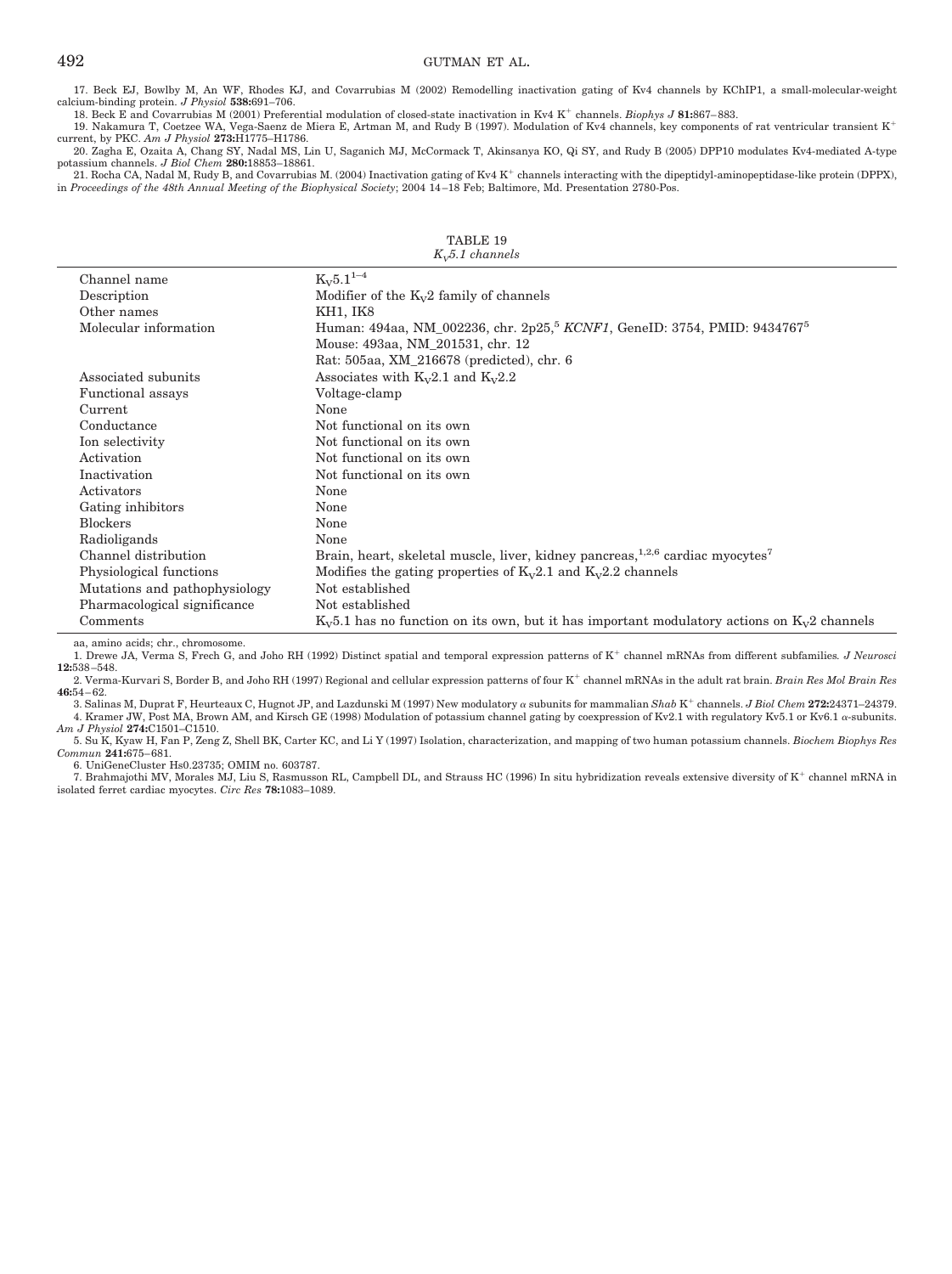### NOMENCLATURE AND MOLECULAR RELATIONSHIPS OF  $K_v$  CHANNELS  $493$

| Channel name                  | $K_V 6.1^{1-6}$                                                                                                                                                                                                                                                                                                                                                                   |
|-------------------------------|-----------------------------------------------------------------------------------------------------------------------------------------------------------------------------------------------------------------------------------------------------------------------------------------------------------------------------------------------------------------------------------|
| Description                   | Modifier/silencer of $K_v2$ family channels                                                                                                                                                                                                                                                                                                                                       |
| Other names                   | KH2, K13                                                                                                                                                                                                                                                                                                                                                                          |
| Molecular information         | Human: 513aa, NM_002237, chr. 20q13, <sup>6,7</sup> KCNG1, GeneID: 3755, PMID: 9434767 <sup>6</sup>                                                                                                                                                                                                                                                                               |
|                               | Mouse: 534aa, XM_141545 (predicted), chr. 2                                                                                                                                                                                                                                                                                                                                       |
|                               | Rat: 514aa, XM_215951 (predicted), chr. 3                                                                                                                                                                                                                                                                                                                                         |
| Associated subunits           | Associates with $K_v2$ family channels                                                                                                                                                                                                                                                                                                                                            |
| Functional assays             | Electrophysiology                                                                                                                                                                                                                                                                                                                                                                 |
| Current                       | None                                                                                                                                                                                                                                                                                                                                                                              |
| Conductance                   | Not functional on its own                                                                                                                                                                                                                                                                                                                                                         |
| Ion selectivity               | Not functional on its own                                                                                                                                                                                                                                                                                                                                                         |
| Activation                    | Not functional on its own                                                                                                                                                                                                                                                                                                                                                         |
| Inactivation                  | Not functional on its own                                                                                                                                                                                                                                                                                                                                                         |
| Activators                    | None                                                                                                                                                                                                                                                                                                                                                                              |
| Gating inhibitors             | None                                                                                                                                                                                                                                                                                                                                                                              |
| <b>Blockers</b>               | None                                                                                                                                                                                                                                                                                                                                                                              |
| Radioligands                  | None                                                                                                                                                                                                                                                                                                                                                                              |
| Channel distribution          | Skeletal muscle, brain, uterus, ovary, kidney, pancreas, placenta, bone, germ cell, prostate, skin,<br>testis, $6,7$ cardiac myocytes (sinoatrial node) <sup>8</sup>                                                                                                                                                                                                              |
| Physiological functions       | $K_v$ 6.1 subunits when expressed alone are unable to elicit any current— however, $K_v$ 6.1 can<br>suppress $K_v2.1$ current (less effectively than $K_v5.1$ ), and to a lesser extent it can suppress $K_v2.2$ ;<br>the K <sub>v</sub> 2.1 currents are strongly modified by K <sub>v</sub> 6.1, which increases the time constant of activation<br>and slows down inactivation |
| Mutations and pathophysiology | Not established                                                                                                                                                                                                                                                                                                                                                                   |
| Pharmacological significance  | Not established                                                                                                                                                                                                                                                                                                                                                                   |
| Comments                      | $K_v$ 6.1 has no function on its own, but it has important modulatory actions on $K_v$ 2 channels                                                                                                                                                                                                                                                                                 |

#### TABLE 20 *KV6.1 channels*

aa, amino acids; chr., chromosome.

1. Drewe JA, Verma S, Frech G, and Joho RH (1992) Distinct spatial and temporal expression patterns of K channel mRNAs from different subfamilies*. J Neurosci* **12:**538 –548.

2. Post MA, Kirsch GE, and Brown AM (1996) Kv2.1 and electrically silent Kv6.1 potassium channel subunits combine and express a novel current*. FEBS Lett* **399:**177–182.

3. Verma-Kurvari S, Border B, and Joho RH (1997) Regional and cellular expression patterns of four K<sup>+</sup> channel mRNAs in the adult rat brain. *Brain Res Mol Brain Res* **46:**54 – 62.

4. Salinas M, Duprat F, Heurteaux C, Hugnot JP, and Lazdunsk, M (1997) New modulatory  $\alpha$  subunits for mammalian  $Shab$  K<sup>+</sup> channels. *J Biol Chem* 272:24371–24379. 5. Kramer JW, Post MA, Brown AM, and Kirsch GE (1998) Modulation of potassium channel gating by coexpression of Kv2.1 with regulatory Kv5.1 or Kv6.1  $\alpha$ -subunits. *Am J Physiol* **274:**C1501–C1510.

6. Su K, Kyaw H, Fan P, Zeng Z, Shell BK, Carter KC, and Li Y (1997) Isolation, characterization, and mapping of two human potassium channels. *Biochem Biophys Res Commun* **241:**675– 681.

7. UniGene Cluster Hs0.118695; OMIM no. \*603788.

8. Brahmajothi MV, Morales MJ, Liu S, Rasmusson RL, Campbell DL, and Strauss HC (1996) In situ hybridization reveals extensive diversity of K<sup>+</sup> channel mRNA in isolated ferret cardiac myocytes. *Circ Res* **78:**1083–1089.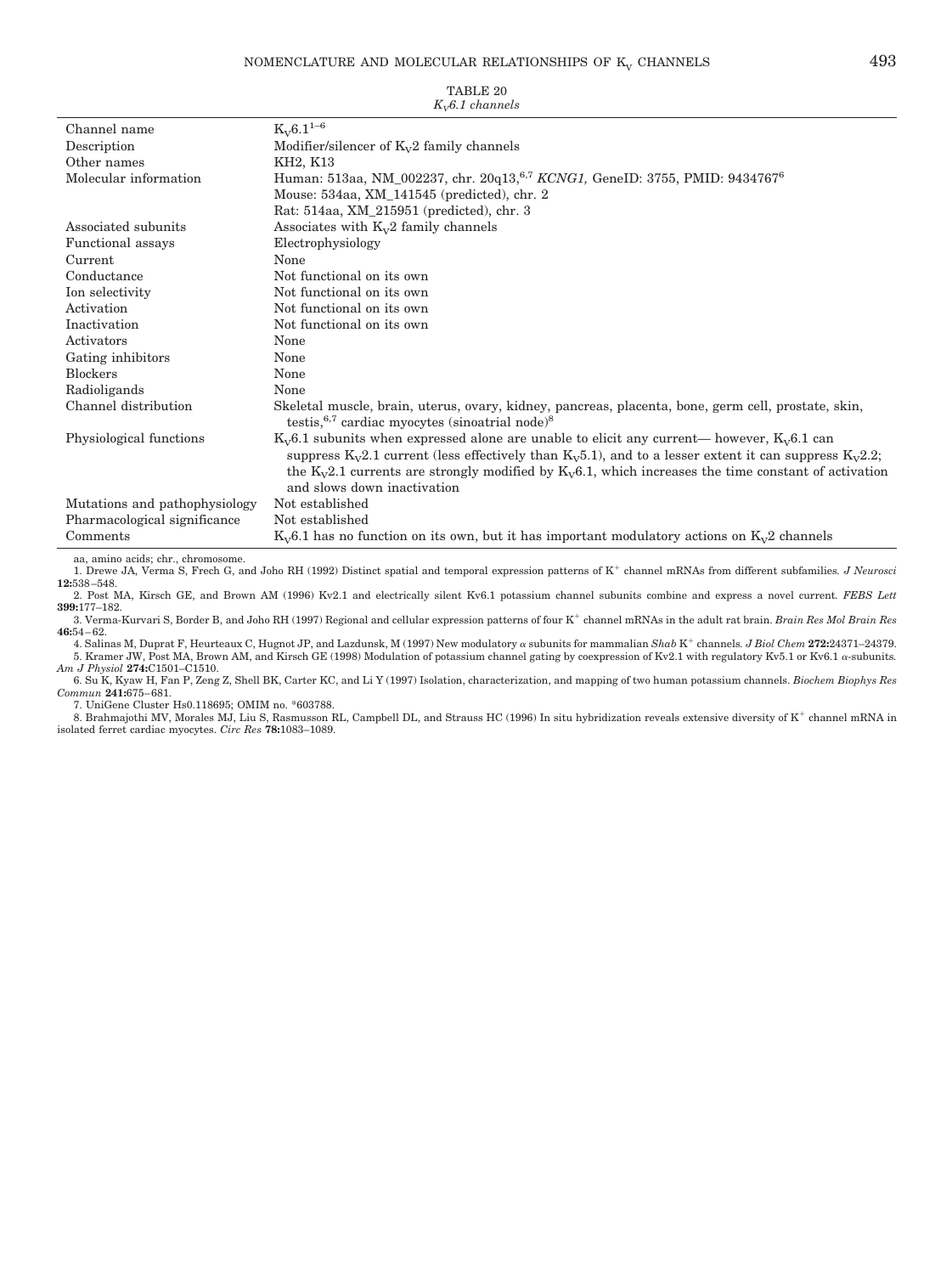#### TABLE 21 *KV6.2 channels*

| Channel name                  | $K_{V}6.2^{1}$                                                                                            |
|-------------------------------|-----------------------------------------------------------------------------------------------------------|
| Description                   | Modifier/silencer                                                                                         |
| Other names                   | None                                                                                                      |
| Molecular information         | Human: 466aa, NM_012283, chr. 18q22-18q23, <sup>1</sup> KCNG2, GeneID: 26251, PMID: 10551266 <sup>1</sup> |
|                               | Mouse: AC145610 (genomic), chr. 18                                                                        |
|                               | Rat: 436aa, XM_225718 (predicted), chr. 18                                                                |
| Associated subunits           | Coassembles with $K_v2$ family channels via the N termini <sup>1</sup>                                    |
| Functional assays             | Electrophysiology                                                                                         |
| Current                       | None                                                                                                      |
| Conductance                   | Not functional on its own                                                                                 |
| Ion Selectivity               | Not functional on its own                                                                                 |
| Activation                    | Not functional on its own                                                                                 |
| Inactivation                  | Not functional on its own                                                                                 |
| Activators                    | None                                                                                                      |
| Gating inhibitors             | None                                                                                                      |
| <b>Blockers</b>               | None                                                                                                      |
| Radioligands                  | None                                                                                                      |
| Channel distribution          | Myocardium, fetal brain, germinal center B cells <sup>1,2</sup>                                           |
| Physiological functions       | Modifier/silencer, coassembles with $K_v2.1$ , producing $K^+$ channels with unique properties            |
| Mutations and pathophysiology | Not established                                                                                           |
| Pharmacological significance  | Not established                                                                                           |
| Comments                      | $K_v$ 6.2 has no function on its own, but it has important modulatory actions on $K_v$ 2 channels         |
|                               |                                                                                                           |

aa, amino acids; chr., chromosome.<br>1. Zhu XR, Netzer R, Bohlke K, Liu Q, and Pongs O (1999). Structural and functional characterization of Kv6.2: a new y-subunit of voltage-gated potassium channel. *Receptors Channels* **6:**337–350. 2. UniGene Cluster Hs0.247905; OMIM no. 605696.

TABLE 22

| $K_v6.3$ channels             |                                                                                                                                                                                  |  |
|-------------------------------|----------------------------------------------------------------------------------------------------------------------------------------------------------------------------------|--|
| Channel name                  | $K_{V}6.3^{1}$                                                                                                                                                                   |  |
| Description                   | Modifier/silencer                                                                                                                                                                |  |
| Other names                   | $K_v10.1$                                                                                                                                                                        |  |
| Molecular information         | Human: 436aa, NM_133329, chr. 2p21, KCNG3, GeneID: 170850, PMID: 11852086 <sup>1</sup>                                                                                           |  |
|                               | Mouse: 433aa, NM 153512, chr. 17                                                                                                                                                 |  |
|                               | Rat: 345aa, NM_133426, chr. 6q12                                                                                                                                                 |  |
| Associated subunits           | Coassembles with $K_v 2.1^1$                                                                                                                                                     |  |
| Functional assays             | Electrophysiology                                                                                                                                                                |  |
| Current                       | None                                                                                                                                                                             |  |
| Conductance                   | Not functional on its own                                                                                                                                                        |  |
| Ion selectivity               | Not functional on its own                                                                                                                                                        |  |
| Activation                    | Not functional on its own                                                                                                                                                        |  |
| Inactivation                  | Not functional on its own                                                                                                                                                        |  |
| Activators                    | None                                                                                                                                                                             |  |
| Gating inhibitors             | None                                                                                                                                                                             |  |
| <b>Blockers</b>               | None                                                                                                                                                                             |  |
| Radioligands                  | None                                                                                                                                                                             |  |
| Channel distribution          | Whole brain (hippocampus, caudate nucleus, frontal lobe, hypothalamus, substantia nigra), spinal<br>cord, pituitary, testis, small intestine, thymus, adrenal gland <sup>1</sup> |  |
| Physiological functions       | Modifier/silencer, coassembles with $K_v2.1$                                                                                                                                     |  |
| Mutations and pathophysiology | Not established                                                                                                                                                                  |  |
| Pharmacological significance  | Not established                                                                                                                                                                  |  |
| Comments                      | $K_v$ 6.3 has no function on its own, but it has important modulatory actions on $K_v$ 2 channels                                                                                |  |

aa, amino acids; chr., chromosome.<br>1. Sano Y, Mochizuki S, Miyake A, Kitada C, Inamura K, Yokoi H, Nozawa K, Matsushime H, and Furuichi K (2002) Molecular cloning and characterization of Kv6.3,<br>1. Sano Y, Mochizuki S, Miya

 $\frac{1}{2}$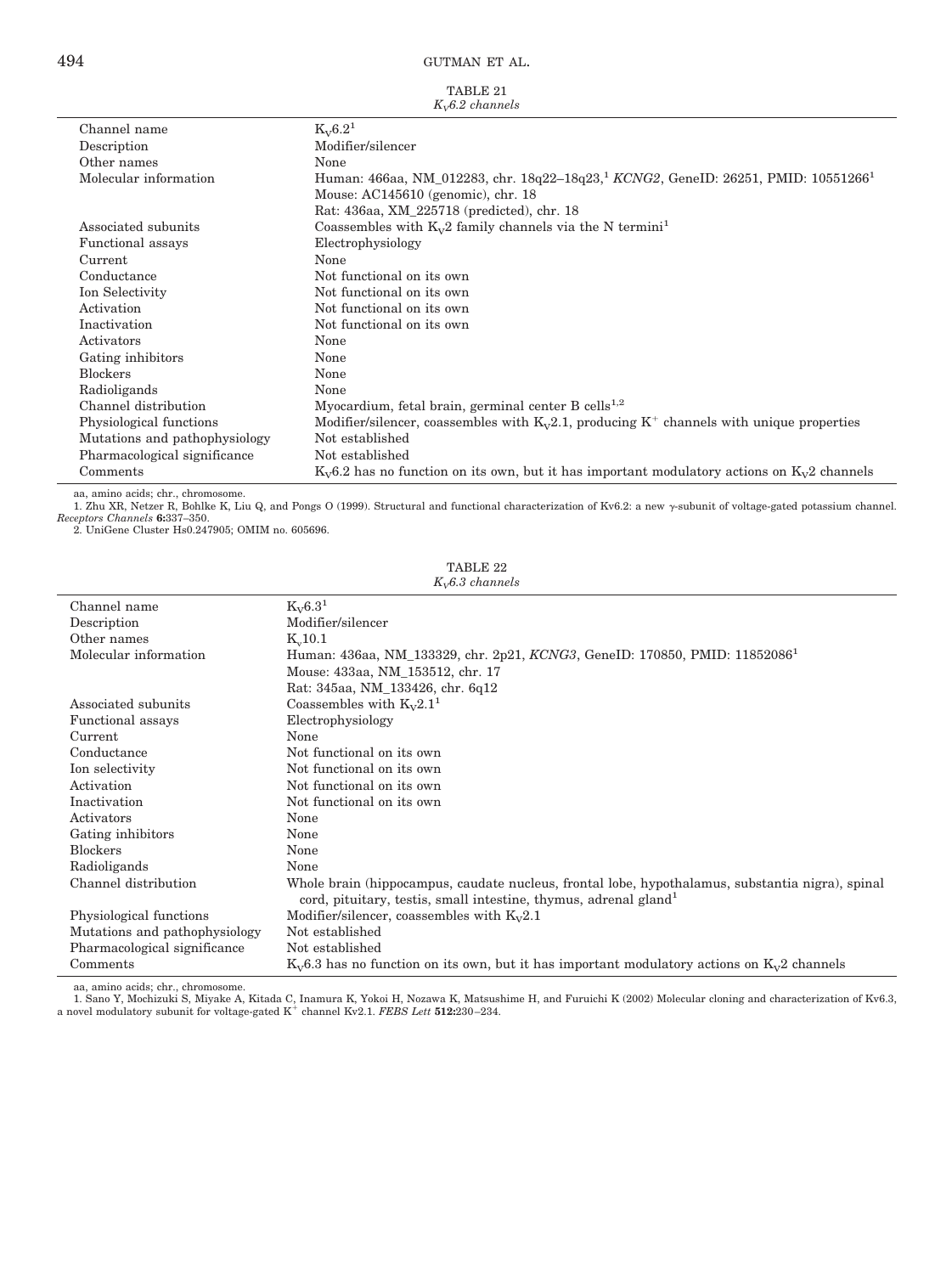## NOMENCLATURE AND MOLECULAR RELATIONSHIPS OF  $\text{K}_{\text{V}}$  CHANNELS  $\hfill 495$

| Channel name                  | $K_V6.4^1$                                                                                                                                                                                                                                                                     |
|-------------------------------|--------------------------------------------------------------------------------------------------------------------------------------------------------------------------------------------------------------------------------------------------------------------------------|
| Description                   | Modifier/silencer                                                                                                                                                                                                                                                              |
| Other names                   | None                                                                                                                                                                                                                                                                           |
| Molecular information         | Human: 519aa, NM_172347 (transcript variant 1), chr. 16q24.1, KCNG4, GeneID: 93107, PMID:<br>120607451                                                                                                                                                                         |
|                               | Mouse: 506aa, NM_025734, chr. 8,                                                                                                                                                                                                                                               |
|                               | Rat: 506aa, XM_226524 (predicted), chr. 19                                                                                                                                                                                                                                     |
| Associated subunits           | Coassembles with $K_v 2.1^1$                                                                                                                                                                                                                                                   |
| Functional assays             | Electrophysiology                                                                                                                                                                                                                                                              |
| Current                       | Not functional on its own                                                                                                                                                                                                                                                      |
| Conductance                   | Not functional on its own                                                                                                                                                                                                                                                      |
| Ion selectivity               | Not functional on its own                                                                                                                                                                                                                                                      |
| Activation                    | Not functional on its own                                                                                                                                                                                                                                                      |
| Inactivation                  | Not functional on its own                                                                                                                                                                                                                                                      |
| Activators                    | None                                                                                                                                                                                                                                                                           |
| Gating inhibitors             | None                                                                                                                                                                                                                                                                           |
| <b>Blockers</b>               | None                                                                                                                                                                                                                                                                           |
| Radioligands                  | None                                                                                                                                                                                                                                                                           |
| Channel distribution          | Brain, liver, small intestine, colon <sup>1</sup>                                                                                                                                                                                                                              |
| Physiological functions       | Regulation of membrane potential and action potential frequency by modulation of delayed rectifier<br>potassium currents; modulates the activity of $K_v2.1$ channels by causing marked changes in<br>activation threshold and kinetics, C-type inactivation, and deactivation |
| Mutations and pathophysiology | Not established                                                                                                                                                                                                                                                                |
| Pharmacological significance  | Not established                                                                                                                                                                                                                                                                |
| Comments                      | $K_v6.4$ has no function on its own, but it has important modulatory actions on $K_v2$ channels                                                                                                                                                                                |

TABLE 23

#### *KV6.4 channels*

aa, amino acids; chr., chromosome.<br>1. Ottschytsch N, Raes A, Van Hoorick D, and Snyders DJ (2002) Obligatory heterotetramerization of three previously uncharacterized Kv channel-subunits identified<br>1. Ottschytsch N, Raes A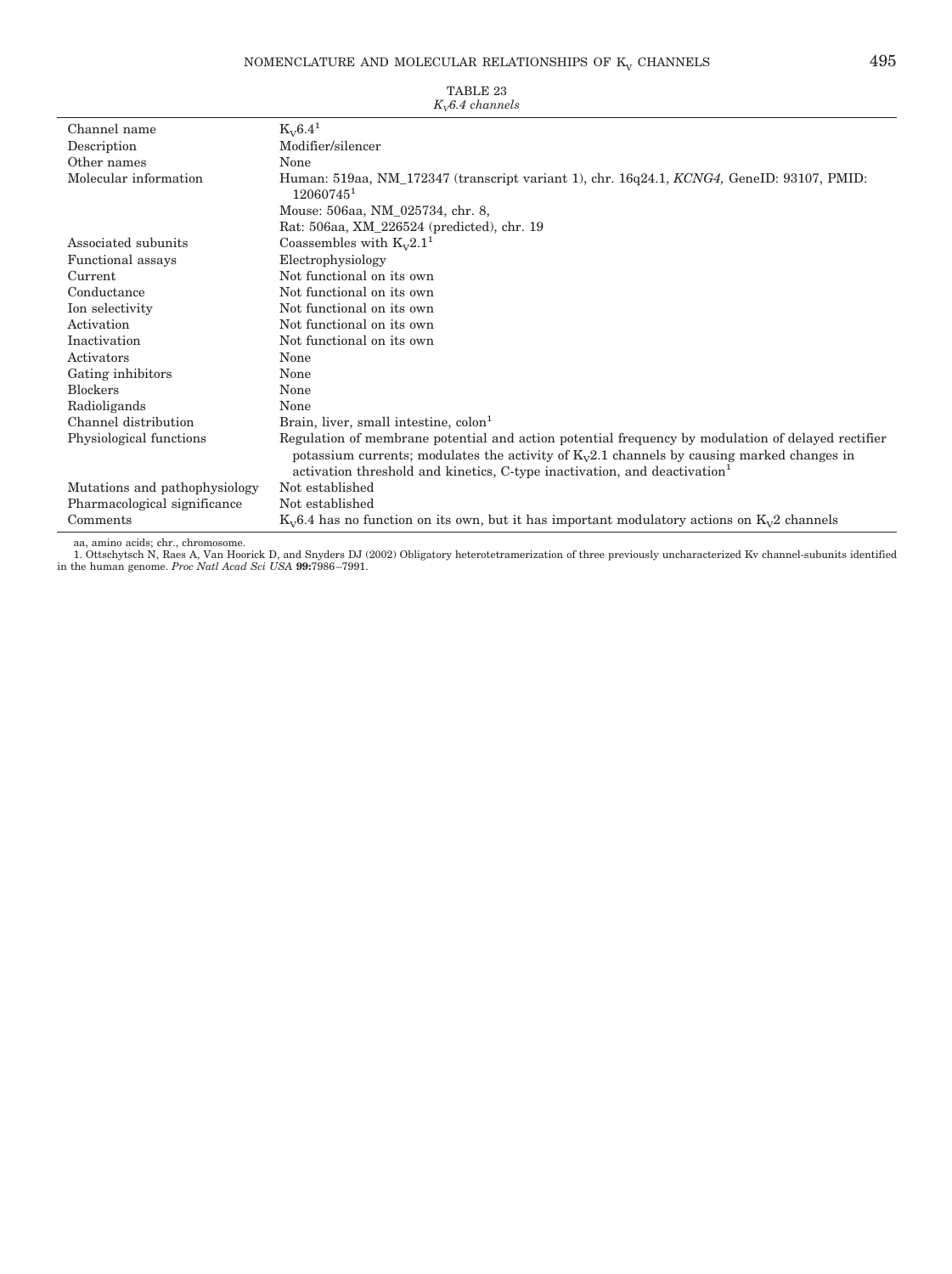TABLE 24

| $K_v$ 7.1 channels            |                                                                                                                                                                                                                                                                                                                                                                                                                                                                                                                                                                                                                                                                                                                                                                                                                                                                 |  |
|-------------------------------|-----------------------------------------------------------------------------------------------------------------------------------------------------------------------------------------------------------------------------------------------------------------------------------------------------------------------------------------------------------------------------------------------------------------------------------------------------------------------------------------------------------------------------------------------------------------------------------------------------------------------------------------------------------------------------------------------------------------------------------------------------------------------------------------------------------------------------------------------------------------|--|
| Channel name                  | $K_V$ 7.1                                                                                                                                                                                                                                                                                                                                                                                                                                                                                                                                                                                                                                                                                                                                                                                                                                                       |  |
| Description                   | Voltage-gated potassium channel, delayed rectifier                                                                                                                                                                                                                                                                                                                                                                                                                                                                                                                                                                                                                                                                                                                                                                                                              |  |
| Other names                   | $KVLQT1$ <sup>1</sup> , slow delayed rectifier                                                                                                                                                                                                                                                                                                                                                                                                                                                                                                                                                                                                                                                                                                                                                                                                                  |  |
| Molecular information         | Human: 676aa, NM_000218 (transcript variant 1), chr. 11p15.5, KCNQ1, GeneID: 3784, PMID:<br>85282441                                                                                                                                                                                                                                                                                                                                                                                                                                                                                                                                                                                                                                                                                                                                                            |  |
|                               | Mouse: 668aa, NM_008434, chr. 7                                                                                                                                                                                                                                                                                                                                                                                                                                                                                                                                                                                                                                                                                                                                                                                                                                 |  |
|                               | Rat: 669aa, NM_032073, chr. 1q41                                                                                                                                                                                                                                                                                                                                                                                                                                                                                                                                                                                                                                                                                                                                                                                                                                |  |
| Associated subunits           | KCNE1 (minK/IsK), KCNE3 [minK-related peptide 2 (MiRP2)]                                                                                                                                                                                                                                                                                                                                                                                                                                                                                                                                                                                                                                                                                                                                                                                                        |  |
| Functional assays             | Voltage-clamp                                                                                                                                                                                                                                                                                                                                                                                                                                                                                                                                                                                                                                                                                                                                                                                                                                                   |  |
| Current                       | IK <sub>s</sub> (with KCNE1), <sup>2,3</sup> IK <sub>cAMP</sub> (with KCNE3) <sup>16</sup>                                                                                                                                                                                                                                                                                                                                                                                                                                                                                                                                                                                                                                                                                                                                                                      |  |
| Conductance                   | 1.8pS (KCNQ1 alone), 5pS (with KCNE1)                                                                                                                                                                                                                                                                                                                                                                                                                                                                                                                                                                                                                                                                                                                                                                                                                           |  |
| Ion selectivity               | $K^+$                                                                                                                                                                                                                                                                                                                                                                                                                                                                                                                                                                                                                                                                                                                                                                                                                                                           |  |
| Activation                    | KCNQ1 alone: $V_a = 12$ mV, $\tau_a = 30$ , and 800 ms at +40 mV                                                                                                                                                                                                                                                                                                                                                                                                                                                                                                                                                                                                                                                                                                                                                                                                |  |
|                               | KCNQ1 + KCNE1: $V_a$ = +8 mV, $\tau_a$ = 0.7, 1.5, and 8 s at +40 mV                                                                                                                                                                                                                                                                                                                                                                                                                                                                                                                                                                                                                                                                                                                                                                                            |  |
| Inactivation                  | KCNQ1 alone: $V_h$ = +18 mV, $\tau_h$ = 130 ms at 20 mV                                                                                                                                                                                                                                                                                                                                                                                                                                                                                                                                                                                                                                                                                                                                                                                                         |  |
| Activators                    | R-L3 (= L364373, 1 $\mu$ M for KCNQ1 alone; R-L3 does not activate the KCNQ1/KCNE1 complex; the<br>S enantiomer blocks KCNQ1) <sup>4</sup> ; mefenamic acid, niflumic acid, and 4,4'-diisothiocyanostilbene-2,2'-                                                                                                                                                                                                                                                                                                                                                                                                                                                                                                                                                                                                                                               |  |
|                               | disulfonic acid $(10-100 \mu M)^{5,6}$                                                                                                                                                                                                                                                                                                                                                                                                                                                                                                                                                                                                                                                                                                                                                                                                                          |  |
| Gating inhibitors             | None                                                                                                                                                                                                                                                                                                                                                                                                                                                                                                                                                                                                                                                                                                                                                                                                                                                            |  |
| <b>Blockers</b>               | Chromanol 293B (1 $\mu$ M), <sup>7</sup> L735821 (80 nM), <sup>8</sup> mefloquine (0.88 $\mu$ M), <sup>9</sup> azimilide (3 $\mu$ M), <sup>9,10</sup> HMR-<br>1556 (120 nM), XE991 (0.78 $\mu$ M KCNQ1 alone; 11.1 $\mu$ M KCNQ1/KCNE1), <sup>11</sup> linopirdine (8.9 $\mu$ M<br>KCNQ1 alone)                                                                                                                                                                                                                                                                                                                                                                                                                                                                                                                                                                 |  |
| Radioligands                  | None                                                                                                                                                                                                                                                                                                                                                                                                                                                                                                                                                                                                                                                                                                                                                                                                                                                            |  |
| Channel distribution          | Heart, kidney, rectum, ear, germ, pancreas, lung, cochlea, placenta                                                                                                                                                                                                                                                                                                                                                                                                                                                                                                                                                                                                                                                                                                                                                                                             |  |
| Physiological functions       | Repolarization of cardiac action potentials (KCNQ1 and minK/ISK/KCNE1 coassemble to form the<br>cardiac IK <sub>s</sub> channel); potassium recycling at basolateral membrane of intestinal crypt cells (with<br>KCNE3) and inner ear                                                                                                                                                                                                                                                                                                                                                                                                                                                                                                                                                                                                                           |  |
| Mutations and pathophysiology | Loss of function mutations in the $KCNQ1$ gene can cause either RWS (autosomal dominant) or<br>JLNS (autosomal recessive); RWS is characterized by congenital long QT syndrome and<br>electrocardiographically distinguished by a prolonged QT interval and polymorphic ventricular<br>arrhythmias (torsade de pointes), which may result in recurrent syncopes, seizure, or sudden<br>death; JLNS patients have deafness, congenital and functional heart disease, a prolonged QT<br>interval on an electrocardiogram, and sudden death cardioauditory syndrome; KCNQ1 is<br>disrupted by chromosomal rearrangements in patients with Beckwith-Wiedemann syndrome, <sup>13</sup> as<br>well as by a balanced chromosomal translocation in an embryonal rhabdoid tumor; gain-of-<br>function mutations in KCNQ1 cause atrial fibrillation and short QT syndrome |  |
| Pharmacological significance  | Blockers developed as class III antiarrhythmic agents to target ventricular arrhythmias <sup>14,15</sup> ;<br>activators could be useful for the treatment of some long QT syndromes <sup>6</sup>                                                                                                                                                                                                                                                                                                                                                                                                                                                                                                                                                                                                                                                               |  |

aa, amino acids; chr., chromosome; RWS, Romano-Ward syndrome; JLNS, Jervell and Lange-Nielsen syndrome; L735821, 3-(2,4-dichlorophenyl)-*N*-(6-methyl-5-oxo-2 phenyl-3,6-diazabicyclo[5.4.0]undeca-2,7,9,11-tetraen-4-yl)-prop-2-enamide; XE991, 10,10-bis(pyridin-4-ylmethyl)anthracen-9-one; HMR-1556, *N*-(6-cyano-3-hydroxy-2,2-dimethyl-chroman-4-yl)*N*-methyl-ethansesulfonamide.

1. Wang Q, Curran ME, Splawski I, Burn TC, Millholland JM, Van Raay TJ, Shen J, Timothy KW, Vincent GM, de Jager T, et al. (1996) Positional cloning of a novel potassium channel gene: KVLQT1 mutations cause cardiac arrhythmias*. Nat Genet* **12:**17–23. 2. Sanguinetti MC, Curran ME, Zou A, Shen J, Spector PS, Atkinson DL, and Keating MT (1996) Coassembly of  $K_V LQT1$  and minK (IsK) proteins to form cardiac  $I_{Ks}$ 

potassium channel*. Nature (Lond)* **384:**80 – 83.

3. Barhanin J, Lesage F, Guillemare E, Fink M, Lazdunski M, and Romey G (1996) K<sub>V</sub> LQT1and lsK (minK) proteins associate to form the I<sub>Ks</sub> cardiac potassium current. *Nature (Lond)* **384:**78 – 80.

4. Salata JJ, Jurkiewicz NK, Wang J, Evans BE, Orme HT, and Sanguinetti MC (1998) A novel benzodiazepine that activates cardiac slow delayed rectifier K currents*. Mol Pharmacol* **54:**220 –230.

5. Busch AE, Herzer T, Wagner CA, Schmidt F, Raber G, Waldegger S, and Lang F (1994) Positive regulation by chloride channel blockers of IsK channels expressed in *Xenopus* oocytes*. Mol Pharmacol* **46:**750 –753*.*

6. Abitbol I, Peretz A, Lerche C, Busch AE, and Attali B (1999) Stilbenes and fenamates rescue the loss of  $I_{KS}$  channel function induced by an LQT5 mutation and other IsK mutants*. EMBO J* **18:**4137– 4148.

7. Yang IC, Scherz MW, Bahinski A, Bennett PB, and Murray KT (2000) Stereoselective interactions of the enantiomers of chromanol 293B with human voltage-gated potassium channels. *J Pharmacol Exp Ther* **294:**955–962.

8. Tinel N, Lauritzen I, Chouabe C, Lazdunski M, and Borsotto M (1998) The KCNQ2 potassium channel: splice variants, functional and develo pMental expression: brain localization and comparison with KCNQ3. FEBS Lett 438:171

9. Kang J, Chen XL, Wang L, and Rampe D (2001) Interactions of the antimalarial drug mefloquine with the human cardiac potassium channels KvLQT1/minK and HERG. *J Pharmacol Exp Ther* **299:**290 –296.

10. Busch AE, Busch GL, Ford E, Suessbrich H, Lang HJ, Greger R, Kunzelmann K, Attali B, and Stuhmer W (1997) The role of the IsK protein in the specific pharmacological properties of the IKs channel complex. *Br J Pharmacol* **122:**187–189*.*

11. Wang HS, Brown BS, McKinnon D, and Cohen, IS (2000) Molecular basis for differential sensitivity of KCNQ and IKs channels to the cognitive enhancer XE991*. Mol Pharmacol* **57:**1218 –1223*.* 12. Keating MT and Sanguinetti MC (2001) Molecular and cellular mechanisms of cardiac arrhythmias. *Cell* **104:**569 –580.

13. Lee MP, Hu RJ, Johnson LA, and Feinberg AP (1997) Human KVLQT1 gene shows tissue-specific imprinting and encompasses Beckwith-Wiedemann syndromechromosomal rearrangements. *Nat Genetics* **15:**181–185.

14. Coghlan MJ, Carroll WA, and Gopalakrishnan M (2001) Recent develo pMents in the biology and medicinal chemistry of potassium channel modulators: update from a decade of progress. *J Med Chem* **44:**1627–1653*.*

15. Shieh CC, Coghlan M, Sullivan JP, and Gopalakrishnan M (2000) Potassium channels: molecular defects, diseases, and therapeutic opportunities. *Pharmacol Rev* **52:**557–594*.*

16. Schroeder BC, Waldegger S, Fehr S, Bleich M, Warth R, Greger R, and Jentsch TJ (2000) A constitutively open potassium channel formed by KCNQ1 and KCNE3*. Nature (Lond)* **403:**196 –199.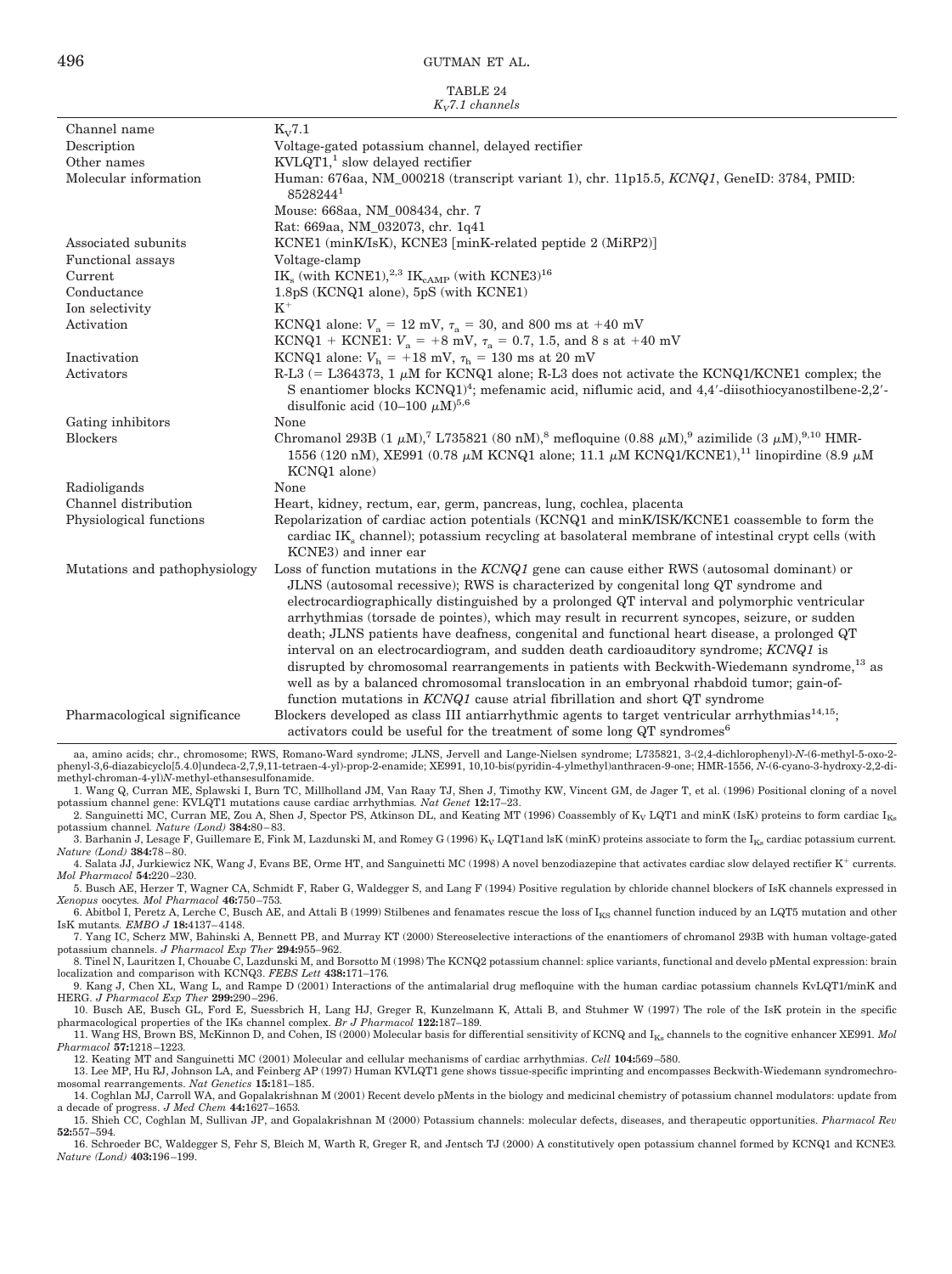| $K_v$ 7.2 channels            |                                                                                                                                                                                                                                                                                                                                                                                                                                                                                                         |  |
|-------------------------------|---------------------------------------------------------------------------------------------------------------------------------------------------------------------------------------------------------------------------------------------------------------------------------------------------------------------------------------------------------------------------------------------------------------------------------------------------------------------------------------------------------|--|
| Channel name                  | $K_V 7.2$                                                                                                                                                                                                                                                                                                                                                                                                                                                                                               |  |
| Description                   | Voltage-gated potassium channel, delayed rectifier                                                                                                                                                                                                                                                                                                                                                                                                                                                      |  |
| Other names                   | KQT <sub>2</sub>                                                                                                                                                                                                                                                                                                                                                                                                                                                                                        |  |
| Molecular information         | Human: 872aa, NM 172107 (transcript variant 1), chr. 20q13.3, KCNQ2, GeneID: 3785, PMID:<br>98366391                                                                                                                                                                                                                                                                                                                                                                                                    |  |
|                               | Mouse: 870aa, NM_010611 (transcript variant 1), chr. 2                                                                                                                                                                                                                                                                                                                                                                                                                                                  |  |
|                               | Rat: 852aa, NM_133322, chr. 3q43                                                                                                                                                                                                                                                                                                                                                                                                                                                                        |  |
| Associated subunits           | KCNQ3, KCNE2                                                                                                                                                                                                                                                                                                                                                                                                                                                                                            |  |
| Functional assays             | Voltage-clamp                                                                                                                                                                                                                                                                                                                                                                                                                                                                                           |  |
| Current                       | M current                                                                                                                                                                                                                                                                                                                                                                                                                                                                                               |  |
| Conductance                   | 5.8 <sub>p</sub> S <sup>13</sup>                                                                                                                                                                                                                                                                                                                                                                                                                                                                        |  |
| Ion selectivity               | $K^+$                                                                                                                                                                                                                                                                                                                                                                                                                                                                                                   |  |
| Activation                    | $V_a = 26$ mV, $\tau_a = 157$ ms at +30 mV                                                                                                                                                                                                                                                                                                                                                                                                                                                              |  |
| Inactivation                  | $V_{\rm h} = 18$ mV, $\tau_{\rm h} = 130$ ms at 20 mV                                                                                                                                                                                                                                                                                                                                                                                                                                                   |  |
| Activators                    | Retigabine (10 $\mu$ M), <sup>2</sup> BMS204352 (1 $\mu$ M) <sup>3</sup>                                                                                                                                                                                                                                                                                                                                                                                                                                |  |
| Gating inhibitors             | None                                                                                                                                                                                                                                                                                                                                                                                                                                                                                                    |  |
| <b>Blockers</b>               | Tetraethyammonium (KCNQ2 alone: 0.16 mM; KCNQ2/KCNQ3: 0.5 mM), <sup>1</sup> XE991 (0.7 $\mu$ M), <sup>1,4</sup><br>linopiridine (4.8 $\mu$ M), <sup>1,3</sup> L735821 (1.5 $\mu$ M) <sup>5</sup>                                                                                                                                                                                                                                                                                                        |  |
| Radioligands                  | None                                                                                                                                                                                                                                                                                                                                                                                                                                                                                                    |  |
| Channel distribution          | Infant brain, adult brain, fetal brain, sympathetic ganglia, lung, testis, fetal heart, adult heart,<br>breast, eye, germ cell, placenta, small intestine, neuroblastoma <sup>10</sup>                                                                                                                                                                                                                                                                                                                  |  |
| Physiological functions       | Determines subthreshold excitability of neurons; KCNQ2 and KCNQ3 coassemble to form the M<br>current in the brain <sup>1</sup> (see "Comments"); KCNQ2 and KCNQ3 proteins are colocalized in a<br>somatodendritic pattern on pyramidal and polymorphic neurons in the human cortex and<br>hippocampus <sup>11</sup> ; KCNQ2 is also expressed in the absence of KCNQ3 in some presynaptic<br>terminals <sup>11</sup>                                                                                    |  |
| Mutations and pathophysiology | Benign familial neonatal convulsions $(EBNI)$ with myokymia <sup>6,7</sup> ; in KCNQ2 knockout mice,<br>homozygotes (KCNQ2-/-) die within a few hours after birth owing to pulmonary atelectasis that<br>is not due to the status of epileptic seizures, although their development is morphologically<br>normal; heterozygous mice have decreased expression of KCNQ2 and show hypersensitivity to<br>pentylenetetrazole, an inducer of seizure <sup>12</sup>                                          |  |
| Pharmacological significance  | Retigabine is an anticonvulsant <sup>2</sup> (the M current is a new target for antiepileptic therapy <sup>8,9</sup> );<br>blockers enhance learning and memory in animal models <sup>9</sup>                                                                                                                                                                                                                                                                                                           |  |
| Comments                      | The M current is a slowly activating and deactivating potassium conductance that plays a critical<br>role in determining the subthreshold excitability of neurons as well as the responsiveness to<br>synaptic inputs; the M current was first described in peripheral sympathetic neurons, and<br>differential expression of this conductance produces subtypes of sympathetic neurons with distinct<br>firing patterns; the M current is also expressed in many neurons in the central nervous system |  |

aa, amino acids; chr., chromosome; BMS204352, 3-(5-chloro-2-methoxy-phenyl)-3-fluoro-6-(trifluoromethyl)-1*H*-indol-2-one; XE991, 10,10-bis(pyridin-4-ylmethyl)anthracen-9-one; L735821, 3-(2,4-dichlorophenyl)-N-(6-methyl-5-oxo-2-phenyl-3,6-diazabicyclo[5.4.0]undeca-2,7,9,11-tetraen-4-yl)-prop-2-enamide.<br>1. Wang HS, Pan Z, Shi W, Brown BS, Wymore RS, Cohen IS, Dixon JE, and McKinnon D (

of the M-channel. *Science (Wash DC)* **282:**1890 –1893.

2. Tatulian L, Delmas P, Abogadie FC, and Brown DA (2001). Activation of expressed KCNQ potassium currents and native neuronal M-type potassium currents by the anti-convulsant drug retigabine. *J Neurosci* 21:5535–5545.

3. Schroder RL, Jespersen T, Christophersen P, Strobaek D, Jensen BS, Olesen SP (2001) KCNQ4 channel activation by BMS-204352 and retigabine. *Neuropharmacology* **40:**888 – 898.

4. Robbins J (2001) KCNQ potassium channels: physiology, pathophysiology, and pharmacology. *Pharmacol Ther* **90:**1–19.

5. Tinel N, Lauritzen I, Chouabe C, Lazdunski M, and Borsotto M (1998) The KCNQ2 potassium channel: splice variants, functional and develo pMental expression: brain localization and comparison with KCNQ3. *FEBS Lett.* **438:**171–176.

6. Charlier C, Singh NA, Ryan SG, Lewis TB, Reus BE, Leach R, and Leppert M. (1998) A pore mutation in a novel KQT-like potassium channel gene in an idiopathic epilepsy family. *Nat Genet* **18:**53–55.

7. Biervert C, Schroeder BC, Kubisch C, Berkovic CF, Propping P, Jentsch TJ, and Steinlein OK (1998) A potassium channel mutation in neonatal human epilepsy. *Science (Wash DC)* **279:**403– 406.

8. Cooper EC (2001) Potassium channels: how genetic studies of epileptic syndromes open paths to new therapeutic targets and drugs. *Epilepsia* **42:**49 –54.

9. Coghlan MJ, Carroll WA, and Gopalakrishnan M (2001) Recent develo pMents in the biology and medicinal chemistry of potassium channel modulators: update from a decade of progress. *J Med Chem* **44:**1627–1653.

10. Smith JS, Iannotti C, Dargis P, Christian EP, and Aiyar J (2001) Differential expression of KCNQ2 splice variants: implications to M current function during neuronal develo pMent. *J Neurosci* **21:**1096 –1103.

11. Cooper EC, Aldape KD, Abosch A, Barbaro NM, Berger MS, Peacock WS, Jan YN, and Jan LY (2000) Colocalization and coassembly of two human brain M-type potassium channel subunits that are mutated in epilepsy. *Proc Natl Acad Sci USA* **97:**4914 – 4919. 12. Watanabe H, Nagata E, Kosakai A, Nakamura M, Yokoyama M, Tanaka K, and Sasai H (2000) Disruption of the epilepsy KCNQ2 gene results in neural

hyperexcitability. *J Neurochem* **75:**28 –33.

13. Selyanko AA, Hadley JK, Wood IC, Abogadie FC, Delmas P, Buckley NJ, London B, and Brown DA (2001) Properties of single M-type KCNQ2/KCNQ3 potassium channels expressed in mammalian cells. *J Physiol* **534:**15–24.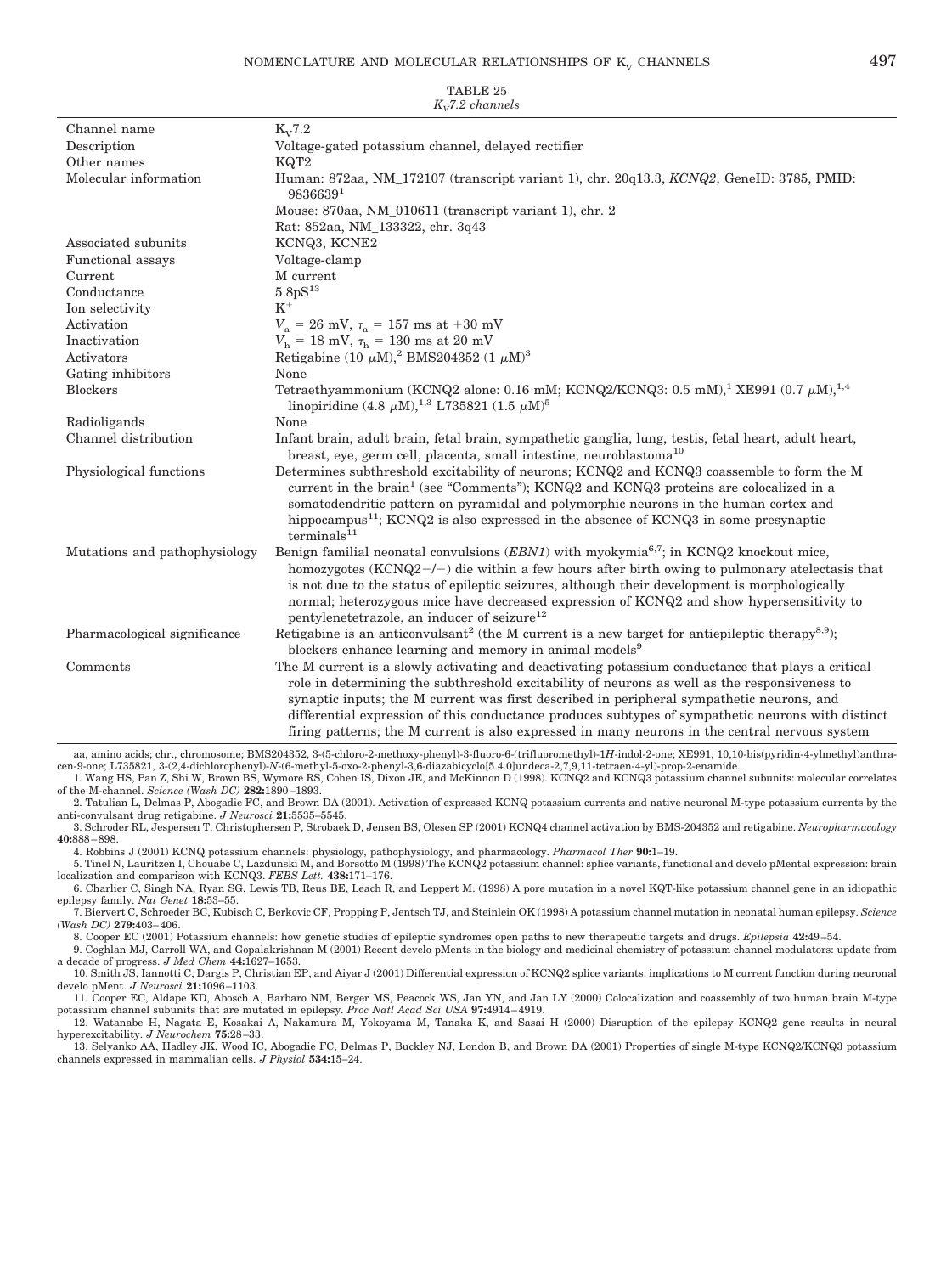|                    | TABLE 26 |  |
|--------------------|----------|--|
| $K_v$ 7.3 channels |          |  |

|                               | $\mathbf{v}_v$ , o channers                                                                                                                                                                                                                                                                     |
|-------------------------------|-------------------------------------------------------------------------------------------------------------------------------------------------------------------------------------------------------------------------------------------------------------------------------------------------|
| Channel name                  | $K_V 7.3$                                                                                                                                                                                                                                                                                       |
| Description                   | Voltage-gated potassium channel, delayed rectifier                                                                                                                                                                                                                                              |
| Other names                   | None                                                                                                                                                                                                                                                                                            |
| Molecular information         | Human: 872aa NM_004519, chr. 8q24, KCNQ3, GeneID: 3786, PMID: 9836639 <sup>1</sup>                                                                                                                                                                                                              |
|                               | Mouse: 873aa, NM_152923, chr. 15                                                                                                                                                                                                                                                                |
|                               | Rat: 873aa, NM 031597, chr. 7q33                                                                                                                                                                                                                                                                |
| Associated subunits           | KCNQ2, KCNQ5                                                                                                                                                                                                                                                                                    |
| <b>Functional</b> assays      | Voltage-clamp                                                                                                                                                                                                                                                                                   |
| Current                       | $M$ current <sup>1</sup>                                                                                                                                                                                                                                                                        |
| Conductance                   | 7.3 <sub>p</sub> S                                                                                                                                                                                                                                                                              |
| Ion selectivity               | $K^+$                                                                                                                                                                                                                                                                                           |
| Activation                    | $V_a = 39$ mV, $\tau_a = 60$ ms at +30 mV                                                                                                                                                                                                                                                       |
| Inactivation                  | Not established                                                                                                                                                                                                                                                                                 |
| Activators                    | Retigabine (KCNQ3 alone: 0.6 $\mu$ M; KCNQ3/KCNQ5: 1.4 $\mu$ M) <sup>2</sup> ; XE991, <sup>3</sup> BMS204352 (1 $\mu$ M) <sup>4</sup>                                                                                                                                                           |
| Gating inhibitors             | None                                                                                                                                                                                                                                                                                            |
| <b>Blockers</b>               | Tetraethyammonium $(>30$ mM), <sup>5</sup> linopiridine (KCNQ3/KCNQ5: 7.7 $\mu$ M) <sup>2</sup>                                                                                                                                                                                                 |
| Radioligands                  | None                                                                                                                                                                                                                                                                                            |
| Channel distribution          | Brain, testis, retina, colon, eye, head, neck                                                                                                                                                                                                                                                   |
| Physiological functions       | Determines subthreshold excitability of neurons; KCNQ2 and KCNQ3 coassemble to form the M                                                                                                                                                                                                       |
|                               | current in the brain <sup>1</sup> (see "Comments"); KCNQ2 and KCNQ3 proteins are colocalized in a                                                                                                                                                                                               |
|                               | somatodendritic pattern on pyramidal and polymorphic neurons in the human cortex and                                                                                                                                                                                                            |
|                               | hippocampus <sup>7,8</sup>                                                                                                                                                                                                                                                                      |
| Mutations and pathophysiology | Benign familial neonatal convulsions $(EBN2)$ (e.g., G263V mutation in the pore) <sup>9</sup>                                                                                                                                                                                                   |
| Pharmacological significance  | Anticonvulsants (activators), cognition enhancers (blockers) <sup>6</sup>                                                                                                                                                                                                                       |
| Comments                      | The M current is a slowly activating and deactivating potassium conductance that plays a critical<br>role in determining the subthreshold excitability of neurons as well as the responsiveness to<br>synaptic inputs; the M current was first described in peripheral sympathetic neurons, and |
|                               | differential expression of this conductance produces subtypes of sympathetic neurons with distinct<br>firing patterns; the M current is also expressed in many neurons in the central nervous system                                                                                            |

aa, amino acids; chr., chromosome; XE991 10,10-bis(pyridin-4-ylmethyl)anthracen-9-one; BMS204352, 3-(5-chloro-2-methoxy-phenyl)-3-fluoro-6-(trifluoromethyl)-1*H*indol-2-one.

1. Wang HS, Pan Z, Shi W, Brown BS, Wymore RS, Cohen IS, Dixon JE, and McKinnon D (1998) KCNQ2 and KCNQ3 potassium channel subunits: molecular correlates of the M-channel. *Science (Wash DC)* **282:**1890 –1893. 2. Wickenden AD, Zou A, Wagoner PK, and Jegla T (2001) Characterization of KCNQ5/Q3 potassium channels expressed in mammalian cells. *Br. J. Pharmacol*

**132:**381–384. 3. Wang HS, Brown BS, McKinnon D, and Cohen IS (2000) Molecular basis for differential sensitivity of KCNQ, and IKs channels to the cognitive enhancer XE991. *Mol*

*Pharmacol* **57:**1218 –1223. 4. Schroder RL, Jespersen T, Christophersen P, Strobaek D, Jensen BS, and Olesen SP (2001) KCNQ4 channel activation by BMS-204352 and retigabine. *Neuropharmacology* **40:**888 – 898.

5. Hadley JK, Noda M, Selyanko AA, Wood IC, Abogadie FC, and Brown DA (2000) Differential tetraethylammonium sensitivity of KCNQ1– 4 potassium channels. *Br J Pharmacol* **129:**413– 415.

6. Coghlan MJ, Carroll WA, and Gopalakrishnan M (2001) Recent develo pMents in the biology and medicinal chemistry of potassium channel modulators: update from a decade of progress. *J Med Chem* 44:1627–1653.<br>7. Smith JS, Iannotti C, Dargis P, Christian EP, and Aiyar J (2001) Differential expression of KCNQ2 splice variants: implications to M current function during neuronal

develo pMent. *J Neurosci* **21:**1096 –1103.

8. Cooper EC, Aldape KD, Abosch A, Barbaro NM, Berger MS, Peacock WS, Jan YN, and Jan LY (2000) Colocalization and coassembly of two human brain M-type potassium channel subunits that are mutated in epilepsy. *Proc Natl Acad Sci USA* **97:**4914 – 4919.

9. Charlier C, Singh NA, Ryan SG, Lewis TB, Reus BE, Leach RJ, and Leppert M (1998) A pore mutation in a novel KQT-like potassium channel gene in an idiopathic epilepsy family. *Nat Genet* **18:**53–55.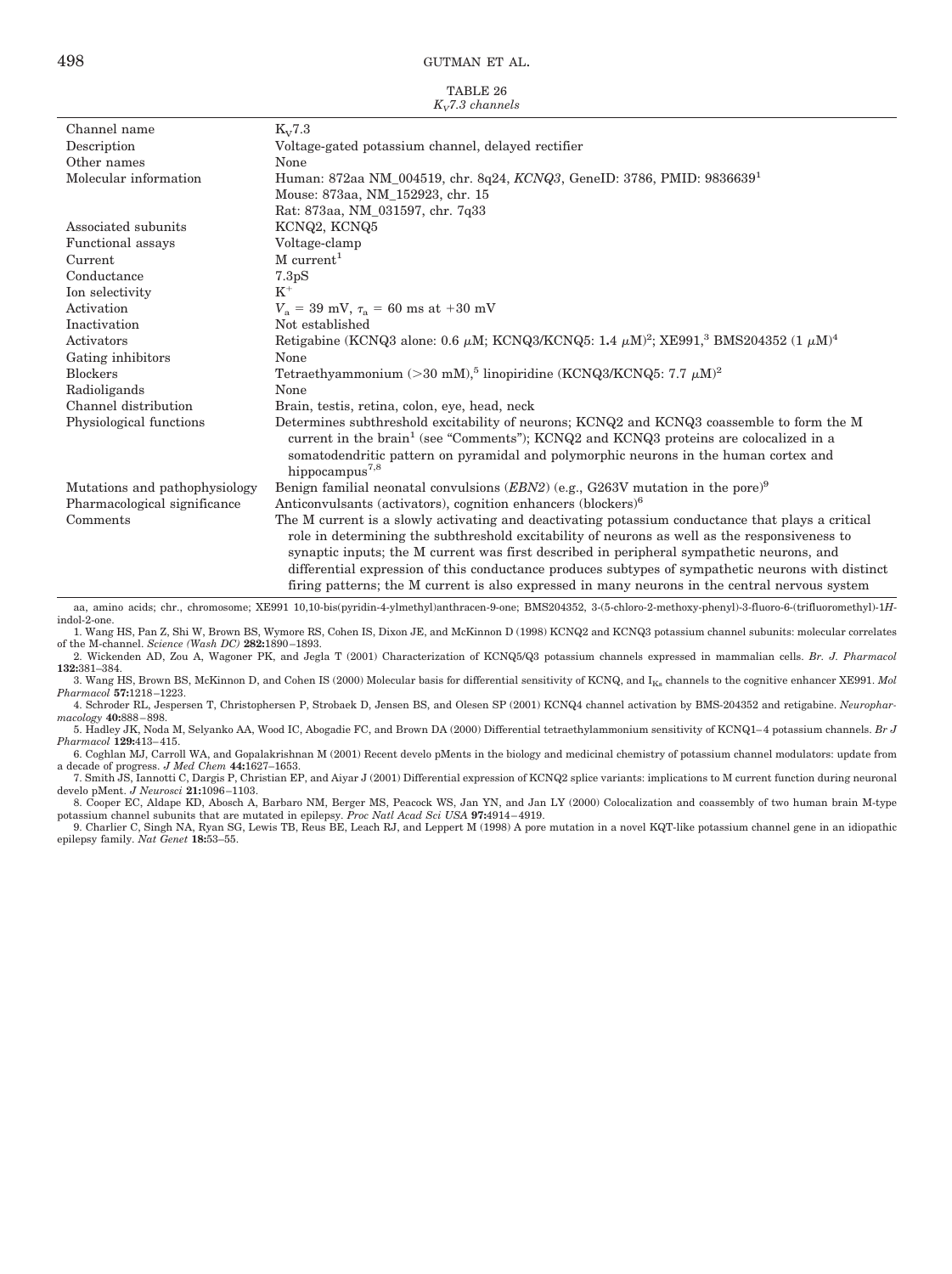| Channel name                  | $K_V7.4$                                                                                                                                          |
|-------------------------------|---------------------------------------------------------------------------------------------------------------------------------------------------|
| Description                   | Voltage-gated potassium channel, delayed rectifier                                                                                                |
| Other names                   | None                                                                                                                                              |
| Molecular information         | Human: 695aa, NM 004700 (transcript variant 1), chr. 1p34, $KCNQ41$ GeneID: 9132, PMID:<br>10025409 <sup>1</sup>                                  |
|                               | Mouse: 724aa, XM 143960 (predicted), chr. 4                                                                                                       |
|                               | Rat: AF249748 (partial coding sequence)                                                                                                           |
| Associated subunits           | KCNQ3 <sup>2</sup>                                                                                                                                |
| Functional assays             | Voltage-clamp                                                                                                                                     |
| Current                       | IK,n                                                                                                                                              |
| Conductance                   | Not established                                                                                                                                   |
| Ion selectivity               | $K^+$                                                                                                                                             |
| Activation                    | $V_{\rm a} = 10 \text{ mV}$                                                                                                                       |
| Inactivation                  | Not established                                                                                                                                   |
| Activators                    | Retigabine $(1 \mu M)^3$ ; BMS204352 $(1 \mu M)^3$                                                                                                |
| Gating inhibitors             | None                                                                                                                                              |
| <b>Blockers</b>               | Tetraethyammonium (3 mM), <sup>4</sup> linopirdine (14 $\mu$ M), <sup>5</sup> XE991 (5 $\mu$ M), <sup>5</sup> bepridil (9.4 $\mu$ M) <sup>5</sup> |
| Radioligands                  | None                                                                                                                                              |
| Channel distribution          | Cochlea (outer hair cells), placenta, vestibular organs (type 1 hair cells), brainstem auditory nuclei                                            |
| Physiological functions       | Mediates potassium efflux from outer hair cells <sup>1,6</sup>                                                                                    |
| Mutations and pathophysiology | Mutations in $KCNQ4$ cause autosomal dominant nonsyndromic deafness type 2 (DFNA2) <sup>1,6</sup>                                                 |
| Pharmacological significance  | Anticonvulsants (activators)                                                                                                                      |
|                               |                                                                                                                                                   |

TABLE 27 *KV7.4 channels*

aa, amino acids; chr., chromosome; XE991, 10,10-bis(pyridin-4-ylmethyl)anthracen-9-one; BMS204352, 3-(5-chloro-2-methoxy-phenyl)-3-fluoro-6-(trifluoromethyl)-1*H*indol-2-one. 1. Kubisch C, Schroeder BC, Friedrich T, Lutjohann B, El-Amraoui A, Marlin S, Petit C, and Jentsch TJ (1999) KCNQ4, a novel potassium channel expressed in sensory

outer hair cells, is mutated in dominant deafness. *Cell* **96:**437– 446.

2. Schroeder BC, Waldegger S, Fehr S, Bleich M, Warth R, Greger R, and Jentsch TJ (2000) A constitutively open potassium channel formed by KCNQ1 and KCNE3. *Nature (Lond)* **403:**196 –199.

3. Schroder RL, Jespersen T, Christophersen P, Strobaek D, Jensen BS, and Olesen SP (2001) KCNQ4 channel activation by BMS-204352 and retigabine. *Neuropharmacology* **40:**888 – 898.

4. Hadley JK, Noda M, Selyanko AA, Wood IC, Abogadie FC, and Brown DA (2000) Differential tetraethylammonium sensitivity of KCNQ1– 4 potassium channels. *Br J Pharmacol* **129:**413– 415.

5. Sogaard R, Ljungstrom T, Pedersen KA, Olesen SP, and Jensen BS (2001) KCNQ4 channels expressed in mammalian cells: functional characteristics and pharmacology. *Am J Physiol* **280:**C859 –C866.

6. Kharkovets T, Hardelin JP, Safieddine S, Schweizer M, El-Amraoui A, Petit C, and Jentsch TJ (2000) KCNQ4, a K<sup>+</sup> channel mutated in a form of dominant deafness, is expressed in the inner ear and the central auditory pathway. *Proc Natl Acad Sci USA* **97:**4333– 4338. TABLE 28

| <br>$K_V$ 7.5 channels        |                                                                                                                                                              |  |
|-------------------------------|--------------------------------------------------------------------------------------------------------------------------------------------------------------|--|
| Channel name                  | $K_V 7.5$                                                                                                                                                    |  |
| Description                   | Voltage-gated potassium channel, delayed rectifier                                                                                                           |  |
| Other names                   | None                                                                                                                                                         |  |
| Molecular information         | Human: 932aa, NM_019842, chr. 6q14, KCNQ, <sup>1,5</sup> GeneID: 56479, PMID: 10787416 <sup>1</sup>                                                          |  |
|                               | Mouse: 933aa, NM 023872, chr. 1                                                                                                                              |  |
|                               | Rat: 953aa, XM 237012 (predicted), chr. 9                                                                                                                    |  |
| Associated subunits           | KCNQ3                                                                                                                                                        |  |
| Functional assays             | Voltage-clamp                                                                                                                                                |  |
| Current                       | $M$ current <sup>1</sup>                                                                                                                                     |  |
| Conductance                   | Not established                                                                                                                                              |  |
| Ion selectivity               | $K^+$                                                                                                                                                        |  |
| Activation                    | $V_a = 30$ mV                                                                                                                                                |  |
| Inactivation                  | Not established                                                                                                                                              |  |
| Activator                     | Retigabine (KCNQ5/KCNQ3: 1.4 $\mu$ M), <sup>2</sup> BMS204352 (2.4 $\mu$ M) <sup>3</sup>                                                                     |  |
| Gating inhibitors             | None                                                                                                                                                         |  |
| <b>Blockers</b>               | Tetraethyammonium (> 30 mM), <sup>1</sup> linopiridine (16 $\mu$ M), <sup>1</sup> linopiridine KCNQ5/KCNQ3 (7.7 $\mu$ M), <sup>2</sup><br>XE991 <sup>3</sup> |  |
| Radioligands                  | None                                                                                                                                                         |  |
| Channel distribution          | Brain, sympathetic ganglia (splice variant I), <sup>4</sup> skeletal muscle (splice variant III) <sup>4</sup>                                                |  |
| Physiological functions       | Determines subthreshold excitability of neurons                                                                                                              |  |
| Mutations and pathophysiology | A number of allelic variants have been identified                                                                                                            |  |
| Pharmacological significance  | Anticonvulsants (activators)                                                                                                                                 |  |

aa, amino acids; chr., chromosome; XE991, 10,10-bis(pyridin-4-ylmethyl)anthracen-9-one; BMS204352, 3-(5-chloro-2-methoxy-phenyl)-3-fluoro-6-(trifluoromethyl)-1*H*indol-2-one.

1. Lerche C, Scherer CR, Seebohm G, Derst C, Wei AD, Busch AE, and Steinmeyer K (2000) Molecular cloning and functional expression of KCNQ5, a potassium channel subunit that may contribute to neuronal M-current diversity. *J Biol Chem* **275:**22395–22400. 2. Wickenden AD, Zou A, Wagoner PK, and Jegla T (2001) Characterization of KCNQ5/Q3 potassium channels expressed in mammalian cells. *Br J Pharmacol*

**132:**381–384. 3. Dupuis DS, Schroder RL, Jespersen T, Christensen JK, Christophersen P, Jensen BS, and Olesen SP (2002) Activation of KCNQ5 channels stably expressed in HEK293

cells by BMS-204352. *Eur J Pharmacol* **437:**129 –137. 4. Schroeder BC, Hechenberger M, Weinreich F, Kubisch C, and Jentsch TJ (2000) KCNQ5, a novel potassium channel broadly expressed in brain, mediates M-type currents. *J Biol Chem* **275:**24089 –24095.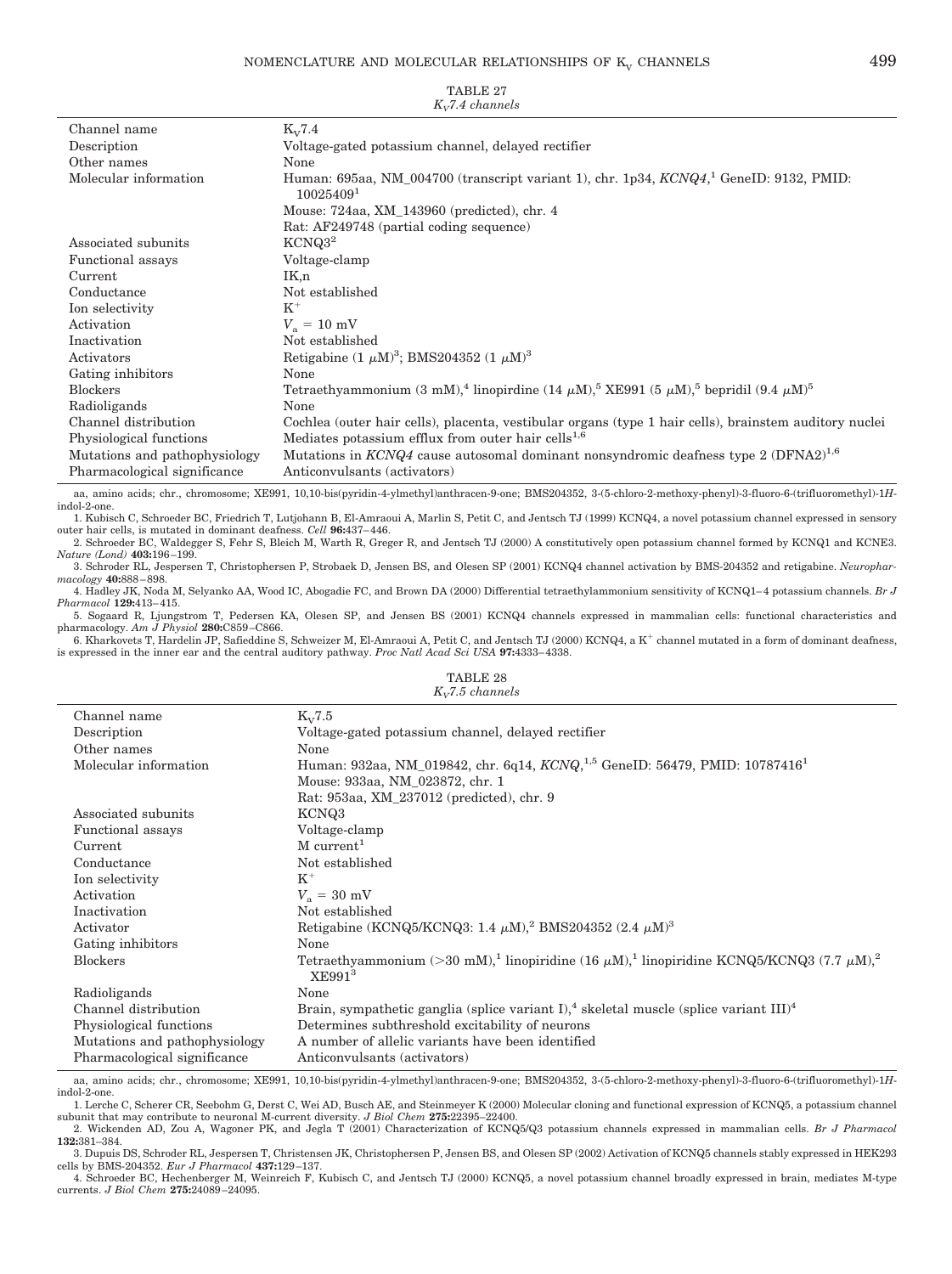|                   | TABLE 29 |  |
|-------------------|----------|--|
| $K_v8.1$ channels |          |  |

|                               | $\Lambda_{V}$ . Legalumets                                                                           |
|-------------------------------|------------------------------------------------------------------------------------------------------|
| Channel name                  | $K_V8.1^{1-3}$                                                                                       |
| Description                   | Modifier/silencer                                                                                    |
| Other names                   | K <sub>2.3</sub> , HNKA                                                                              |
| Molecular information         | Human: 500aa, NM_014379, chr. 8q22.3-24.1, KCNV1, GeneID: 27012, PMID: 6708331                       |
|                               | Mouse: 503aa, NM_026200, chr. 15                                                                     |
|                               | Rat: 503aa, NM_021697, chr. 7q31                                                                     |
| Associated subunits           | Coassembles with $K_v2$ family channels                                                              |
| Functional assays             | Voltage-clamp                                                                                        |
| Current                       | None established                                                                                     |
| Conductance                   | Not functional on its own                                                                            |
| Ion selectivity               | Not functional on its own                                                                            |
| Activation                    | Not functional on its own                                                                            |
| Inactivation                  | Not functional on its own                                                                            |
| Activators                    | None                                                                                                 |
| Gating inhibitors             | None                                                                                                 |
| <b>Blockers</b>               | None                                                                                                 |
| Radioligands                  | None                                                                                                 |
| Channel distribution          | Infant brain, adult brain (layers II, IV, and VI of the cerebral cortex, hippocampus, CA1–CA4        |
|                               | pyramidal cell layer, granule cells of the dentate gyrus, granule cell layer, Purkinje cell layer of |
|                               | the cerebellum), kidney                                                                              |
| Physiological functions       | Regulation of membrane potential and action potential frequency by modulation of delayed rectifier   |
|                               | potassium current; modulates the activity of $K_v2.1$ and $K_v2.2$ channels by changing kinetics and |
|                               | levels of expression and by shifting the half-inactivation potential to more polarized values        |
| Mutations and pathophysiology | Not established                                                                                      |
| Pharmacological significance  | Not established                                                                                      |
| Comments                      | $K_v8.1$ has no function on its own, but it has important modulatory actions on $K_v2$ channels      |

aa, amino acids; chr., chromosome.<br>1. Hugnot JP, Salinas M, Lesage F, Guillemare E, de Weille J, Heurteaux C, Mattei MG, and Lazdunski M (1996) Kv8.1, a new neuronal potassium channel subunit with<br>1. Hugnot JP, Salinas M,

**272:**8774 – 8780.

3. Chiara MD, Monje F, Castellano A, and Lopez-Barneo J (1999) A small domain in the N terminus of the regulatory  $\alpha$ -subunit Kv2.3 modulates Kv2.1 potassium channel gating. *J Neurosci* **19:**6865– 6873.

| $K_{v}8.2$ channels           |                                                                                                    |  |
|-------------------------------|----------------------------------------------------------------------------------------------------|--|
| Channel name                  | $K_v8.2$                                                                                           |  |
| Description                   | Modifier/silencer                                                                                  |  |
| Other names                   | Kv11.1 <sup>1</sup>                                                                                |  |
| Molecular information         | Human: 545aa, NM_133497, chr. 9p24.2, KCNV2, GeneID: 169522, PMID: 12060745 <sup>1</sup>           |  |
|                               | Mouse: 562aa, NM 183179, chr. 19                                                                   |  |
|                               | Rat: 561 aa, XM_220024 (predicted), chr. 1                                                         |  |
| Associated subunits           | Coassembles with $K_v2$ family channels                                                            |  |
| Functional assays             | Voltage-clamp                                                                                      |  |
| Current                       | None established                                                                                   |  |
| Conductance                   | Not functional on its own                                                                          |  |
| Ion selectivity               | Not functional on its own                                                                          |  |
| Activation                    | Not functional on its own                                                                          |  |
| Inactivation                  | Not functional on its own                                                                          |  |
| Activators                    | None                                                                                               |  |
| Gating inhibitors             | None                                                                                               |  |
| <b>Blockers</b>               | None                                                                                               |  |
| Radioligands                  | None                                                                                               |  |
| Channel distribution          | Lung, liver, kidney, pancreas, spleen, thymus, prostate, testis, ovary, colon                      |  |
| Physiological functions       | Regulation of membrane potential and action potential frequency by modulation of delayed rectifier |  |
|                               | potassium currents; modulates the activity of $K_v2.1$ channels by causing small changes in        |  |
|                               | activation threshold and kinetics and in C-type inactivation <sup>1</sup>                          |  |
| Mutations and pathophysiology | Not established                                                                                    |  |
| Pharmacological significance  | Not established                                                                                    |  |
| Comments                      | $K_v8.2$ has no function on its own, but it has important modulatory actions on $K_v2$ channels    |  |

TABLE 30

aa, amino acids; chr., chromosome.

1. Ottschytsch N, Raes A, Van Hoorick D, and Snyders DJ (2002) Obligatory heterotetramerization of three previously uncharacterized Kv channel-subunits identified in the human genome. *Proc Natl Acad Sci USA* **99:**7986 –7991.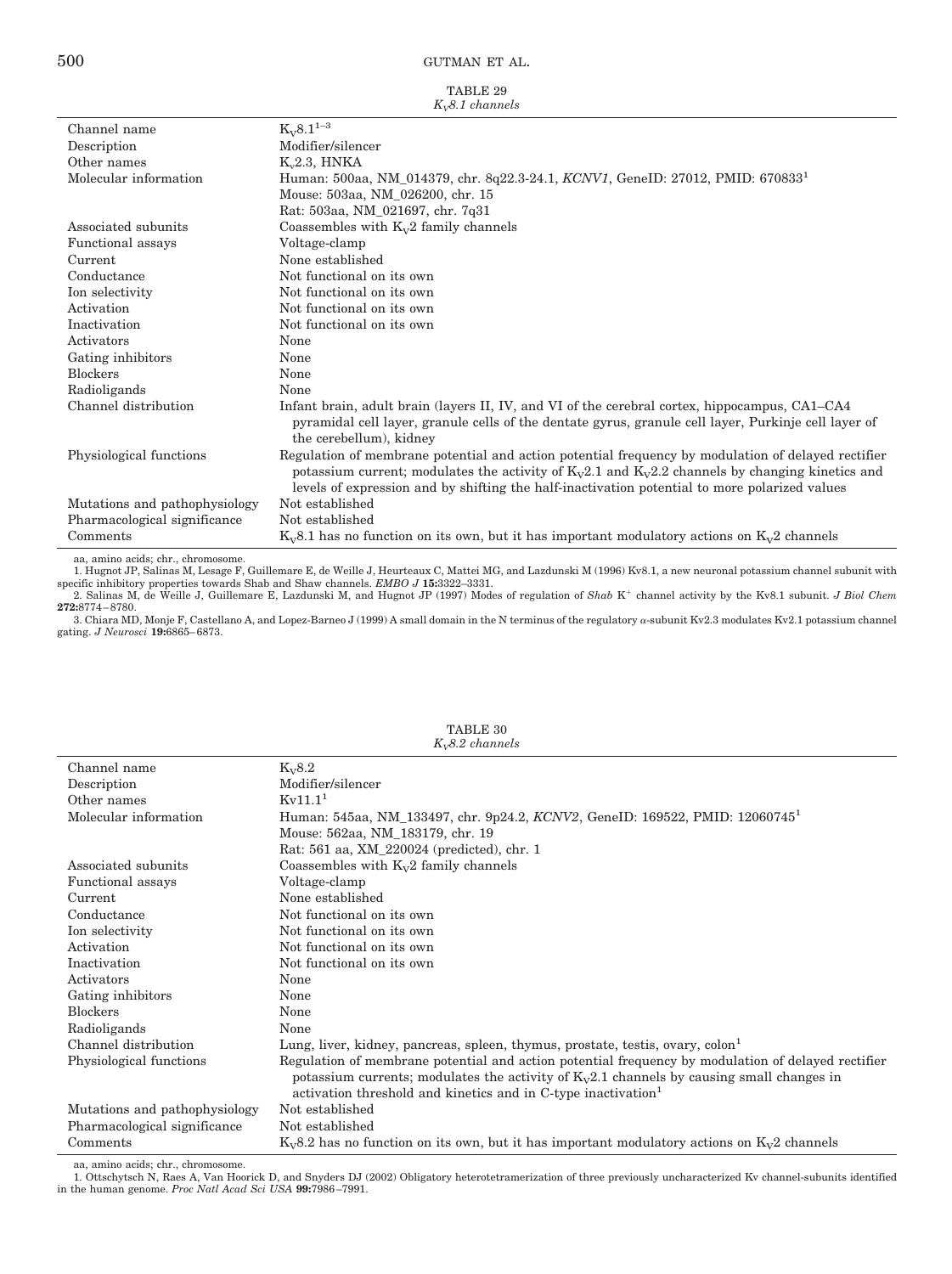| $K_v9.1$ channels             |                                                                                                                                                                                                                                                                                                                                                                                                                                |  |
|-------------------------------|--------------------------------------------------------------------------------------------------------------------------------------------------------------------------------------------------------------------------------------------------------------------------------------------------------------------------------------------------------------------------------------------------------------------------------|--|
| Channel name                  | $K_V9.1^{1-4}$                                                                                                                                                                                                                                                                                                                                                                                                                 |  |
| Description                   | Modifier/silencer                                                                                                                                                                                                                                                                                                                                                                                                              |  |
| Other names                   | None                                                                                                                                                                                                                                                                                                                                                                                                                           |  |
| Molecular information         | Human: 526 aa, NM_002251, chr. 20q12, KCNS1, GeneID: 3787, PMID: 104843283                                                                                                                                                                                                                                                                                                                                                     |  |
|                               | Mouse: 497 aa, NM 008435, chr. 2                                                                                                                                                                                                                                                                                                                                                                                               |  |
|                               | Rat: 497 aa, NM 053954, chr. 3q42                                                                                                                                                                                                                                                                                                                                                                                              |  |
| Associated subunits           | Coassembles with $K_v2$ family channels                                                                                                                                                                                                                                                                                                                                                                                        |  |
| Functional assays             | Voltage-clamp                                                                                                                                                                                                                                                                                                                                                                                                                  |  |
| Current                       | None established                                                                                                                                                                                                                                                                                                                                                                                                               |  |
| Conductance                   | Not functional on its own                                                                                                                                                                                                                                                                                                                                                                                                      |  |
| Ion selectivity               | Not functional on its own                                                                                                                                                                                                                                                                                                                                                                                                      |  |
| Activation                    | Not functional on its own                                                                                                                                                                                                                                                                                                                                                                                                      |  |
| Inactivation                  | Not functional on its own                                                                                                                                                                                                                                                                                                                                                                                                      |  |
| Activators                    | None                                                                                                                                                                                                                                                                                                                                                                                                                           |  |
| Gating inhibitors             | None                                                                                                                                                                                                                                                                                                                                                                                                                           |  |
| <b>Blockers</b>               | None                                                                                                                                                                                                                                                                                                                                                                                                                           |  |
| Radioligands                  | None                                                                                                                                                                                                                                                                                                                                                                                                                           |  |
| Channel distribution          | Infant brain, adult brain (frontal cortex), lens epithelium, melanocytes (in mouse brain, the<br>distribution of $K_v 9.1$ is similar to $K_v 9.2$ , with highest expression levels in the main olfactory bulb,<br>cerebral cortex, hippocampal formation, habenula, basolateral amygdaloid nuclei, and cerebellum;<br>$K_v9.1$ and $K_v9.2$ are colocalized with $K_v2.1$ and/or $K_v2.2 \alpha$ subunits in several regions) |  |
| Physiological functions       | Regulation of membrane potential and action potential frequency by modulation of delayed rectifier<br>potassium current; modulates the activity of $K_v2.1$ and $K_v2.2 \alpha$ subunits by changing kinetics and<br>levels of expression and by shifting the half-inactivation potential to more polarised values; $K_v9.1$<br>enhances the single-channel conductance of $K_v2.1$                                            |  |
| Mutations and pathophysiology | Not established                                                                                                                                                                                                                                                                                                                                                                                                                |  |
| Pharmacological significance  | Not established                                                                                                                                                                                                                                                                                                                                                                                                                |  |
| Comments                      | The human $K_v9.1$ gene is composed of a minimum of 5 exons, with at least 2 alternatively spliced<br>exons in the 5'-untranslated region <sup>3</sup>                                                                                                                                                                                                                                                                         |  |

aa, amino acids; chr., chromosome.

1. Salinas M, Duprat F, Heurteaux C, Hugnot JP, and Lazdunski M (1997) New modulatory subunits for mammalian *Shab* K channels. *J Biol Chem* **272:**24371–24379. 2. Stocker M and Kerschensteiner D (1998) Cloning and tissue distribution of two new potassium channel a-subunits from rat brain. *Biochem Biophys Res Commun* **248:**927–934.

3. Shepard AR and Rae JL (1999) Electrically silent potassium channel subunits from human lens epithelium. *Am J Physiol* **277:**C412–C424.

4. Richardson FC and Kaczmarek LK (2000) Modification of delayed rectifier potassium currents by the Kv9.1 potassium channel subunit. *Hear Res* **147:**21–30.

|                               | $\Lambda_{\rm W}$ <sub>2</sub> .4 c <i>hanners</i>                                                                                                                                                                                                                                                                                                                                                                                                                |  |  |
|-------------------------------|-------------------------------------------------------------------------------------------------------------------------------------------------------------------------------------------------------------------------------------------------------------------------------------------------------------------------------------------------------------------------------------------------------------------------------------------------------------------|--|--|
| Channel name                  | $K_v 9.2^{1,2}$                                                                                                                                                                                                                                                                                                                                                                                                                                                   |  |  |
| Description                   | Modifier/silencer                                                                                                                                                                                                                                                                                                                                                                                                                                                 |  |  |
| Other names                   | None                                                                                                                                                                                                                                                                                                                                                                                                                                                              |  |  |
| Molecular information         | Human: 477aa, NM_020697, chr. 8q22, <sup>3</sup> KCNS2, GeneID: 3788, PMID: 9305895 <sup>1</sup>                                                                                                                                                                                                                                                                                                                                                                  |  |  |
|                               | Mouse: 477aa, NM 181317, chr. 15                                                                                                                                                                                                                                                                                                                                                                                                                                  |  |  |
|                               | Rat: 477 aa, NM_023966, chr. 7q22                                                                                                                                                                                                                                                                                                                                                                                                                                 |  |  |
| Associated subunits           | Coassembles with $K_v2$ family channels                                                                                                                                                                                                                                                                                                                                                                                                                           |  |  |
| Functional assays             | Voltage-clamp                                                                                                                                                                                                                                                                                                                                                                                                                                                     |  |  |
| Current                       | None established                                                                                                                                                                                                                                                                                                                                                                                                                                                  |  |  |
| Conductance                   | Not functional on its own                                                                                                                                                                                                                                                                                                                                                                                                                                         |  |  |
| Ion selectivity               | Not functional on its own                                                                                                                                                                                                                                                                                                                                                                                                                                         |  |  |
| Activation                    | Not functional on its own                                                                                                                                                                                                                                                                                                                                                                                                                                         |  |  |
| Inactivation                  | Not functional on its own                                                                                                                                                                                                                                                                                                                                                                                                                                         |  |  |
| Activators                    | None                                                                                                                                                                                                                                                                                                                                                                                                                                                              |  |  |
| Gating inhibitors             | None                                                                                                                                                                                                                                                                                                                                                                                                                                                              |  |  |
| <b>Blockers</b>               | None                                                                                                                                                                                                                                                                                                                                                                                                                                                              |  |  |
| Radioligands                  | None                                                                                                                                                                                                                                                                                                                                                                                                                                                              |  |  |
| Channel distribution          | Infant and adult brain, retina, spinal cord (in mouse brain, the distribution of $K_v9.2$ is similar to<br>$K_v9.1$ , with highest expression levels in the main offactory bulb, cerebral cortex, hippocampal<br>formation, habenula, basolateral amygdaloid nuclei, and cerebellum; $K_v9.1$ and $K_v9.2$ are<br>colocalized with $K_v2.1$ and/or $K_v2.2$ $\alpha$ subunits in several regions; also found in the retina, spinal<br>cord, and pulmonary artery) |  |  |
| Physiological functions       | Regulation of membrane potential and action potential frequency by modulation of delayed rectifier<br>potassium current; modulates the activity of $K_v2.1$ and $K_v2.2$ $\alpha$ subunits by changing kinetics and<br>levels of expression and by shifting the half-inactivation potential to more polarized values; $K_v9.1$<br>enhances the single-channel conductance of $K_v2.1$                                                                             |  |  |
| Mutations and pathophysiology | Not established                                                                                                                                                                                                                                                                                                                                                                                                                                                   |  |  |
| Pharmacological significance  | Not established                                                                                                                                                                                                                                                                                                                                                                                                                                                   |  |  |
|                               |                                                                                                                                                                                                                                                                                                                                                                                                                                                                   |  |  |

TABLE 32 *KV9.2 channels*

aa, amino acids; chr., chromosome.

1. Salinas M, Duprat F, Heurteaux C, Hugnot JP, and Lazdunski M (1997) New modulatory subunits for mammalian *Shab* K channels. *J Biol Chem* **272:**24371–24379. 2. Davies AR and Kozlowski RZ (2001) Kv channel subunit expression in rat pulmonary arteries. *Lung* 1**79:**147–161.<br>3. Banfi S, Borsani G, Rossi E, Bernard L, Guffanti A, Rubboli F, Marchitiello A, Giglio S, Coluccia E, Zo

homologous to *Drosophila* mutant genes through EST database searching. *Nat Genet* **13:**167–174.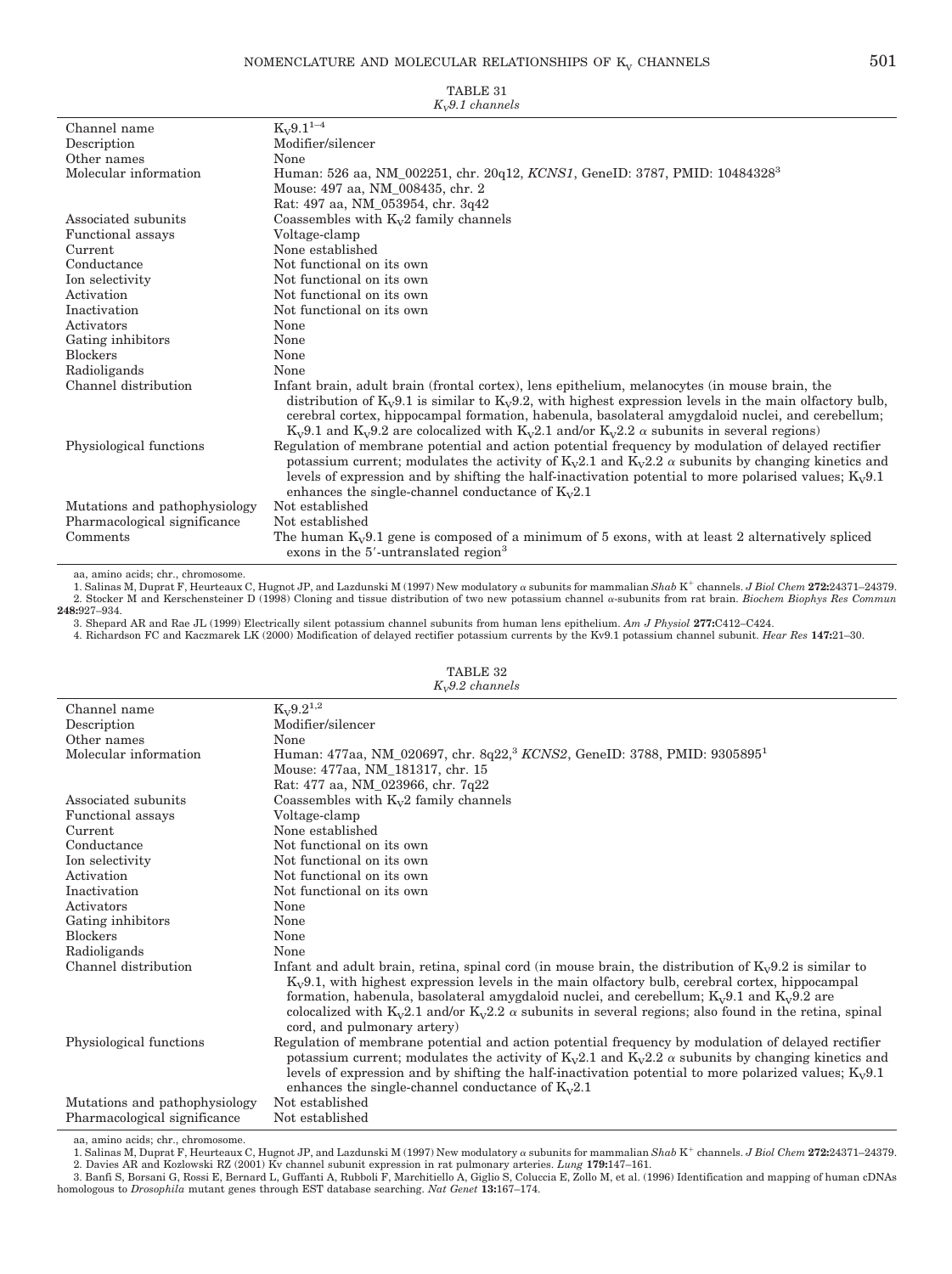TABLE 33 *K*<sub>-9</sub>3 channels

| $\mathbf{u}_1 \mathbf{v}$ . O channels |                                                                                                                                                          |  |
|----------------------------------------|----------------------------------------------------------------------------------------------------------------------------------------------------------|--|
| Channel name                           | $K_v 9.3^{1-3}$                                                                                                                                          |  |
| Description                            | Modifier/silencer                                                                                                                                        |  |
| Other names                            | None                                                                                                                                                     |  |
| Molecular information                  | Human: 491aa, NM 023966, NM 002252, chr. 2p24, KCNS3 (see 'Comments'), GeneID: 3790,<br>PMID: 9362476 <sup>1</sup>                                       |  |
|                                        | Mouse: 491aa, NM_173417, chr. 12                                                                                                                         |  |
|                                        | Rat: 491aa, NM_031778, chr. 6q14                                                                                                                         |  |
| Associated subunits                    | Coassembles with $K_v2$ family channels                                                                                                                  |  |
| Functional assays                      | Voltage-clamp                                                                                                                                            |  |
| Current                                | $K_v9.3/K_v2.1$ and ATP-dependent delayed rectifier channel in oxygen-sensitive pulmonary myocytes                                                       |  |
| Conductance                            | Not functional on its own                                                                                                                                |  |
| Ion selectivity                        | Not functional on its own                                                                                                                                |  |
| Activation                             | Not functional on its own                                                                                                                                |  |
| Inactivation                           | $K_v9.3/K_v2.1$ heteromers inactivate in a fast and complete fashion from intermediate closed states                                                     |  |
|                                        | but in a slow and incomplete manner from open states <sup>4</sup>                                                                                        |  |
| Activators                             | None                                                                                                                                                     |  |
| Gating inhibitors                      | None                                                                                                                                                     |  |
| <b>Blockers</b>                        | Hypoxia blocks $K_v9.3/K_v2.1$ channels <sup>5</sup>                                                                                                     |  |
| Radioligands                           | None                                                                                                                                                     |  |
| Channel distribution                   | Brain, breast, colon, eye, lens, heart, kidney, muscle, lung, testis, skin, stomach, uterus <sup>6</sup> ; also found<br>in lens epithelium <sup>3</sup> |  |
| Physiological functions                | Regulation of membrane potential in pulmonary artery myocytes                                                                                            |  |
| Mutations and pathophysiology          | Not established                                                                                                                                          |  |
| Pharmacological significance           | Pulmonary artery hypertension                                                                                                                            |  |
| Comments                               | The human $K_v9.3$ gene is intronless across the coding region 3'-UTR and all of the analysed 5'-UTR                                                     |  |

aa, amino acids; chr., chromosome; UTR, untranslated region.

1. Patel AJ, Lazdunski M, and Honore E (1997) Kv2.1/Kv9.3, a novel ATP-dependent delayed-rectifier K channel in oxygen-sensitive pulmonary artery myocytes. *EMBO J* **16:**6615– 6625.

2. Stocker M and Kerschensteiner D (1998) Cloning and tissue distribution of two new potassium channel *a*-subunits from rat brain. *Biochem Biophys Res Commun* 248:927–934.

3. Shepard AR and Raem JL (1999) Electrically silent potassium channel subunits from human lens epithelium. *Am J Physiol* 277, C412–C424.<br>4. Kerschensteiner D and Stocker M (1999) Heteromeric assembly of Kv2.1 with Kv9.3:

5. Hulme JT, Coppock EA, Felipe A, Martens JR, and Tamkun MM (1999) Oxygen sensitivity of cloned voltage-gated K<sup>+</sup> channels expressed in the pulmonary vasculature. *Circ Res* **85:**489 – 497.

6. UniGeneCluster Hs0.47584; OMIM no. 603888.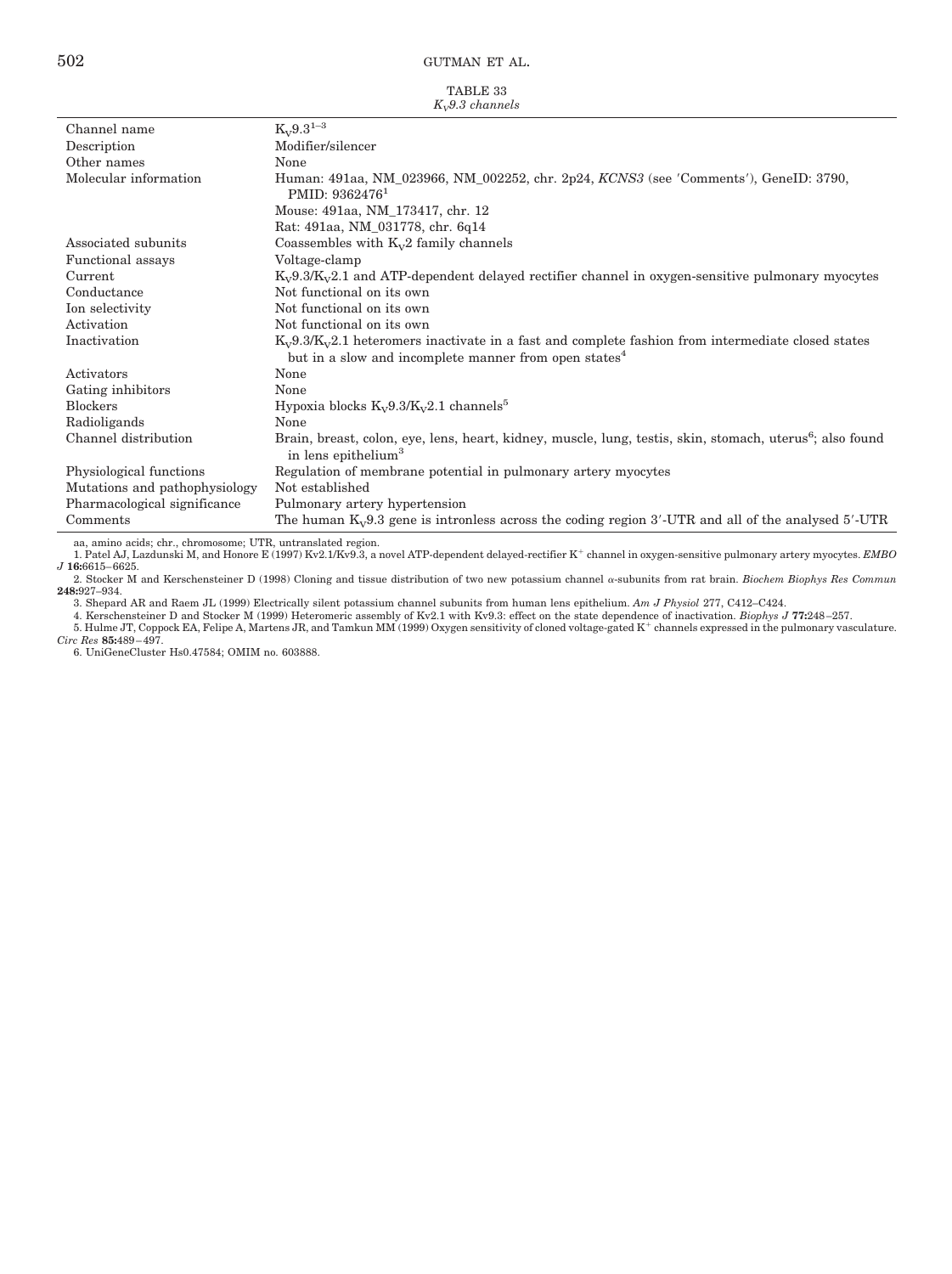| $K_v10.1$ channels            |                                                                                                                                                                                                                                                                                                                                                                                                                                                                                                                                                                                                                                                                                                                                                                                           |  |
|-------------------------------|-------------------------------------------------------------------------------------------------------------------------------------------------------------------------------------------------------------------------------------------------------------------------------------------------------------------------------------------------------------------------------------------------------------------------------------------------------------------------------------------------------------------------------------------------------------------------------------------------------------------------------------------------------------------------------------------------------------------------------------------------------------------------------------------|--|
| Channel name                  | $K_V$ 10.1                                                                                                                                                                                                                                                                                                                                                                                                                                                                                                                                                                                                                                                                                                                                                                                |  |
| Description                   | Voltage-gated potassium channel, delayed rectifier                                                                                                                                                                                                                                                                                                                                                                                                                                                                                                                                                                                                                                                                                                                                        |  |
| Other names                   | eagla, eaglb, KCNH1a, KCNH1b, ether-à-go-go <sup>1-4</sup>                                                                                                                                                                                                                                                                                                                                                                                                                                                                                                                                                                                                                                                                                                                                |  |
| Molecular information         | Human: 989aa, NM_172362, chr. 1q32-41, KCNH1 (see "Comments"), GeneID: 3756,<br>PMID: 8159766 <sup>2</sup>                                                                                                                                                                                                                                                                                                                                                                                                                                                                                                                                                                                                                                                                                |  |
|                               | Mouse: 989aa, NM_010600, chr. 1                                                                                                                                                                                                                                                                                                                                                                                                                                                                                                                                                                                                                                                                                                                                                           |  |
|                               | Rat: 962aa, NM_031742, chr. 13q27                                                                                                                                                                                                                                                                                                                                                                                                                                                                                                                                                                                                                                                                                                                                                         |  |
| Associated subunits           | Hyperkinetic $(Hk)$ , $^{5}$ CaM, $^{6}$ Slob, $^{7}$ epsin, $^{8}$ KCR1 (K channel regulator) <sup>9</sup>                                                                                                                                                                                                                                                                                                                                                                                                                                                                                                                                                                                                                                                                               |  |
| Functional assays             | Voltage-clamp                                                                                                                                                                                                                                                                                                                                                                                                                                                                                                                                                                                                                                                                                                                                                                             |  |
| Current                       | Delayed rectifier                                                                                                                                                                                                                                                                                                                                                                                                                                                                                                                                                                                                                                                                                                                                                                         |  |
| Conductance                   | Not established                                                                                                                                                                                                                                                                                                                                                                                                                                                                                                                                                                                                                                                                                                                                                                           |  |
| Ion selectivity               | $K^+$ and Ca, $2^{+10}$ variable Cs <sup>+</sup>                                                                                                                                                                                                                                                                                                                                                                                                                                                                                                                                                                                                                                                                                                                                          |  |
| Activation                    | Extracellular $Mg^{2+}$ and other divalent cations slow activation in a dose- and voltage-dependent<br>manner, based on their enthalpy of hydration <sup>11</sup> ; low external pH also slows activation                                                                                                                                                                                                                                                                                                                                                                                                                                                                                                                                                                                 |  |
| Inactivation                  | Not established                                                                                                                                                                                                                                                                                                                                                                                                                                                                                                                                                                                                                                                                                                                                                                           |  |
| Activators                    | Hyperpolarization slows down the kinetics of activation; depolarization accelerates the kinetics of<br>activation <sup>3</sup>                                                                                                                                                                                                                                                                                                                                                                                                                                                                                                                                                                                                                                                            |  |
| Gating inhibitors             | None                                                                                                                                                                                                                                                                                                                                                                                                                                                                                                                                                                                                                                                                                                                                                                                      |  |
| <b>Blockers</b>               | Quinidine $(1.4 \mu M)^{12}$ calcium/calmodulin $(480 \text{ nM})^{6,13}$                                                                                                                                                                                                                                                                                                                                                                                                                                                                                                                                                                                                                                                                                                                 |  |
| Radioligands                  | None                                                                                                                                                                                                                                                                                                                                                                                                                                                                                                                                                                                                                                                                                                                                                                                      |  |
| Channel distribution          | Brain (amygdala, caudate nucleus, cerebral cortex, cerebellum, putamen, hippocampus, frontal lobe,<br>occipital lobe, temporal lobe, subthalamic nucleus; not in substantia nigra, thalamus, or medulla<br>oblongata), myoblasts, skeletal muscle (ESTs, but not detected by Northern), melanoma cells, ectopic<br>expression in cancer cell lines and many tumor cells from different tissues, spiral ligament in rat <sup>14-16</sup>                                                                                                                                                                                                                                                                                                                                                   |  |
| Physiological functions       | Role in controlling the cell cycle and/or cell proliferation <sup>17,18</sup> ; eag-1 is thought to encode the<br>noninactivating delayed rectifier potassium channel $K_{NI}$ that is activated at the onset of human<br>myoblast differentiation <sup>4</sup>                                                                                                                                                                                                                                                                                                                                                                                                                                                                                                                           |  |
| Mutations and pathophysiology | $K_V$ 10.1 has been associated with human cervical carcinoma <sup>21</sup>                                                                                                                                                                                                                                                                                                                                                                                                                                                                                                                                                                                                                                                                                                                |  |
| Pharmacological significance  | $K_V10.1$ blockers might have use in cancer therapy                                                                                                                                                                                                                                                                                                                                                                                                                                                                                                                                                                                                                                                                                                                                       |  |
| Comments                      | This channel has a GFG (rather than the common GYG) potassium channel signature sequence, a                                                                                                                                                                                                                                                                                                                                                                                                                                                                                                                                                                                                                                                                                               |  |
|                               | PAS domain in the distal part of the cytosolic N terminus, a cNBD domain in the proximal<br>portion of the C terminus, a C-terminal assembly domain (CAD), a CaM-binding domain, a bNLS<br>domain in the C terminus, and a C-terminal domain required for assembly <sup>19</sup> ; the TCC domain at<br>the C-terminal end of $Kv10$ and $Kv11$ confers specificity for multimer formation, allowing $Kv10.1$<br>$K_v10.2$ heteromerization and $K_v11.1$ homomerization but not $K_v10.x/K_v11.1$ heteromerization <sup>22</sup> ;<br>this C-terminal TCC domain has been identified in many other channels, and mutations of the<br>TCC have been found to be linked to genetic channel opathies; conductance properties have been<br>shown to change with the cell cycle <sup>20</sup> |  |

aa, amino acids; chr., chromosome; CaM, calmodulin; TCC, tetramerizing coiled-coiled; EST, expressed sequence tag.<br>1. Warmke J, Drysdale R, and Ganetzky B (1991) A distinct potassium channel polypeptide encoded by the *Dro* 

2. Warmke JW and Ganetzky B (1994) A family of potassium channel genes related to eag in *Drosophila* and mammals. *Proc Natl Acad Sci USA* **91:**3438 –3442. 3. Ludwig J, Terlau H, Wunder F, Bruggemann A, Pardo LA, Marquardt A, Stuhmer W, and Pongs O (1994) Functional expression of a rat homologue of the voltage gated

ether à go-go potassium channel reveals differences in selectivity and activation kinetics between the *Drosophila* channel and its mammalian counterpart. *EMBO J* **13:**4451– 4458.

4. Occhiodoro T, Bernheim L, Liu JH, Bijlenga P, Sinnreich M, Bader CR, and Fischer-Lougheed J (1998) Cloning of a human *ether-à-go-go* potassium channel expressed in myoblasts at the onset of fusion. *FEBS Lett* **434:**177–182.

5. Wilson GF, Wang Z, Chouinard SW, Griffith LC, and Ganetzky B (1998) Interaction of the K channel subunit, Hyperkinetic, with eag family members*. J Biol Chem* **273:**6389 – 6394.

6. Schonherr R, Lober K, and Heinemann SH (2000) Inhibition of human ether à go-go potassium channels by Ca2/calmodulin. *EMBO J* **19:**3263–3271. 7. Schopperle WM, Holmqvist MH, Zhou Y, Wang J, Wang Z, Griffith LC, Keselman I, Kusinitz F, Dagan D, and Levitan IB (1998) Slob, a novel protein that interacts with the Slowpoke calcium-dependent potassium channel. *Neuron* **20:**565–573.

8. Piros ET, Shen L, and Huang XY (1999) Purification of an EH domain-binding protein from rat brain that modulates the gating of the rat *ether-à-go-go* channel. *J Biol Chem* **274:**33677–33683.

9. Hoshi N, Takahashi H, Shahidullah M, Yokoyama S, and Higashida H (1998) KCR1, a membrane protein that facilitates functional expression of non-inactivating K<sup>+</sup> currents associates with rat EAG voltage-dependent K<sup>+</sup> c

*(Lond)* **365:**445– 448.

11. Terlau H, Ludwig J, Steffan R, Pongs O, Stuhmer W, and Heinemann SH (1996) Extracellular Mg2 regulates activation of rat eag potassium channel. *Pflueg Arch Eur J Physiol* **432:**301–312.

12. Schonherr R, Gessner G, Lober K, and Heinemann SH (2002) Functional distinction of human EAG1 and EAG2 potassium channels. *FEBS Lett* **514:**204 –208. 13. Stansfeld CE, Roper J, Ludwig J, Weseloh RM, Marsh SJ, Brown DA, and Pongs O (1996) Elevation of intracellular calcium by muscarinic receptor activation induces

a block of voltage-activated rat ether-à-go-go channels in a stably transfected cell line. Proc Natl Acad Sci USA **93:**9910–9914.<br>14. Lecain E, Sauvaget E, Crisanti P, Van Den Abbeele T, and Huy PT (1999) Potassium channel *Res* **133:**133–138.

15. Meyer R, Schonherr R, Gavrilova-Ruch O, Wohlrab W, and Heinemann SH (1999) Identification of ether à go-go and calcium-activated potassium channels in human melanoma cells. *J Membr Biol* **171:**107–115.

16. Saganich MJ, Machado E, and Rudy B (2001) Differential expression of genes encoding subthreshold-operating voltage-gated K<sup>+</sup> channels in brain. *J Neurosci* **21:**4609 – 4624.

17. Pardo LA, del Camino D, Sanchez A, Alves F, Bruggemann A, Beckh S, and Stuhmer W (1999) Oncogenic potential of EAG K<sup>+</sup> channels. *EMBO J* 18:5540-5547 18. Camacho J, Sanchez A, Stuhmer W, and Pardo LA (2000) Cytoskeletal interactions determine the electrophysiological properties of human EAG potassium channels. *Pflueg Arch Eur J Physiol* **441:**167–174.

19. Ludwig J, Owen D, and Pongs O (1997) Carboxy-terminal domain mediates assembly of the voltage-gated rat *ether-à-go-go* potassium channel *EMBO J* **16:**6337– 6345. 20. Pardo LA, Brüggemann A, Camacho J, and Stühmer W (1998) Cell-cycle related changes in the conducting properties of r-eag K<sup>+</sup> channels. *J Cell Biol* 143:767-775.

21. Farias LM, Ocana DB, Diaz L, Larrea F, Avila-Chavez E, Cadena A, Hinojosa LM, Lara G, Villanueva LA, Vargas C, Hernandez-Gallegos E, et al. (2004) *Ether à go-go* potassium channels as human cervical cancer markers. *Cancer Res* **64:**6996 –7001.

22. Jenke M, Sanchez A, Monje F, Stuhmer W, Weseloh RM, and Pardo LA (2003) C-terminal domains implicated in the functional surface expression of potassium channels. *EMBO J* **22:**395– 403.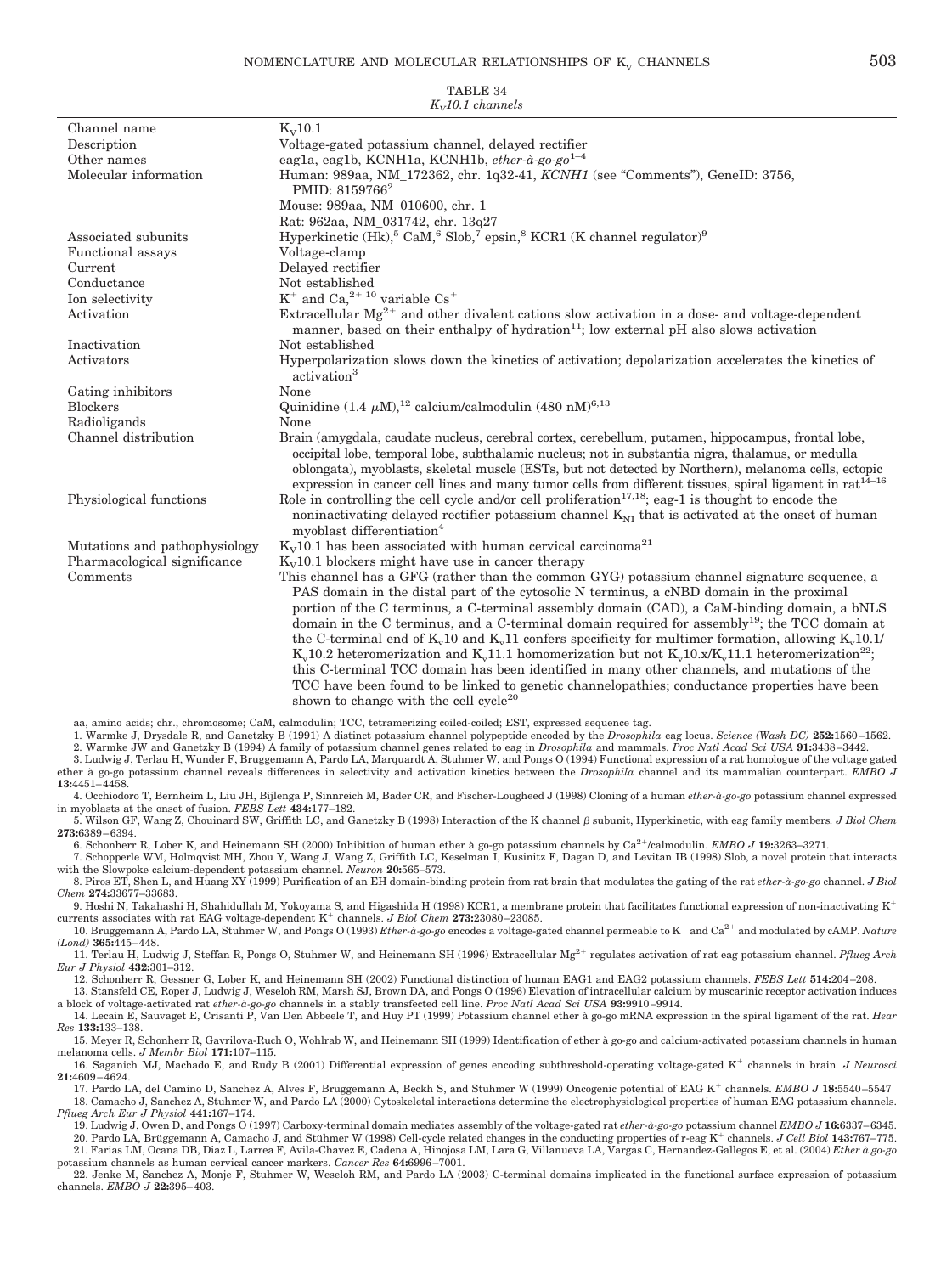| TABLE 35            |
|---------------------|
| $K_v$ 10.2 channels |

| Channel name                  | $K_V$ 10.2                                                                                                                         |
|-------------------------------|------------------------------------------------------------------------------------------------------------------------------------|
| Description                   | Outward-rectifying, noninactivating voltage-dependent $K^+$ currents <sup>3-5</sup>                                                |
| Other names                   | $eaq2^{1-5}$                                                                                                                       |
| Molecular information         | Human: 987aa, NM 139318 (transcript variant 1), chr. 14q23.1, KCNH5 (see "Comments"),<br>GeneID: 27133, PMID: 9738473 <sup>2</sup> |
|                               | Mouse: 988aa, NM 172805, chr. 12                                                                                                   |
|                               | Rat: 988aa, NM 133610, chr. 6q24                                                                                                   |
| Associated subunits           | Hyperkinetic (Hk), <sup>6</sup> CaM, Slob, KCR1 (potassium channel regulator)                                                      |
| <b>Functional</b> assays      | Voltage-clamp                                                                                                                      |
| Current                       | Outward-rectifying                                                                                                                 |
| Conductance                   | Not established                                                                                                                    |
| Ion selectivity               | $K^+$                                                                                                                              |
| Activation                    | Activates at $-100$ mV (rat) <sup>3</sup>                                                                                          |
| Inactivation                  | Noninactivating                                                                                                                    |
| Activators                    | None                                                                                                                               |
| Gating inhibitors             | None                                                                                                                               |
| <b>Blockers</b>               | Quinidine (152 $\mu$ M), <sup>5</sup> intracellular calcium (nanomolar) <sup>4</sup>                                               |
| Radioligands                  | None                                                                                                                               |
| Channel distribution          | Brain (layer IV of the cerebral cortex; thalamus, inferior colliculus, olfactory bulb, and certain<br>brainstem nuclei $)^{3,4}$   |
| Physiological functions       | Not established                                                                                                                    |
| Mutations and pathophysiology | Not established                                                                                                                    |
| Pharmacological significance  | Not established                                                                                                                    |
| Comments                      | This channel has a GFG (rather than the common GYG) potassium channel signature sequence, a                                        |
|                               | PAS domain in the distal part of the cytosolic N terminus, a cNBD domain in the proximal                                           |
|                               | portion of the C terminus, a C-terminal assembly domain (CAD), a CaM-binding domain, a bNLS                                        |
|                               | domain in the C terminus, and a C-terminal domain is required for assembly <sup>7</sup> ; the TCC domain at                        |
|                               | the C-terminal end of $K_v 10$ and $K_v 11$ confers specificity for multimer formation, allowing $K_v 10.1$                        |
|                               | $K_v10.2$ heteromerization and $K_v11$ homomerization but not $K_v10.x/K_v11.x$ heteromerization <sup>8</sup> ; this               |
|                               | C-terminal TCC domain has been identified in many other channels, and mutations of the TCC                                         |
|                               | have been found to be linked to genetic channelopathies                                                                            |
|                               |                                                                                                                                    |

aa, amino acids; chr., chromosome; CaM, calmodulin; TCC, tetramerizing coiled-coiled.

1. Shi W, Wang HS, Pan Z, Wymore RS, Cohen IS, McKinnon D, and Dixon JE (1998) Cloning of a mammalian elk potassium channel gene and EAG mRNA distribution in rat sympathetic ganglia. J Physiol 511:675–682.

in rat sympathetic ganglia. J Physiol **511:**675–682.<br>2. Occhiodoro T, Bernheim L, Liu JH, Bijlenga P, Sinnreich M, Bader CR, and Fischer-Lougheed J (1998) Cloning of a human *ether-à-go-go* potassium channel expressed<br>in m

 $3.$  Saganich MJ, Vega-Saenz de Miera E, Nadal MS, Baker H, Coetzee WA, and Rudy B (1999) Cloning of components of a novel subthreshold-activating  $K^+$  channel with a unique pattern of expression in the cerebral cortex. *J Neurosci* **19:**10789 –10802.

4. Ludwig J, Weseloh R, Karschin C, Liu Q, Netzer R, Engeland B, Stansfeld C, and Pongs O (2000) Cloning and functional expression of rat eag2, a new member of the *ether-à-go-go* family of potassium channels and comparison of its distribution with that of eag1. *Mol Cell Neurosci* **16:**59 –70.

5. Schonherr R, Gessner G, Lober K, and Heinemann SH (2002) Functional distinction of human EAG1 and EAG2 potassium channels. *FEBS Lett* **514:**204 –208. 6. Wilson GF, Wang Z, Chouinard SW, Griffith LC, and Ganetzky B (1998) Interaction of the K channel  $\beta$  subunit, Hyperkinetic, with eag family members. *J Biol Chem* **273:**6389 – 6394.

7. Ludwig J, Owen D, and Pongs O (1997) Carboxy-terminal domain mediates assembly of the voltage-gated rat ether-à-go-go potassium channel. EMBO J **16:**6337–6345.<br>8. Jenke M, Sanchez A, Monje F, Stuhmer W, Weseloh RM, and channels. *EMBO J* **22:**395– 403.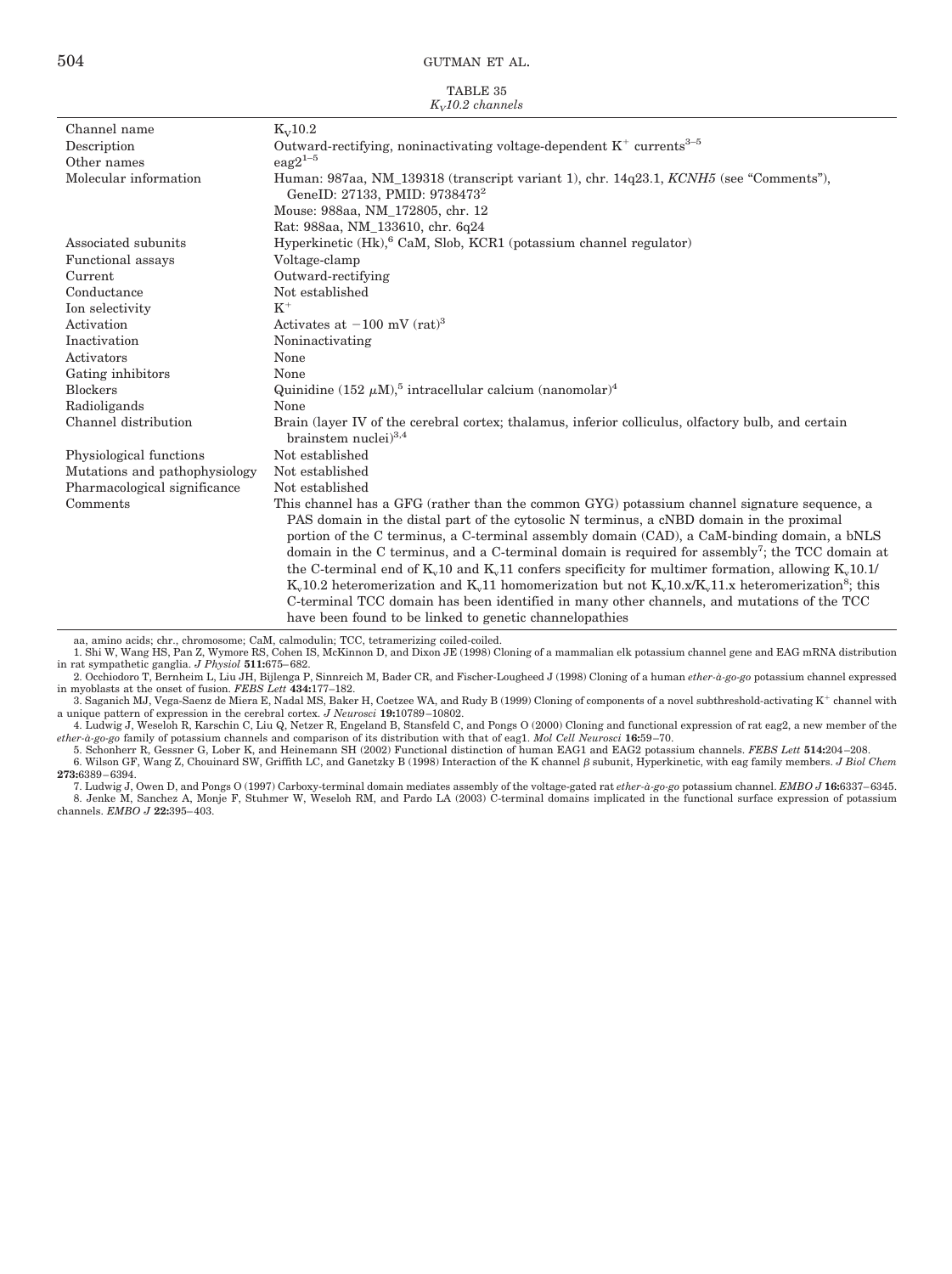### NOMENCLATURE AND MOLECULAR RELATIONSHIPS OF  $K_v$  CHANNELS  $505$

|                       | TABLE 36                                                                                                                                                                                                                                                                                                                                                                                                                                                                                                                                                                  |
|-----------------------|---------------------------------------------------------------------------------------------------------------------------------------------------------------------------------------------------------------------------------------------------------------------------------------------------------------------------------------------------------------------------------------------------------------------------------------------------------------------------------------------------------------------------------------------------------------------------|
|                       | $K_v$ 11.1 channels                                                                                                                                                                                                                                                                                                                                                                                                                                                                                                                                                       |
| Channel name          | $K_V$ 11.1                                                                                                                                                                                                                                                                                                                                                                                                                                                                                                                                                                |
| Description           | Voltage-gated potassium channel with inwardly rectifying properties                                                                                                                                                                                                                                                                                                                                                                                                                                                                                                       |
| Other names           | Human ether-à-go-go-related gene, HERG, erg1, Hergb <sup>1-8</sup>                                                                                                                                                                                                                                                                                                                                                                                                                                                                                                        |
| Molecular information | Human: 1159aa, NM_000238 (transcript variant 1), chr. 7q35-36, KCNH2, GeneID: 3757,<br>PMID: 8159766 <sup>1</sup>                                                                                                                                                                                                                                                                                                                                                                                                                                                         |
|                       | Mouse: 1162aa, NM_013569, chr. 5                                                                                                                                                                                                                                                                                                                                                                                                                                                                                                                                          |
|                       | Rat: 1163aa, NM 053949, chr. 4q11                                                                                                                                                                                                                                                                                                                                                                                                                                                                                                                                         |
| Associated subunits   | minK, $9,25$ possibly MiRP1 (KCNE2) <sup>10</sup>                                                                                                                                                                                                                                                                                                                                                                                                                                                                                                                         |
| Functional assays     | Voltage-clamp                                                                                                                                                                                                                                                                                                                                                                                                                                                                                                                                                             |
| $\rm Current$         | Cardiac $I_{\kappa_r}$ current <sup>3,26</sup>                                                                                                                                                                                                                                                                                                                                                                                                                                                                                                                            |
| Conductance           | 2pS (in physiological [K]), 10pS (100 mM [K]) <sup>11</sup>                                                                                                                                                                                                                                                                                                                                                                                                                                                                                                               |
| Ion selectivity       | $K^+$                                                                                                                                                                                                                                                                                                                                                                                                                                                                                                                                                                     |
| Activation            | Activation at currents more positive than $-50 \text{ mV}^{3,26}$                                                                                                                                                                                                                                                                                                                                                                                                                                                                                                         |
| Inactivation          | Exhibits C-type inactivation <sup>4</sup> ; inward rectification arises from a rapid and voltage-dependent<br>inactivation process that reduces conductance at positive voltages <sup>3,26,27</sup>                                                                                                                                                                                                                                                                                                                                                                       |
| Activators            | None                                                                                                                                                                                                                                                                                                                                                                                                                                                                                                                                                                      |
| Gating inhibitors     | None                                                                                                                                                                                                                                                                                                                                                                                                                                                                                                                                                                      |
| Blockers              | Astemizole $(1 \text{ nM})$ , <sup>13</sup> BeKM-1 $(3 \text{ nM})$ , <sup>14</sup> ergtoxin $(12 \text{ nM})$ , <sup>15</sup> sertindole $(3 \text{ nM})$ , dofetilide<br>$(15-35 \text{ nM})$ , <sup>16</sup> cisapride (6-40 nM), pimozide (18 nM), terfenadine (56 nM), halofantrine (200 nM),<br>$\mathbf{H} \cap \mathbf{H}$ and $\mathbf{H} \cap \mathbf{H}$ and $\mathbf{H} \cap \mathbf{H}$ and $\mathbf{H} \cap \mathbf{H}$ and $\mathbf{H} \cap \mathbf{H}$ and $\mathbf{H} \cap \mathbf{H}$ and $\mathbf{H} \cap \mathbf{H}$ and $\mathbf{H} \cap \mathbf{H}$ |

|                               | BRL32872 (240 nM), E-4031 (7.7 nM), CT haloperidol (1 $\mu$ M), imipramine (3 $\mu$ M), cocaine (5 $\mu$ M),<br>ketoconazole                                                                                                                                                                                                                                                                                                                                                                                                                                                                                                                                                                                                                     |
|-------------------------------|--------------------------------------------------------------------------------------------------------------------------------------------------------------------------------------------------------------------------------------------------------------------------------------------------------------------------------------------------------------------------------------------------------------------------------------------------------------------------------------------------------------------------------------------------------------------------------------------------------------------------------------------------------------------------------------------------------------------------------------------------|
| Radioligands                  | None                                                                                                                                                                                                                                                                                                                                                                                                                                                                                                                                                                                                                                                                                                                                             |
| Channel distribution          | Heart, leiomyosarcoma, hippocampus, neuroblastoma, blood cells, brain, kidney, liver, lung, ovary,<br>pancreas, testis, prostate, small intestine, tonsil, uterus, microglia                                                                                                                                                                                                                                                                                                                                                                                                                                                                                                                                                                     |
| Physiological functions       | HERG proteins form cardiac $I_{Kr}$ channels <sup>3,26</sup> ; in the heart, HERG channels produce a resurgent<br>current during repolarization <sup>20</sup> due to the recovery from C-type inactivation <sup>4</sup> and a slow<br>deactivation due to an interaction with an N-terminal domain (AA2-16) and the internal mouth of<br>the pore <sup>1,22</sup> ; HERG contains a tetramerization domain called NAB and a structurally defined PAS<br>domain in distinct regions of the N terminus <sup>17</sup> ; HERG forms a complex with MiRP1, <sup>10</sup> but it is as<br>yet unclear whether MiRP1 forms a stable part of the channel itself or is otherwise involved in<br>regulation of HERG expression or stability <sup>23</sup>  |
| Mutations and pathophysiology | Mutations of this gene cause the autosomal dominant long QT syndrome 2 due to gating defects <sup>28</sup><br>and trafficking abnormalities <sup>29–33</sup> and a prolonged QT interval on the electrocardiogram; syncope,<br>sudden cardiac death, ventricular fibrillation, and torsades de pointes are also implicated in<br>acquired long QT syndrome; mutations in MiRP1 are the cause of long QT syndrome 6 and are<br>also found in many tumors <sup>18,19</sup>                                                                                                                                                                                                                                                                         |
| Pharmacological significance  | Proarrhythmic potential (QT prolongation) of histamine $H_1$ receptor antagonists, antipsychotics, and<br>tricyclic antidepressants that leads to torsades de points in some individuals (acquired long QT)<br>syndrome)                                                                                                                                                                                                                                                                                                                                                                                                                                                                                                                         |
| Comments                      | A shorter isoform encoded by an alternative transcript (1b) of $K_1$ 1.1.1 <sup>5,7</sup> or a truncated isoform <sup>6</sup> can<br>coassemble with and modulate the behavior of full-length HERG and Merg1, the mouse ortholog;<br>the TCC domain at the C-terminal end of K <sub>n</sub> 10 and K <sub>n</sub> 11 confers specificity for multimer<br>formation, allowing $K_v 10.1/K_v 10.2$ heteromerization and $K_v 11$ homomerization, but not $K_v 10.x/$<br>$K_{\nu}11.x$ heteromerization <sup>24</sup> ; this C-terminal TCC domain has been identified in many other<br>channels, and mutations of the TCC are found to be linked to genetic channelopathies; C terminus<br>interacts with Golgi matrix protein GM130 <sup>34</sup> |

aa, amino acids; chr., chromosome; MiRP1, MinK-related peptide 1; TCC, tetramerizing coiled-coiled; E-4031, N-[4-[[1-[2-(6-methyl-2-pyridinyl]ethyl]-4-piperidinyl]carbonyl]phenyl]methanesulfonamide dihydrochloride.

1. Warmke JW and Ganetzky B (1994) A family of potassium channel genes related to eag in *Drosophila* and mammals. *Proc Natl Acad Sci USA* **91:**3438 –3442. 2. Curran ME, Splawski I, Timothy KW, Vincent GM, Green ED, and Keating MT (1995) A molecular basis for cardiac arrhythmia: HERG mutations cause long QT syndrome. *Cell* **80:**795– 803.

3. Sanguinetti MC, Jiang C, Curran ME, and Keating MT (1995) A mechanistic link between an inherited and an acquired cardiac arrhythmia: HERG encodes the IKr potassium channel. *Cell* **81:**299 –307.

4. Smith PL, Baukrowitz T, and Yellen G (1996) The inward rectification mechanism of the HERG cardiac potassium channel. *Nature (Lond)* **379:**833–836.<br>5. Lees-Miller JP, Kondo C, Wang L, and Duff HJ (1997) Electrophysiolo

*Circ Res* **81:**719 –726.

6. Kupershmidt S, Snyders DJ, Raes A, and Roden DM (1998) A K<sup>+</sup> channel splice variant common in human heart lacks a C-terminal domain required for expression of rapidly activating delayed rectifier current. *J Biol Chem* **273:**27231–27235.

7. London B, Trudeau MC, Newton KP, Beyer AK, Copeland NG, Gilbert DJ, Jenkins NA, Satler CA, and Robertson GA (1997) Two isoforms of the mouse *ether-à-go-go*-related gene co-assemble to form channels with properties similar to the rapidly activating component of the cardiac delayed rectifier K<sup>+</sup> current. *Circ Res* 81:870-878. 8. Itoh T, Tanaka T, Nagai R, Kamiya T, Sawayama T, Nakayama T, Tomoike H, Sakurada H, Yazaki Y, and Nakamura Y (1998) Genomic organization and mutational

analysis of HERG, a gene responsible for familial long QT syndrome. *Hum Genet* 102:435–439.<br>9. McDonald TV, Yu Z, Ming Z, Palma E, Meyers MB, Wang KW, Goldstein SA, and Fishman GI (1997) A minK-HERG complex regulates the

IKr. *Nature (Lond)* **388:**289 –292. 10. Abbott GW, Sesti F, Splawski I, Buck ME, Lehmann MH, Timothy KW, Keating MT, and Goldstein SA (1999) MiRP1 forms IKr potassium channels with HERG and is associated with cardiac arrhythmia. *Cell* **97:**175–187**.**

11. Kiehn J, Lacerda AE, Wible B, and Brown AM (1996) Molecular physiology and pharmacology of HERG: single-channel currents and block by dofetilide. *Circulation* **94:**2572–2579.

12. Zhou Z, Gong Q, Ye B, Fan Z, Makielski JC, Robertson GA, and January CT (1998) Properties of HERG channels stably expressed in HEK 293 cells studied at physiological temperature. *Biophys J 7*4:230–241.<br>13. Suessbrich H, Waldegger S, Lang F, and Busch AE (1996) Blockade of HERG channels expressed in *Xenopus* oocytes by the histamine receptor antagonists terfenadine

and astemizole. *FEBS Lett* **385:**77– 80.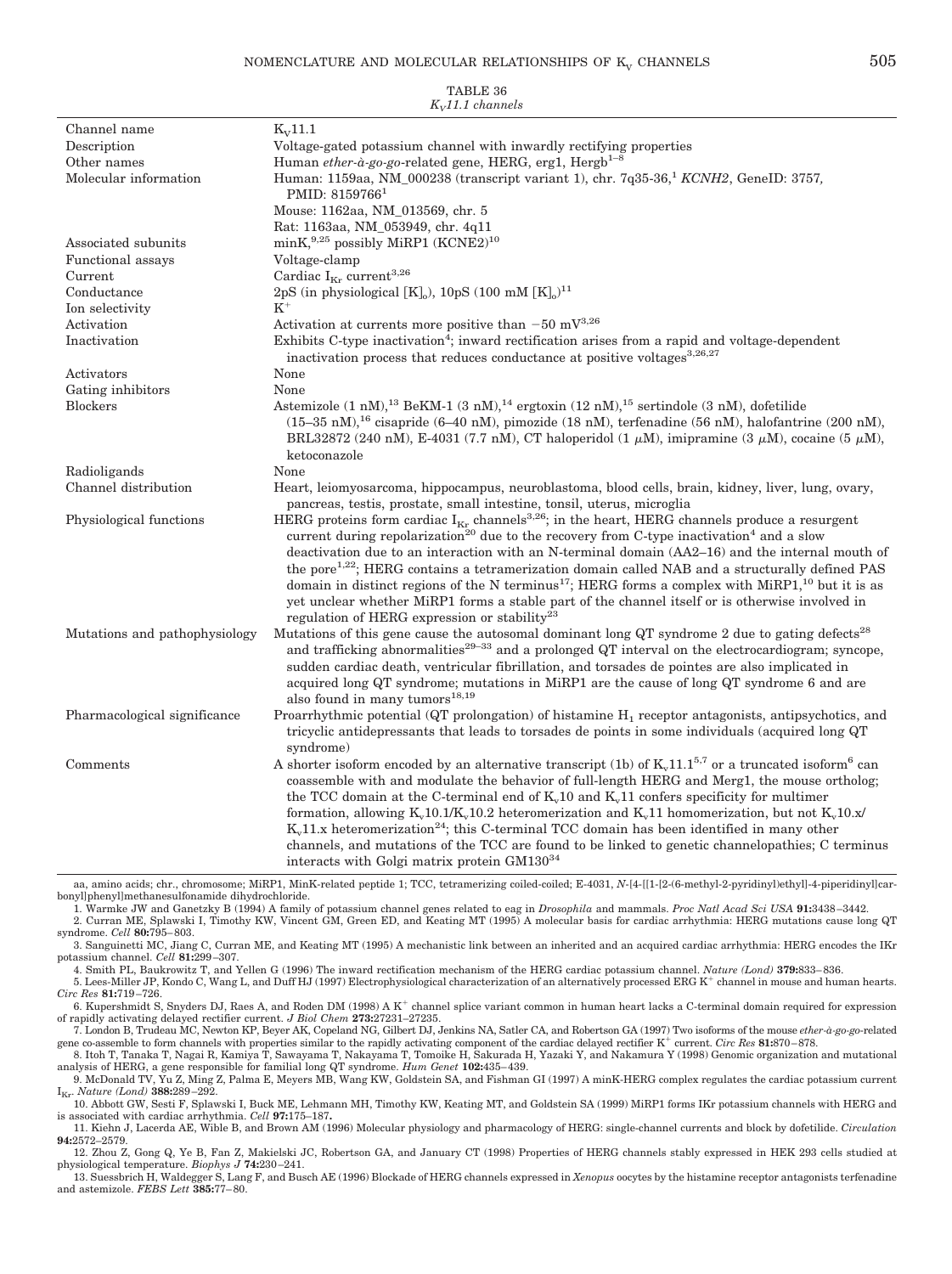14. Korolkova YV, Kozlov SA, Lipkin AV, Pluzhnikov KA, Hadley JK, Filippov AK, Brown DA, Angelo K, Strobaek D, Jespersen T, et al. (2001) An ERG channel inhibitor from the scorpion *Buthus eupeus. J Biol Chem* **276:**9868 –9876.

15. Pardo-Lopez L, Zhang M, Liu J, Jiang M, Possani LD, and Tseng GN (2002) Mapping the binding site of a human *ether-à-go-go*-related gene-specific peptide toxin (ErgTx) to the channel's outer vestibule. *J Biol Chem* **277:**16403–16411.

16. Spector PS, Curran ME, Keating MT, and Sanguinetti MC (1996) Class III antiarrhythmic drugs block HERG, a human cardiac delayed rectifier K<sup>+</sup> channel: open-channel block by methane sulfonanilides. *Circ Res* **78:**499 –503.

17. Morais Cabral JH, Lee A, Cohen SL, Chait BT, Li M, and Mackinnon R (1998) Crystal structure and functional analysis of the HERG potassium channel N terminus: aeukaryotic PAS domain*. Cell* **95:**649 – 655.

18. Bianchi L, Wible B, Arcangeli A, Taglialatela M, Morra F, Castaldo P, Crociani O, Rosati B, Faravelli L, Olivotto M, and Wanke E (1998) herg encodes a K<sup>+</sup> current highly conserved in tumors of different histogenesis: a selective advantage for cancer cells? *Cancer Res* **58:**815– 822.

19. Smith GA, Tsui HW, Newell E, Jiang X, Zhu XP, Tsui FW, and Schlichter LC (2002) Functional up-regulation of HERG K<sup>+</sup> channels in neoplastic hematopoietic cells. *J Biol Chem* **277:**18528 –18534.

20. Zhou Z, Gong Q, Ye B, Fan Z, Makielski JC, Robertson GA, and January CT (1998) Properties of HERG channels stably expressed in HEK 293 cells. *Biophys J* **74:**230 –241.

21. Wang J, Trudeau MC, Zappia AM, and Robertson GA (1998) Regulation of deactivation by an amino terminal domain in human ether-à-go-go-related gene potassium channels. *J Gen Physiol* **112:**637– 647. 22. Wang J, Myers CD, and Robertson GA (2000) Dynamic control of deactivation gating by a soluble amino-terminal domain in HERG K<sup>+</sup> channels. *J Gen Physiol* 

**115:**749 –758. 23. Weerapura M, Nattel S, Chartier D, Caballero R, and Hebert TE (2002) A comparison of currents carried by HERG, with and without coexpression of MiRP1, and the

native rapid delayed rectifier current. Is MiRP1 the missing link? *J Physiol* **540:**15–27.

24. Jenke M, Sanchez A, Monje F, Stuhmer W, Weseloh RM, and Pardo LA (2003) C-terminal domains implicated in the functional surface expression of potassium channels. *EMBO J* **22:**395– 403.

25. Finley MR, Li Y, Hua F, Lillich J, Mitchell KE, Ganta S, Gilmour RF Jr, and Freeman LC (2002) Expression and coassociation of ERG1, KCNQ1, and KCNE1 potassium channel proteins in horse heart. *Am J Physiol Heart Circ Physiol* **283:**H126 –H138.

26. Trudeau M, Warmke JW, Ganetzky B, and Robertson GA (1995) HERG, a human inward rectifier in the voltage-gated potassium channel family. *Science (Wash DC)* **269:**92–95.

27. Spector PS, Curran EM, Zou A, Keating MT, and Sanguinetti MC (1996) Fast inactivation causes rectification of the IKr channel. *J Gen Physiol* **107:**611– 619.

28. Sanguinetti MC, Curran ME, Spector PS, and Keating MT (1996) Spectrum of HERG K<sup>+</sup>-channel dysfunction in an inherited cardiac arrhythmia[published erratum appears in *Proc Natl Acad Sci USA* (1996) **93:**8796]. *Proc Natl Acad Sci USA* **93:**2208-2212.

29. Furutani M, Trudeau MC, Hagiwara N, Seki A, Gong Q, Zhou Z, Imamura S, Nagashima H, Kasanuki H, Takao A, et al. (1999) Novel mechanism associated with an inherited cardiac arrhythmia: defective protein trafficking by the mutant HERG (G601S) potassium channel. *Circulation* **99:**2290 –2294.

30. Zhou Z, Gong Q, and January CT (1999) Correction of defective protein trafficking of a mutant HERG potassium channel in human long QT syndrome. Pharmacological and temperature effects. *J Biol Chem* **274:**31123–31126.

31. Ficker E, Dennis AT, Obejero-Paz CA, Castaldo P, Taglialatela M, and Brown AM (2000) Retention in the endoplasmic reticulum as a mechanism of dominant-negative current suppression in human long QT syndrome. *J Mol Cell Cardiol* **32:**2327–2337.

32. Ficker E, Thomas D, Viswanathan PC, Dennis AT, Priori SG, Napolitano C, Memmi M, Wible BA, Kaufman ES, Iyengar S, et al. (2000) Novel characteristics of a misprocessed mutant HERG channel linked to hereditary long QT syndrome. *Am J Physiol Heart Circ Physiol* **279:**H1748 –H1756.

33. Rajamani S, Anderson CL, Anson BD, and January CT (2002) Pharmacological rescue of human K<sup>+</sup> channel long-QT2 mutations: human *ether-à-go-go-*related gene rescue without block. *Circulation* **105:**2830 –2835.

34. Roti Roti EC, Myers CD, Ayers RA, Boatman DE, Delfosse SA, Chan EK, Ackerman MJ, January CT, and Robertson GA (2002) Interaction with GM130 during HERG ion channel trafficking: disruption by type 2 congenital long QT syndrome mutations. *J Biol Chem* **277:**47779 – 47785.

| $1117112$ channels            |                                                                                                                                               |  |
|-------------------------------|-----------------------------------------------------------------------------------------------------------------------------------------------|--|
| Channelname                   | $K_{V}$ 11.2                                                                                                                                  |  |
| Description                   | Voltage-gated potassium channel                                                                                                               |  |
| Other names                   | $erg2^{1,2}$                                                                                                                                  |  |
| Molecular information         | Human: 994aa, NM_030779 (transcript variant 1) chr. 17q23.3, KCNH6, GeneID: 81033,<br>PMID: 10414305 <sup>6</sup>                             |  |
|                               | Rat: 950aa, NM_053937, chr. 10q32.1                                                                                                           |  |
| Associated subunits           | See "Comments"                                                                                                                                |  |
| Functional assays             | Voltage-clamp                                                                                                                                 |  |
| Current                       | Not established                                                                                                                               |  |
| Conductance                   | Not established                                                                                                                               |  |
| Ion selectivity               | Not established                                                                                                                               |  |
| Activation                    | Not established                                                                                                                               |  |
| Inactivation                  | Not established                                                                                                                               |  |
| Activators                    | None                                                                                                                                          |  |
| Gating inhibitors             | None                                                                                                                                          |  |
| <b>Blockers</b>               | Sipatrigine                                                                                                                                   |  |
| Radioligands                  | None                                                                                                                                          |  |
| Channel distribution          | Brain, <sup>2</sup> uterus, leiomyosarcoma, hippocampus, neuroblastoma, lactotrophs, <sup>3</sup> GH3/B6 cells, rat<br>pituitary <sup>4</sup> |  |
| Physiological functions       | Not established                                                                                                                               |  |
| Mutations and pathophysiology | Not established                                                                                                                               |  |
| Pharmacological significance  | Not established                                                                                                                               |  |
| Comments                      | $K_V$ 11.1, $K_V$ 11.2, and $K_V$ 11.3 can form heteromultimers <sup>5</sup>                                                                  |  |

TABLE 37 *KV11.2 channels*

aa, amino acids; chr., chromosome.

1. Schafer R, Wulfsen I, Behrens S, Weinsberg F, Bauer CK, and Schwarz JR (1999) The erg-like potassium current in rat lactotrophs. *J Physiol* **518:**401– 416.

2. Ganetzky BS and Titus SA (2000) inventors, Wisconsin Alumni Research Foundation, assignee. Potassium ion channel genes and proteins. U.S. patent A6,087,488. 2000 11 Jul.

3. Shi W, Wymore RS, Wang HS, Pan Z, Cohen IS, McKinnon D, and Dixon JE (1997) Identification of two nervous system-specific members of the erg potassium channel gene family. *J Neurosci* **17:**9423–9432.

4. Wulfsen I, Hauber HP, Schiemann D, Bauer CK, and Schwarz JR (2000). Expression of mRNA for voltage-dependent and inward-rectifying K channels in GH3/B6 cells and rat pituitary. *J Neuroendocrinol* **12:**263–272.

5. Wimmers S, Wulfsen I, Bauer CK, and Schwarz JR (2001). Erg1, erg2 and erg3 K channel subunits are able to form heteromultimers. *Pflueg Arch Eur J Physiol* **441:**450 – 455.

6. Ganetzky B, Robertson GA, Wilson GF, Trudeau MC, and Titus SA (1999) The eag family of K channels in *Drosophila* and mammals. *Ann NY Acad Sci* **868:**356 –369.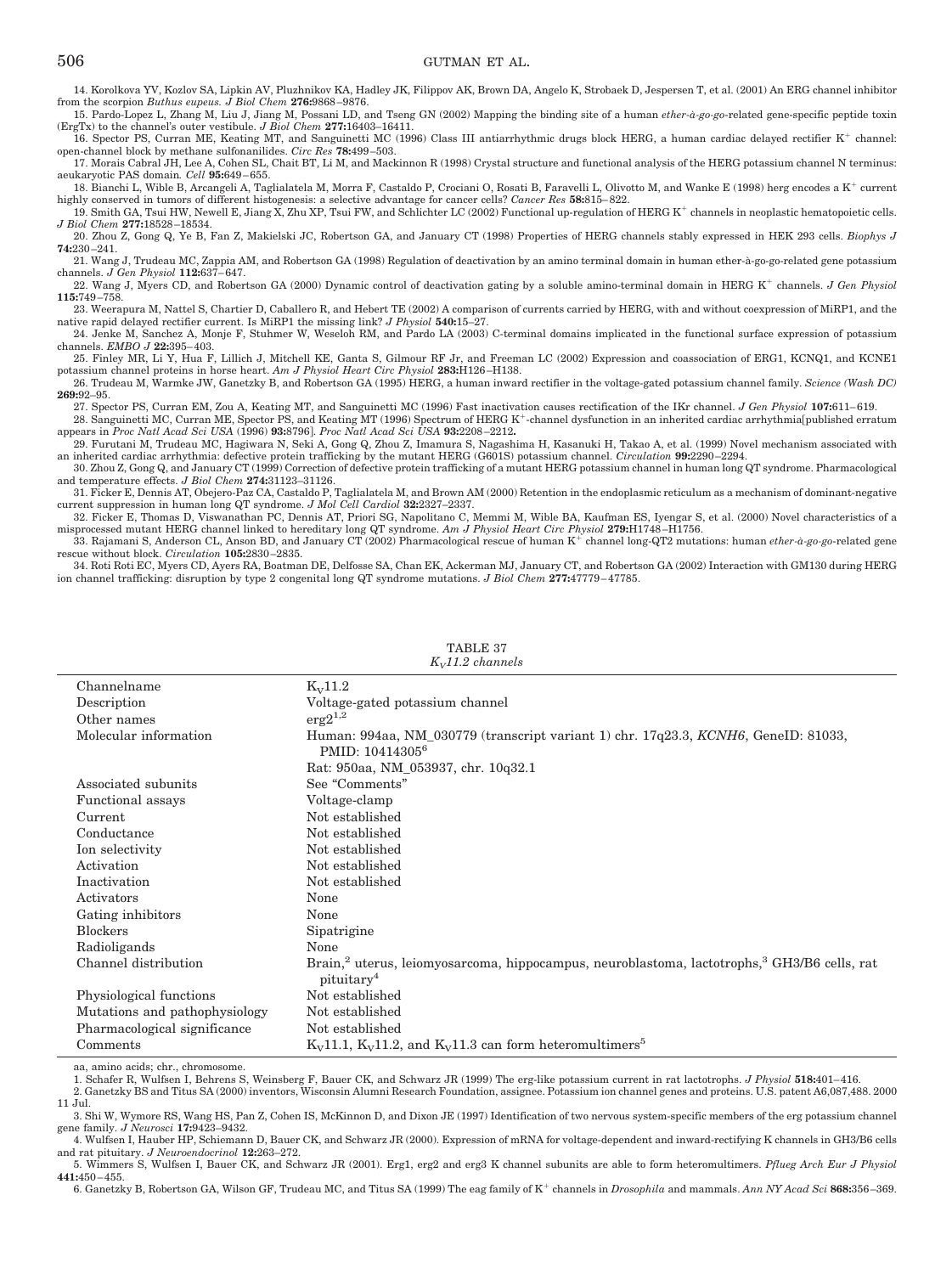|--|

| $K_v$ 11.3 channels           |                                                                                                                                                                                                                                            |  |
|-------------------------------|--------------------------------------------------------------------------------------------------------------------------------------------------------------------------------------------------------------------------------------------|--|
| Channel name                  | $K_{V}$ 11.3                                                                                                                                                                                                                               |  |
| Description                   | Voltage-gated potassium channel                                                                                                                                                                                                            |  |
| Other names                   | $\rm erg3^{1-3}$                                                                                                                                                                                                                           |  |
| Molecular information         | Human: 1196aa, NM 033272 (transcript variant 1), chr. 2q24.2, KCNH7, GeneID: 90134,<br>PMID: 10414305 <sup>9</sup>                                                                                                                         |  |
|                               | Mouse: 1195aa, NM_133207, chr. 2                                                                                                                                                                                                           |  |
|                               | Rat: 1195aa, NM_131912, chr. 3q21                                                                                                                                                                                                          |  |
| Associated subunits           | See "Comments"                                                                                                                                                                                                                             |  |
| Functional assays             | Voltage-clamp                                                                                                                                                                                                                              |  |
| Current                       | Not established                                                                                                                                                                                                                            |  |
| Conductance                   | Not established                                                                                                                                                                                                                            |  |
| Ion selectivity               | $K^{2+}$                                                                                                                                                                                                                                   |  |
| Activation                    | Activated at $-50$ mV <sup>2</sup> (see "Comments")                                                                                                                                                                                        |  |
| Inactivation                  | Not established                                                                                                                                                                                                                            |  |
| Activators                    | None                                                                                                                                                                                                                                       |  |
| Gating inhibitors             | None                                                                                                                                                                                                                                       |  |
| <b>Blockers</b>               | Sertindole $(43 \text{ nM})^2$ and pimozide $(103 \text{ nM})^2$                                                                                                                                                                           |  |
| Radioligands                  | None                                                                                                                                                                                                                                       |  |
| Channel distribution          | Brain, sympathetic ganglia, CA pyramidal neurons, <sup>4</sup> lactotrophs, <sup>5</sup> GH3/B6 cells, rat pituitary <sup>6</sup>                                                                                                          |  |
| Physiological functions       | Not established                                                                                                                                                                                                                            |  |
| Mutations and pathophysiology | Not established                                                                                                                                                                                                                            |  |
| Pharmacological significance  | Not established                                                                                                                                                                                                                            |  |
| Comments                      | Thyrotropin-releasing hormone reduces $K_v11.3$ currents and shifts the voltage dependence of<br>activation by 6 mV <sup>7</sup> ; K <sub>V</sub> 11.1, K <sub>V</sub> 11.2, and K <sub>V</sub> 11.3 can form heteromultimers <sup>8</sup> |  |

# TABLE 38

aa, amino acids; chr., chromosome.

1. Shi W, Wymore RS, Wang HS, Pan Z, Cohen IS, McKinnon D, and Dixon JE (1997) Identification of two nervous system-specific members of the erg potassium channel gene family. *J Neurosci* **17:**9423–9432.

2. Kang J, Chen XL, and Rampe D (2001) The antipsychotic drugs sertindole and pimozide block erg3, a human brain K<sup>+</sup> channel. *Biochem Biophys Res Commun* **286:**499 –504.

3. Ganetzky BS and Titus SA (2000) inventors, Wisconsin Alumni Research Foundation, assignee. Potassium ion channel genes and proteins. U.S. patent A6,087,488. 2000 11 Jul.

4. Saganich MJ, Machado E, and Rudy B (2001) Differential expression of genes encoding subthreshold-operating voltage-gated K<sup>+</sup> channels in brain. *J Neurosci* **21:**4609 – 4624.

5. Schafer R, Wulfsen I, Behrens S, Weinsberg F, Bauer CK, and Schwarz JR (1999) The erg-like potassium current in rat lactotrophs. *J Physiol* **518:**401– 416. 6. Wulfsen I, Hauber HP, Schiemann D, Bauer CK, and Schwarz JR (2000) Expression of mRNA for voltage-dependent and inward-rectifying K channels in GH3/B6 cells and rat pituitary. *J. Neuroendocrinol* **12:**263–272.

7. Schledermann W, Wulfsen I, Schwarz JR, and Bauer CK (2001) Modulation of rat erg1, erg2, erg3 and HERG K<sup>+</sup> currents by thyrotropin-releasing hormone in anterior pituitary cells via the native signal cascade. *J Physiol* **532:**143–163.

8. Wimmers S, Wulfsen I, Bauer CK, and Schwarz JR (2001) Erg1, erg2 and erg3 K channel subunits are able to form heteromultimers. *Pflueg Arch Eur J Physiol* **441:**450–455. 9. Ganetzky B, Robertson GA, Wilson GF, Trudeau MC, and Titus SA (1999) The eag family of K channels in *Drosophila* and mammals. *Ann NY Acad Sci* **868:**356 –369.

| Channel name                  | $K_V$ 12.1                                                                                          |  |
|-------------------------------|-----------------------------------------------------------------------------------------------------|--|
| Description                   | Slowly activating and deactivating voltage-gated potassium channel                                  |  |
| Other names                   | elk1 <sup>1</sup> elk3 <sup>2</sup>                                                                 |  |
| Molecular information         | Human: 1107aa, NM_144633, chr. 3p24.3, KCNH8, GeneID: 131096, PMID: 128906473                       |  |
|                               | Mouse: 1102aa, NM_001031811, chr. 17                                                                |  |
|                               | Rat: 1102aa, NM_145095, chr. 9q11 (see "Comments")                                                  |  |
| Associated subunits           | Not established                                                                                     |  |
| <b>Functional assays</b>      | Voltage-clamp                                                                                       |  |
| Current                       | None identified                                                                                     |  |
| Conductance                   | Not established                                                                                     |  |
| Ion selectivity               | $K^+$                                                                                               |  |
| Activation                    | Not established                                                                                     |  |
| Inactivation                  | Not established                                                                                     |  |
| Activators                    | None                                                                                                |  |
| Gating inhibitors             | None                                                                                                |  |
| <b>Blockers</b>               | $Ba^{2+1}$                                                                                          |  |
| Radioligands                  | None                                                                                                |  |
| Channel distribution          | Sympathetic ganglia, testis, brain, colon, lung, uterus, pre-B cell leukemia $(ESTs)^{1,2}$         |  |
| Physiological functions       | Not established                                                                                     |  |
| Mutations and pathophysiology | Not established                                                                                     |  |
| Pharmacological significance  | Not established                                                                                     |  |
| Comments                      | There is a light oxygen voltage $(LOV)$ and cyclic nucleotide binding $(CNB)$ domain in the N and C |  |
|                               | terminus, respectively.                                                                             |  |

TABLE 39 *KV12.1 channels*

aa, amino acids; chr., chromosome.<br>1. Shi W, Wang HS, Pan Z, Wymore RS, Cohen IS, McKinnon D, and Dixon JE (1998) Cloning of a mammalian elk potassium channel gene and EAG mRNA distribution in rat sympathetic ganglia *J Physiol* **511:**675– 682.

2. Engeland B, Neu A, Ludwig J, Roeper J, and Pongs O (1998) Cloning and functional expression of rat *ether-à-go-go*-like K channel genes. *J Physiol* **513:**647– 654. 3. Zou A, Lin Z, Humble M, Creech CD, Wagoner PK, Krafte D, Jegla TJ, and Wickenden AD (2003) Distribution and functional properties of human KCNH8 (Elk1) potassium channels. *Am J Physiol Cell Physiol* **285:**C1356 –C1366.